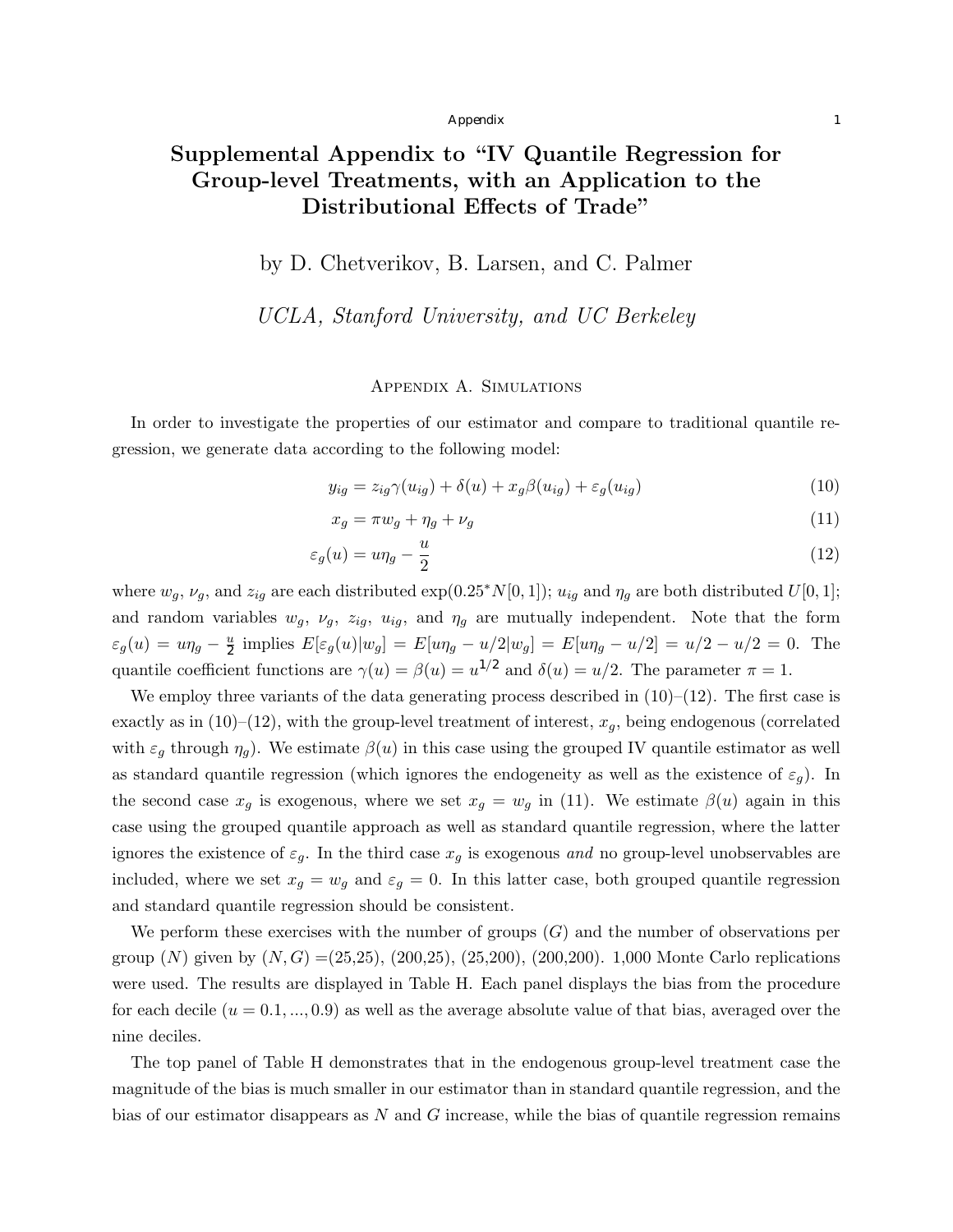constant (0.196 on average). The middle panel considers the case where  $x_g$  is exogenous but grouplevel unobservables are present (or, equivalently, left-hand-side measurement error exists in the quantile regression). At some quantiles, standard quantile regression has a bias which is smaller in magnitude than the grouped approach, in particular in the cases where  $N = 25$ . However, as N increases, the magnitude of the bias of the grouped estimator falls close to zero on average while that of standard quantile regression remains about three times as high at 0.01. Finally, the bottom panel focuses on the case in which no group-level unobservables exist and hence standard quantile regression is unbiased. In this case, we find that the bias of standard quantile regression is indeed lower than that of the grouped quantile approach, but the bias of the grouped quantile method also diminishes rapidly as *N* and *G* grow.

To illustrate the computational burden which our estimator overcomes, we redid the first stage estimation with  $\gamma(\cdot)$  and group-level fixed effects— $\alpha_q$  from Section 2—estimated jointly in one large quantile regression rather than estimating group-by-group quantile regression. We performed 100 replications due to the computational burden of the joint estimation. We found that in the  $(N, G)$ (25*,* 25) case the joint estimation took only slightly longer than than the group-by-group approach; with  $(N, G) = (200, 25)$  the group-by-group approach was ten times faster; with  $(N, G) = (25, 200)$ the group-by-group approach was over forty times as fast; and in the  $(N, G) = (200, 200)$  the groupby-group approach was over 150 times as fast, with estimation on a single replication sample for the nine deciles taking over three minutes, while the the grouped quantile approach performed the same exercise in 1.22 seconds.<sup>23</sup> This exercise illustrates the benefit of the group-by-group approach to estimating  $\alpha_q$  and also illustrates that, in general, standard quantile regression can be very slow when a large number of explanatory variable is included. The grouped quantile approach can greatly reduce this computational burden by handling all group-level explanatory variables linearly in the second stage (implying that the grouped quantile approach can be especially beneficial if the dimension of  $x_g$  is large).

#### Appendix B. Sub-gaussian Tail Bound

In this section, we derive the sub-gaussian tail bound for the quantile regression estimator. This bound plays an important role in deriving the asymptotic distribution of our estimator, which is given in Theorem 1.

Theorem 3 (Sub-Gaussian Tail Bound for Quantile Estimator). *Let Assumptions 1-8 hold. Then there exist constants*  $\bar{c}$ ,  $c$ ,  $C > 0$  *that depend only on*  $c_M$ ,  $c_f$ ,  $C_M$ ,  $C_f$ ,  $C_L$  *such that for all*  $g = 1, ..., G$  $and x \in (0, \bar{c}),$ 

$$
P\left(\sup_{u\in\mathcal{U}}\|\hat{\alpha}_g(u) - \alpha_g(u)\| > x\right) \le Ce^{-cx^2N_g}.\tag{13}
$$

<sup>&</sup>lt;sup>23</sup>With  $G > 200$ , the computation time ratio drastically increases further, with standard optimization packages often failing to converge appropriately.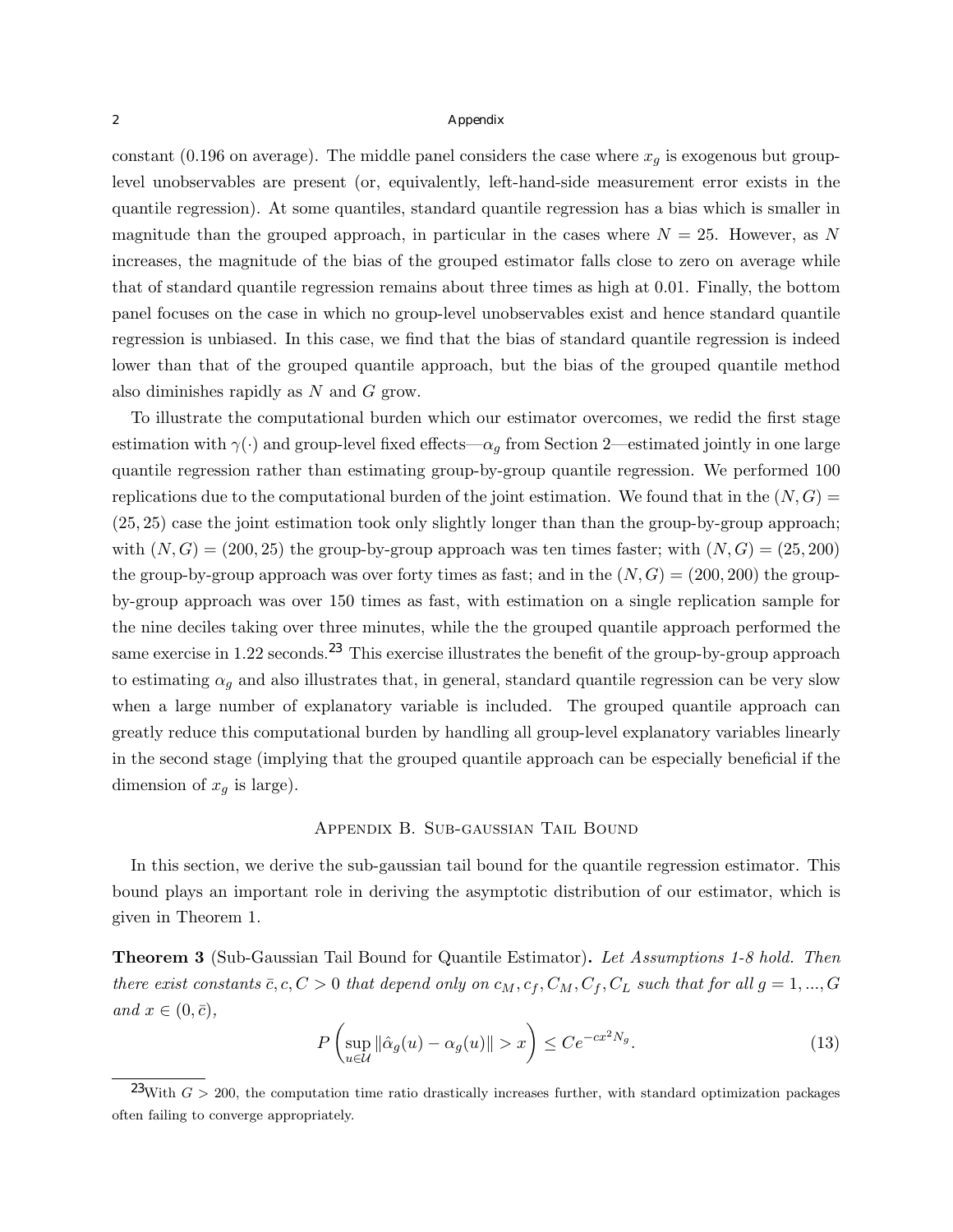Remark 3. The bound provided in Theorem 3 is *non-asymptotic*. In principle, it is also possible to calculate the exact constants in the inequality (13). We do not calculate these constants because they are not needed for our results. Since  $\hat{\alpha}_{g,1}(u)$  is the classical Koenker and Bassett's (1978) quantile regression estimator of  $\alpha_q(u)$ , Theorem 3 may also be of independent interest. The theorem implies that large deviations of the quantile estimator from the true value are extremely unlikely under our conditions.  $\Box$ 

# Appendix C. Uniform Confidence Intervals

In this section, we show how to obtain confidence bands for  $\beta(u)$  that hold uniformly over *U*. Observe that  $\beta(u)$  is a  $d_x$ -vector, that is,  $\beta(u)=(\beta_1(u),\ldots,\beta_{d_x}(u))'$ . Without loss of generality, we focus on  $\beta_1(u)$ , the first component of  $\beta(u)$ . Let  $\beta_1(u)$ ,  $V(u)$ , and  $\hat{V}(u)$  denote the first component of  $\hat{\beta}(u)$ , the (1, 1) component of  $\mathcal{C}(u, u)$ , and the (1, 1) component of  $\hat{\mathcal{C}}(u, u)$ , respectively. Define

$$
T = \sup_{u \in \mathcal{U}} \sqrt{G} |\hat{V}(u)^{-1/2} (\hat{\beta}_1(u) - \beta_1(u))|,
$$
\n(14)

and let  $c_{1-\alpha}$  denote the  $(1-\alpha)$  quantile of *T*. Then uniform confidence bands of level  $\alpha$  for  $\beta_1(u)$ could be constructed as

$$
\left[\hat{\beta}_1(u) - c_{1-\alpha}\sqrt{\frac{\hat{V}(u)}{G}}, \hat{\beta}_1(u) + c_{1-\alpha}\sqrt{\frac{\hat{V}(u)}{G}}\right].
$$
\n(15)

These confidence bands are infeasible, however, because  $c_{1-\alpha}$  is unknown. We suggest estimating  $c_{1-\alpha}$  by the multiplier bootstrap method. To describe the method, let  $\epsilon_1, ..., \epsilon_G$  be an i.i.d. sequence of  $N(0, 1)$  random variables that are independent of the data. Also, let  $\hat{w}_{g,1}^S$  denote the 1st component of the vector  $\hat{S}w_q$ . Then the multiplier bootstrap statistic is

$$
T^{MB} = \sup_{u \in \mathcal{U}} \frac{1}{\sqrt{G\hat{V}(u)}} \sum_{g=1}^{G} \left( \epsilon_g(\hat{\alpha}_{g,1}(u) - x_g'\hat{\beta}(u)) \hat{w}_{g,1}^S \right)
$$

The multiplier bootstrap critical value  $\hat{c}_{1-\alpha}$  is the conditional  $(1-\alpha)$  quantile of  $T^{MB}$  given the data. Then a feasible version of uniform confidence bands is given by equation (15) with  $\hat{c}_{1-\alpha}$ replacing  $c_{1-\alpha}$ . The validity of the method is established in the following theorem using the results of Chernozhukov, Chetverikov, and Kato (2013).

Theorem 4 (Uniform Confidence Bands via Multiplier Bootstrap). *Let Assumptions 1-8 hold. In addition, suppose that all eigenvalues of*  $J(u, u)$  *are bounded away from zero uniformly over*  $u \in \mathcal{U}$ *. Then*

$$
P\left(\beta_1(u) \in \left[\hat{\beta}_1(u) - \hat{c}_{1-\alpha}\sqrt{\frac{\hat{V}(u)}{G}}, \hat{\beta}_1(u) + \hat{c}_{1-\alpha}\sqrt{\frac{\hat{V}(u)}{G}}\right] \text{ for all } u \in \mathcal{U}\right) \to 1-\alpha
$$
  
as  $G \to \infty$ .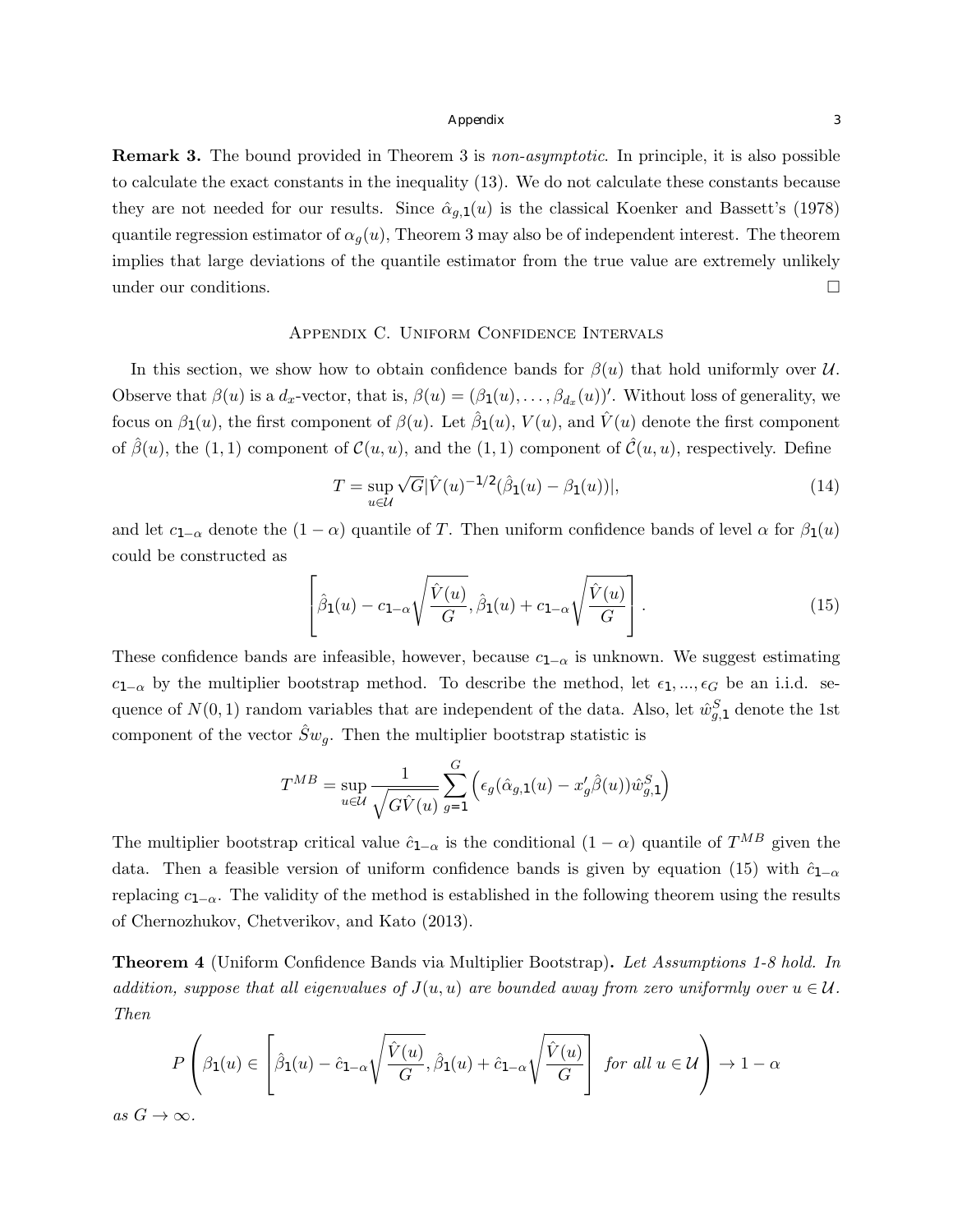Remark 4. *Uniform* confidence bands are typically larger than the *point-wise* confidence bands based on the result (8). The reason is that uniform confidence bands are constructed so that the *whole* function  $\{\beta(u), u \in \mathcal{U}\}\$ is contained in the bands with approximately  $1 - \alpha$  probability whereas point-wise bands are constructed so that for any given  $u \in \mathcal{U}$ ,  $\beta(u)$  is contained in the bands with approximately  $1-\alpha$  probability. Which confidence bands to use depends on the specific purposes of the researcher.  $\Box$ 

#### Appendix D. Joint Inference on Group-Specific Effects

In this section, we are concerned with inference on group-specific effects  $\alpha_{g,1}(u)$ ,  $g = 1, \ldots, G$ , in the model  $(2)-(3)$  defined in Section 2. In particular, we are interested in constructing the confidence bands  $[\hat{\alpha}_{g,1}^l, \hat{\alpha}_{g,1}^r]$  for  $\alpha_{g,1}(u)$  that are adjusted for multiplicity of the effects, that is, we would like to have the bands satisfying

$$
P(\alpha_{g,1}(u) \in [\hat{\alpha}_{g,1}^l, \hat{\alpha}_{g,1}^r] \text{ for all } g = 1, \dots, G) \to 1 - \alpha.
$$
 (16)

Thus, the confidence bands  $[\hat{\alpha}_{g,1}^l, \hat{\alpha}_{g,1}^r]$  cover the true group-specific effects  $\alpha_{g,1}$  for all  $g = 1, \ldots, G$ simultaneously with probability approximately  $1 - \alpha$ .

The main challenge here is that we have *G* parameters  $\alpha_{q,1}(u)$ ,  $g = 1, \ldots, G$ , and only  $N_q$  observations to estimate  $\alpha_{g,1}$  where  $N_g$  is potentially smaller than *G* (recall that we impose Assumption 3, according to which  $G^{2/3}(\log N_G)/N_G \to 0$  as  $G \to \infty$  where  $N_G = \min_{q=1,\dots,G} N_q$ . To decrease technicalities, in this section we assume that  $\mathcal{U} = \{u\}$ , that is,  $\mathcal{U}$  is a singleton.

It is well-known that as  $N_g \to \infty$ ,  $N_g^{1/2}(\hat{\alpha}_{g,1}(u) - \alpha_{g,1}(u)) \Rightarrow N(0, I_g)$  where  $I_g$  is the  $(1, 1)$ th element of the matrix  $u(1-u)J_g(u)^{-1}E_g[z_{ig}z'_{ig}]J_g(u)^{-1}$ ; see, for example, Koenker (2005). Therefore, letting  $c_{1-\alpha}$  be the  $(1-\alpha)$  quantile of *|Y|* where  $Y \sim N(0, 1)$ , we obtain

$$
P\left(\alpha_{g,1}(u) \in \left[\hat{\alpha}_{g,1}(u) - c_{1-\alpha}\sqrt{\frac{I_g}{N_g}}, \hat{\alpha}_{g,1}(u) + c_{1-\alpha}\sqrt{\frac{I_g}{N_g}}\right]\right) \to 1 - \alpha \text{ as } N_g \to \infty.
$$
 (17)

In practice,  $I_q$  is typically unknown, however, and has to be estimated from the data. For example, one can use a method developed in Powell (1984). Letting  $\hat{I}_g$  denote a suitable estimator of  $I_g$ , it is standard to show that (17) continues to hold if we replace  $I_g$  with  $\tilde{I}_g$  as long as  $\tilde{I}_g \rightarrow_p I_g$ .

The drawback of the confidence bands in (17), however, is that they do not take into account multiplicity of the effects  $\alpha_{g,1}(u)$ ,  $g = 1, \ldots, G$ . This is especially important given that *G* is large. To fix this problem, we would like to adjust the constant  $c_{1-\alpha}$  in (17) so that the events under the probability sign in (17) hold simultaneously for all  $g = 1, \ldots, G$  with probability asymptotically equal to  $1 - \alpha$ . The theorem below shows that this can be achieved by replacing  $c_{1-\alpha}$  with  $c_{1-\alpha}^M$ , the  $(1 - \alpha)$  quantile of max<sub>1</sub> $\leq g \leq G$   $|Y_g|$  where  $Y_1, \ldots, Y_G$  are i.i.d.  $N(0, 1)$  random variables. To decrease technicalities, we assume in the theorem that all  $I_g$ 's are known.

**Theorem 5** (Joint Inference on Group-Specific Effects). Let Assumptions 1-8 hold. In addition, suppose that  $I_g \geq c_M$  for all  $g = 1, ..., G$  and  $\bar{N}_G/N_G \leq C_M$  where  $N_G = \min_{1 \leq g \leq G} N_g$  and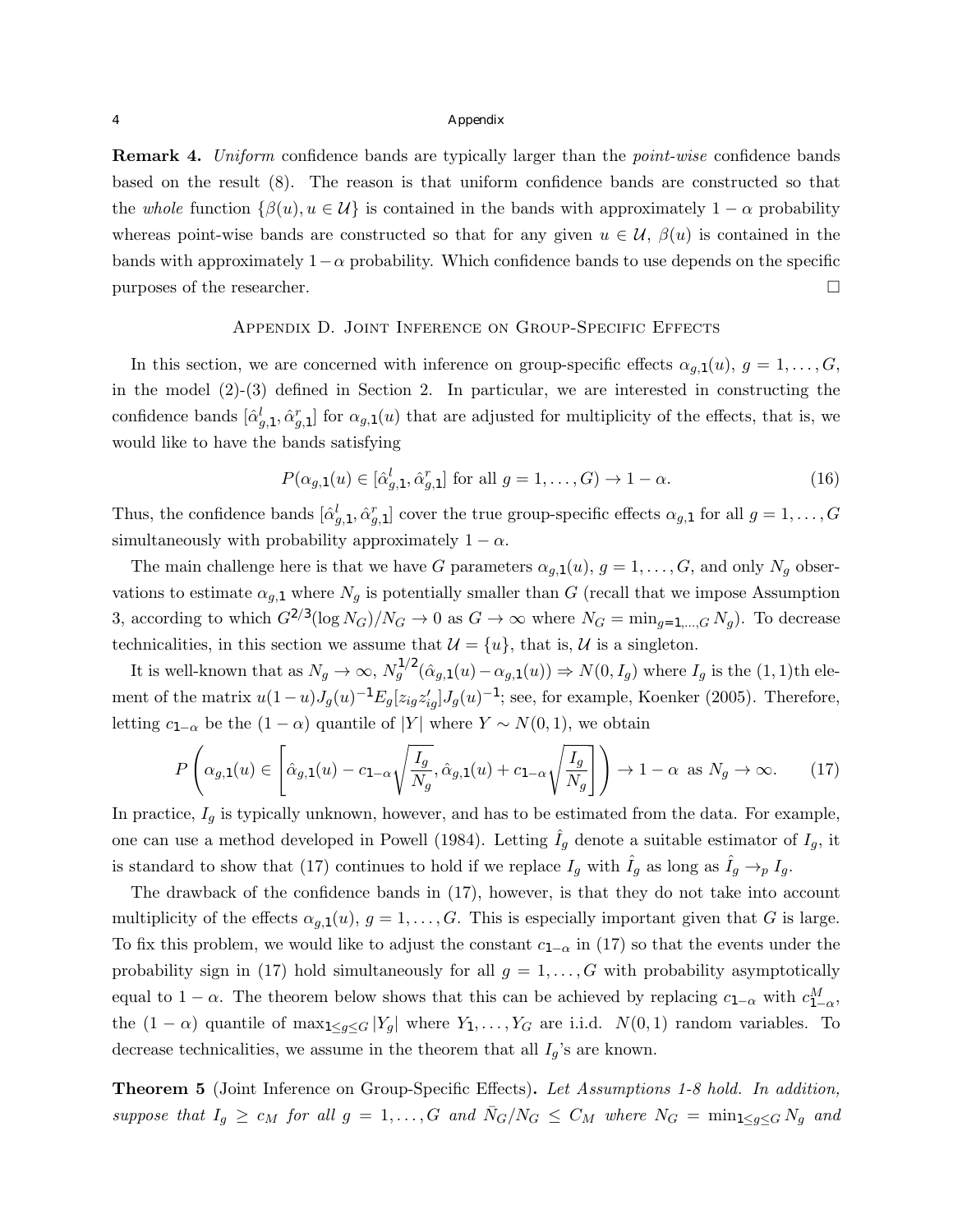$\bar{N}_G = \max_{1 \le g \le G} N_g$ . Let  $c_{1-\alpha}^M$  be the  $(1-\alpha)$  quantile of  $\max_{1 \le g \le G} |Y_g|$  where  $Y_1, \ldots, Y_G$  are i.i.d. *N*(0*,* 1) *random variables. Then*

$$
P\left(\alpha_{g,1}(u) \in \left[\hat{\alpha}_{g,1}(u) - c_{1-\alpha}^M \sqrt{\frac{I_g}{N_g}}, \hat{\alpha}_{g,1}(u) + c_{1-\alpha}^M \sqrt{\frac{I_g}{N_g}}\right] \text{ for all } g = 1,\dots, G\right) \to 1-\alpha
$$

 $as\ G\to\infty$ .

**Remark 5.** We note that the size of the bands in this theorem,  $\max_{1 \le g \le G} 2c_{1-\alpha}^M (I_g/N_g)^{1/2}$ , is shrinking to zero as *G* gets large. Indeed, under our assumptions,  $\max_{1 \leq g \leq G} I_g \leq C$  for some constant *C*, which is independent of *G*. In addition,  $c_{1-\alpha}^M \leq (C \log G)^{1/2}$  for some absolute constant *C*. Therefore,  $\max_{1 \le g \le G} c_{1-\alpha}^M (I_g/N_g)^{1/2} \le (C \log G/N_G)^{1/2} \to 0$  by our growth condition in Assumption 3 (for some possibly different constant *C*).  $\Box$ 

#### Appendix E. Clustered Standard Errors

In this section, we consider the model from the main text, which is defined in equations  $(2)-(3)$ , but we seek to relax the independence *across* groups condition appearing in Assumption 1(i). In particular, in this section we allow for cluster sampling and derive the results that are analogous to Theorems 1, 2, and 4.

Before presenting these results, we first provide several examples of where this clustering would be useful, referencing the examples in Section 4, a group is a grade-by-school-by-year cell, and the researcher may be interested in clustered at the school or school-by-grade level, for example. In Example 2, a group is a state-by-year combination, and the researcher may be interested in clustering at the state level. In Example 3, a group is a given MSA, and the researcher may be interested in clustering at the region level (where a region contains several MSAs). In Example 4, a group is a market-by-time-period combination, and the researcher may be interested in clustering at the market level.

We assume that the data consist of  $M = M_G$  clusters of groups, and that there exists a correspondence  $\mathbb{C}_G$  :  $\{1,\ldots,M\} \rightrightarrows \{1,\ldots,G\}$  such that (i) for each  $m = 1,\ldots,M$ ,  $\mathbb{C}_G(m)$  denotes the set of groups corresponding to cluster *m*, (ii) for  $m, m' = 1, \ldots, M$  with  $m \neq m'$ , the set  $\mathbb{C}_G(m) \cap \mathbb{C}_G(m')$  is empty, and (iii) for any  $g = 1, \ldots, G$ , there exists  $m = 1, \ldots, M$  such that  $g \in \mathbb{C}_G(m)$ . Thus, the correspondence  $\mathbb{C}_G(\cdot)$  partitions groups into *M* clusters. Using this notation, we replace Assumption 1 with the following condition:

A1' (Design). *(i) Observations are independent across clusters*  $m = 1, \ldots, M$ *. (ii) For all*  $g =$  $1, \ldots, G$ *, the pairs*  $(z_{ig}, y_{ig})$  are *i.i.d.* across  $i = 1, \ldots, N_g$  conditional on  $(x_g, \alpha_g)$ *. (iii) For each*  $m = 1, \ldots, M$ , the number of elements in the set  $\mathbb{C}_G(m)$  is bounded from above by some constant  $\overline{C}$ *, which is independent of G.* 

Assumption  $1'(i)$  relaxes Assumption  $1(i)$  from the main text by requiring independence across clusters instead of independence across groups. Assumption  $1'(ii)$  is the same as Assumption  $1(ii)$ .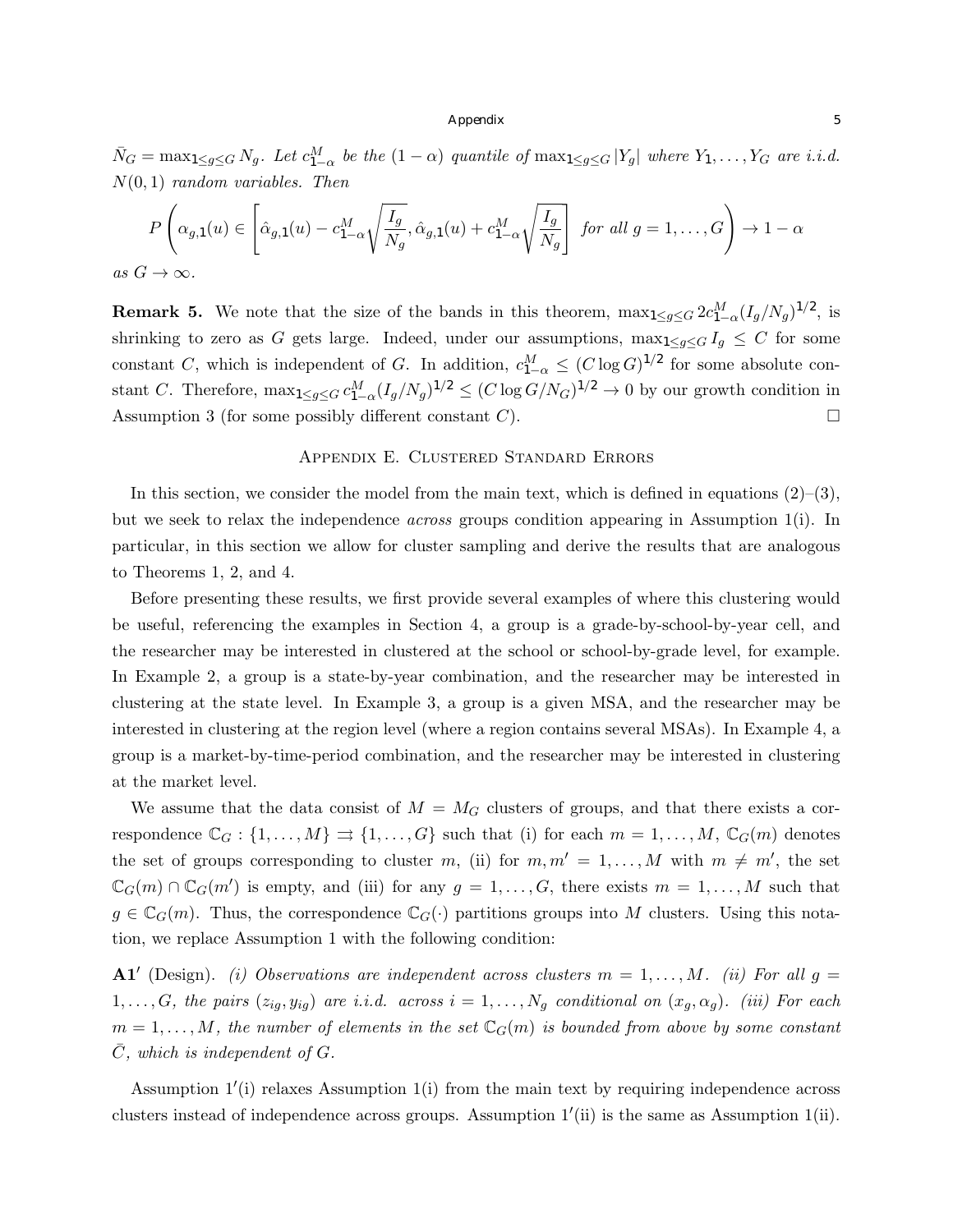Assumption  $1'$ (iii) imposes the condition that the number of groups within each cluster remains small as the number of groups gets large.

In addition, we replace Assumption 6 with the following condition:

A6' (Noise). *(i)* For all  $g = 1, ..., G$ ,  $E[\sup_{u \in \mathcal{U}} |\varepsilon_g(u)|^{4+c_M}] \leq C_M$ . *(ii)* For some *(matrix-valued) function*  $J^{CS}: \mathcal{U} \times \mathcal{U} \rightarrow \mathbb{R}^{d_w \times d_w}$ ,

$$
\frac{1}{G} \sum_{m=1}^{M} E\left[\left(\sum_{g \in \mathbb{C}_G(m)} \varepsilon_g(u_1) w_g\right) \left(\sum_{g \in \mathbb{C}_G(m)} \varepsilon_g(u_1) w'_g\right)\right] \to J^{CS}(u_1, u_2)
$$

uniformly over  $u_1, u_2 \in \mathcal{U}$ . (iii) For all  $u_1, u_2 \in \mathcal{U}$ ,  $|\varepsilon_q(u_2) - \varepsilon_q(u_1)| \leq C_L |u_2 - u_1|$ .

Assumptions  $6'(i)$  and  $6'(iii)$  are the same as Assumptions  $6(i)$  and  $6(iii)$ . Assumption  $6'(ii)$  is a modification of Assumption 6(ii) adjusting the asymptotic covariance function of  $G^{-1/2} \sum_{g=1}^{G} \varepsilon_g(\cdot) w_g$ to allow for clustering. When  $\mathbb{C}_G(m)$  contains only one group for each  $m = 1, \ldots, M$ , Assumption  $6'$ (ii) reduces to Assumption  $6$ (ii).

Like in the classical cross-section cluster sampling setup, allowing for clustering in our model does not require adjusting the estimator. Therefore, we study the properties of the estimator  $\hat{\beta}(u)$ of parameter  $\beta(u)$ ,  $u \in \mathcal{U}$ , defined in Section 3. Our first theorem in this section describes the asymptotic distribution of  $\hat{\beta}(u)$ .

**Theorem 6** (Asymptotic Distribution under Cluster Sampling). Let Assumptions 1', 2-5, 6', 7, *and 8 hold. Then*

$$
\sqrt{G}(\hat{\beta}(\cdot) - \beta(\cdot)) \Rightarrow \mathbb{G}^{CS}(\cdot), \text{ in } \ell^{\infty}(\mathcal{U})
$$

where  $\mathbb{G}^{CS}(\cdot)$  is a zero-mean Gaussian process with uniformly continuous sample paths and covariance function  $C^{CS}(u_1, u_2) = SJ^{CS}(u_1, u_2)S'$  where  $S = (Q_{xw}Q_{ww}^{-1}Q'_{xw})^{-1}Q_{xw}Q_{ww}^{-1}, Q_{xw}$  and  $Q_{ww}$ appear in Assumption 2, and  $J^{CS}(u_1, u_2)$  in Assumption  $\theta'$ .

Next, we discuss how to estimate the covariance function  $\mathcal{C}^{CS}(\cdot, \cdot)$  of the limiting Gaussian process  $\mathbb{G}^{CS}(\cdot)$ . We suggest estimating  $\mathcal{C}^{CS}(\cdot, \cdot)$  by  $\mathcal{\hat{C}}^{CS}(\cdot, \cdot)$  defined for all  $u_1, u_2 \in \mathcal{U}$  as

$$
\hat{\mathcal{C}}^{CS}(u_1, u_2) = \hat{S}\hat{J}^{CS}(u_1, u_2)\hat{S}', \text{ where}
$$
  

$$
\hat{J}^{CS}(u_1, u_2) = \frac{1}{G} \sum_{m=1}^{M} \left( \sum_{g \in \mathbb{C}_G(m)} (\hat{\alpha}_{g,1}(u_1) - x_g'\hat{\beta}(u_1))w_g \right) \left( \sum_{g \in \mathbb{C}_G(m)} (\hat{\alpha}_{g,2}(u_2) - x_g'\hat{\beta}(u_2))w_g' \right),
$$

 $\hat{S} = (\hat{Q}_{xw}\hat{Q}_{ww}^{-1}\hat{Q}_{xw}')^{-1}\hat{Q}_{xw}\hat{Q}_{ww}^{-1}, \ \hat{Q}_{xw} = X'W/G, \ \hat{Q}_{ww} = W'W/G.$  In the theorem below, we show that  $\hat{\mathcal{C}}^{CS}(u_1, u_2)$  is consistent for  $\mathcal{C}^{CS}(u_1, u_2)$  uniformly over  $u_1, u_2 \in \mathcal{U}$ .

**Theorem 7** (Estimating  $\mathcal{C}^{CS}$  under Cluster Sampling). Let Assumptions 1', 2-5, 6', 7, and 8 hold. *Then*  $\|\hat{C}^{CS}(u_1, u_2) - C^{CS}(u_1, u_2)\| = o_p(1)$  *uniformly over*  $u_1, u_2 \in \mathcal{U}$ *.*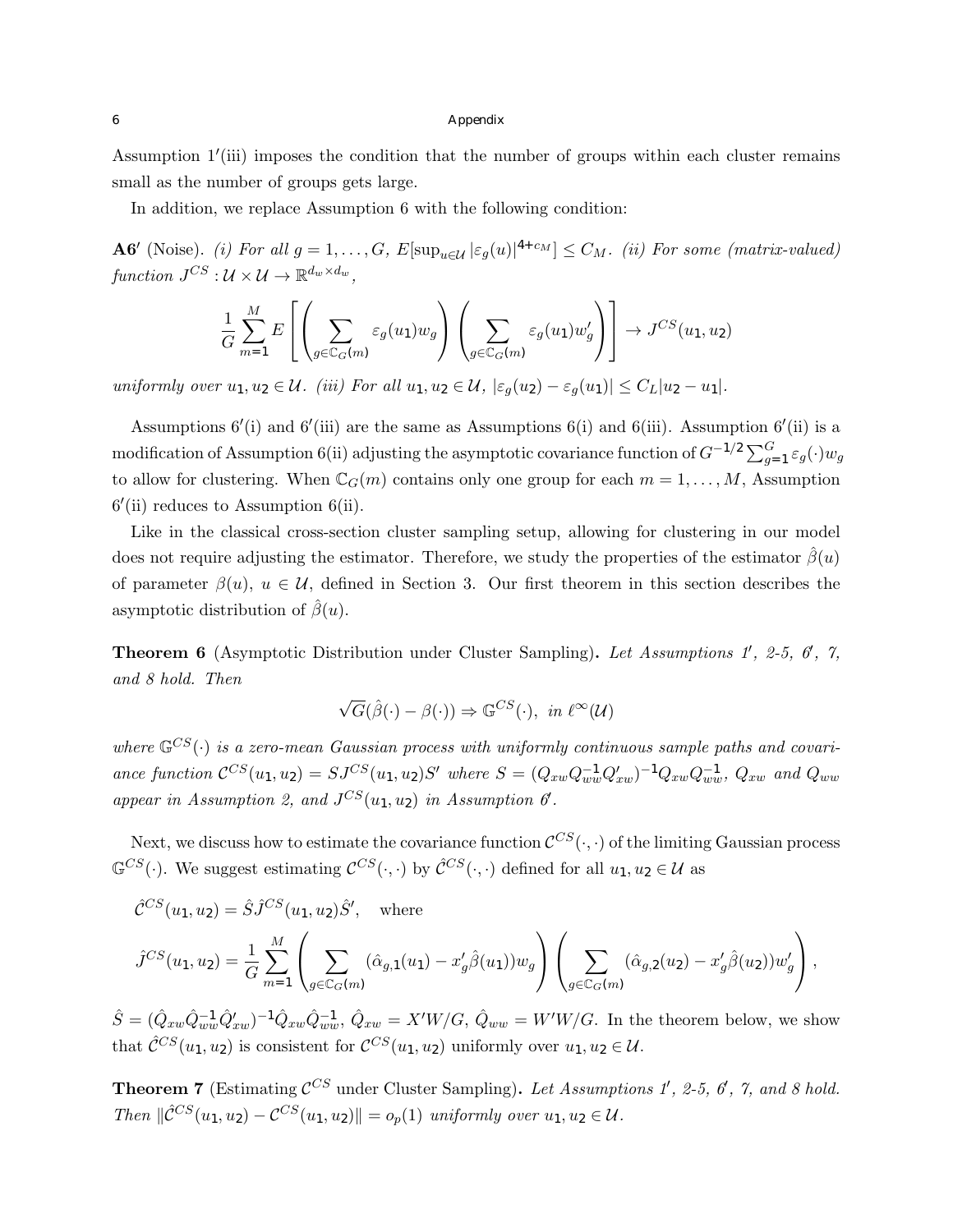Finally, we show how to obtain confidence bands for  $\beta(u)$  that hold uniformly over *U*. Observe that  $\beta(u)$  is a  $d_x$ -vector, that is,  $\beta(u)=(\beta_1(u),\ldots,\beta_{d_x}(u))'$ . As before, we focus on  $\beta_1(u)$ , the first component of  $\beta(u)$ , and we suggest constructing uniform confidence bands via a multiplier bootstrap method. An important difference from the results with no clustering, however, is that now we should bootstrap on the cluster level.

Specifically, let  $\hat{\beta}_1(u)$ ,  $V^{CS}(u)$ , and  $\hat{V}^{CS}(u)$  denote the 1st component of  $\hat{\beta}(u)$ , the (1,1)st component of  $\mathcal{C}^{CS}(u, u)$ , and the (1, 1)st component of  $\mathcal{C}^{CS}(u, u)$ , respectively. Define

$$
T = \sup_{u \in \mathcal{U}} \sqrt{G} |\hat{V}(u)^{-1/2} (\hat{\beta}_1(u) - \beta_1(u))|,
$$
\n(18)

and let  $c_{1-\alpha}$  denote the  $(1-\alpha)$  quantile of *T*. As in the main text, we estimate  $c_{1-\alpha}$  by the multiplier bootstrap method. Let  $\epsilon_1, ..., \epsilon_M$  be an i.i.d. sequence of  $N(0, 1)$  random variables that are independent of the data. Also, let  $\hat{w}_{g,1}^S$  denote the 1st component of the vector  $\hat{S}w_g$ . Then the multiplier bootstrap statistic is

$$
T^{MB} = \sup_{u \in \mathcal{U}} \frac{1}{\sqrt{G\hat{V}(u)}} \sum_{m=1}^{M} \epsilon_m \left( \sum_{g \in \mathbb{C}_G(m)} (\hat{\alpha}_{g,1}(u) - x_g'\hat{\beta}(u)) \hat{w}_{g,1}^S \right)
$$

The multiplier bootstrap critical value  $\hat{c}_{1-\alpha}$  is the conditional  $(1-\alpha)$  quantile of  $T^{MB}$  given the data. Our final theorem in this section explains how to construct uniform confidence bands using  $c_{1-\alpha}$ .

Theorem 8 (Uniform Confidence Bands via Multiplier Bootstrap under Cluster Sampling). *Let Assumptions 1'*, 2-5, 6', 7, and 8 hold. In addition, suppose that all eigenvalues of  $J^{CS}(u, u)$  are *bounded away from zero uniformly over*  $u \in \mathcal{U}$ *. Then* 

$$
P\left(\beta_1(u) \in \left[\hat{\beta}_1(u) - \hat{c}_{1-\alpha}\sqrt{\frac{\hat{V}(u)}{G}}, \hat{\beta}_1(u) + \hat{c}_{1-\alpha}\sqrt{\frac{\hat{V}(u)}{G}}\right] \text{ for all } u \in \mathcal{U}\right) \to 1-\alpha
$$

 $as\ G \to \infty$ .

### Appendix F. Proofs

In this Appendix, we first prove some preliminary lemmas. Then we present the proofs of Theorems 1–5 stated in the main text and in Appendices B–D. In all proofs, *c* and *C* denote strictly positive generic constants that depend only on  $c_M$ ,  $c_f$ ,  $C_M$ ,  $C_f$ ,  $C_L$  whose values can change at each appearance.

We will use the following notation in addition to that appearing in the main text. Let

$$
A(u) = (\alpha_{1,1}(u), ..., \alpha_{G,1}(u))',
$$
  
\n
$$
\tilde{\beta}(u) = (X'P_WX)^{-1}(X'P_WA(u)),
$$
  
\n
$$
J_g(u) = E_g[z_{1g}z'_{1g}f_g(z'_{1g}\alpha_g(u))].
$$
\n(19)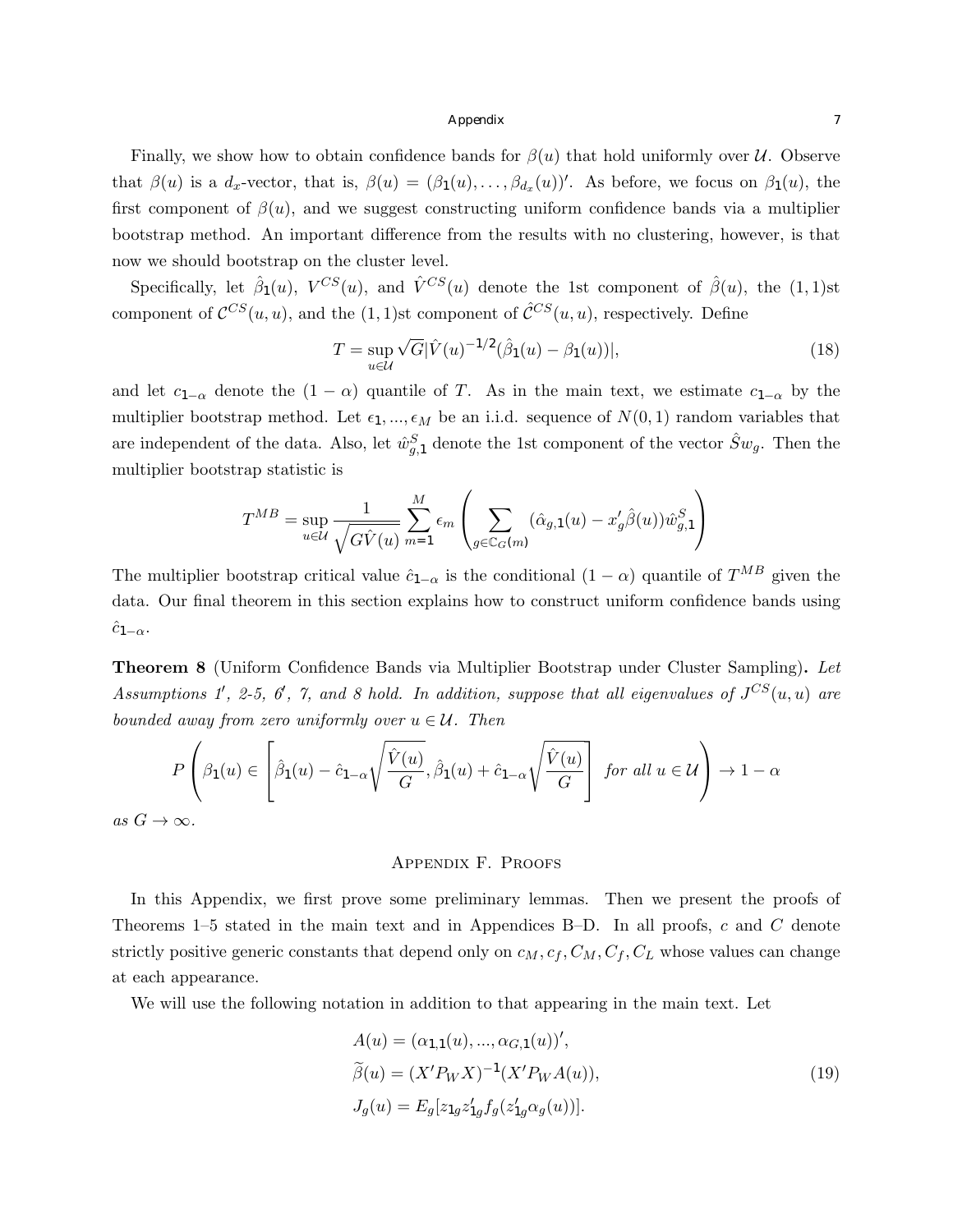For  $\eta, \alpha \in \mathbb{R}^{d_z}$ , and  $u \in \mathcal{U}$ , consider the function  $f_{\eta, \alpha, u} : \mathbb{R}^{d_z} \times \mathbb{R} \to \mathbb{R}$  defined by

$$
f_{\eta,\alpha,u}(z,y) = (z'\eta) \cdot (1\{y \le z'\alpha\} - u). \tag{20}
$$

Let  $\mathcal{F} = \{f_{\eta,\alpha,u} : \eta, \alpha \in \mathbb{R}^{d_z}; u \in \mathcal{U}\}$ ; that is,  $\mathcal{F}$  is the class of functions  $f_{\eta,\alpha,u}$  as  $\eta, \alpha$  vary over  $\mathbb{R}^{d_z}$ and *u* varies over *U*. For  $\alpha \in \mathbb{R}^{d_z}$  and  $u \in \mathcal{U}$ , let the function  $h_{\alpha,u} : \mathbb{R}^{d_z} \times \mathbb{R} \to \mathbb{R}^{d_z}$  be defined by

$$
h_{\alpha,u}(z,y) = z(1\{y \le z'\alpha\} - u),
$$

and let  $h_{k,\alpha,u}$  denote kth component of  $h_{\alpha,u}$ . Let  $\mathcal{H}_k = \{h_{k,\alpha,u} : \alpha \in \mathbb{R}^{d_z}; u \in \mathcal{U}\}\)$ . Note that  $\mathcal{H}_k \subset \mathcal{F}$  for all  $k = 1, ..., d_z$ .

We will also use the following notation from the empirical process literature,

$$
\mathbb{G}^{g}(f) = \frac{1}{\sqrt{N_g}} \sum_{i=1}^{N_g} (f(z_{ig}, y_{ig}) - E_g[f(z_{ig}, y_{ig})])
$$

for  $f \in \mathcal{F}, \mathcal{H}$ , or  $\mathcal{H}_k$ ,  $k = 1, \ldots, d_z$ .

Preliminary Lemmas. In all lemmas, we implicitly impose Assumptions 1-8.

**Lemma 1.** *As*  $G \rightarrow \infty$ *,* 

$$
\hat{Q}_{xw} = \frac{1}{G} \sum_{g=1}^{G} x_g w'_g \to_p Q_{xw},\tag{21}
$$

$$
\hat{Q}_{ww} = \frac{1}{G} \sum_{g=1}^{G} w_g w'_g \rightarrow_p Q_{ww} \tag{22}
$$

*where Qxw and Qww appear in Assumption 2.*

*Proof.* We only prove (21). The proof of (22) is similar. To prove (21), observe that  $G^{-1} \sum_{g=1}^{G} E[x_g w'_g] \to$  $Q_{xw}$  by Assumption 2. Therefore, it suffices to prove that

$$
\frac{1}{G} \sum_{g=1}^{G} \left( x_g w'_g - E[x_g w'_g] \right) \to_p 0.
$$
\n(23)

In turn,  $(23)$  follows from Assumptions  $2(iv)$  and  $4(i)$  and Chebyshev's inequality. Hence,  $(21)$ follows. This completes the proof of the lemma.  $\Box$ 

Lemma 2. *As*  $G \rightarrow \infty$ ,

$$
\frac{1}{G} \sum_{g=1}^{G} \varepsilon_g(u_1) \varepsilon_g(u_2) w_g w'_g \to_p J(u_1, u_2)
$$

*uniformly over*  $u_1, u_2 \in \mathcal{U}$ *.*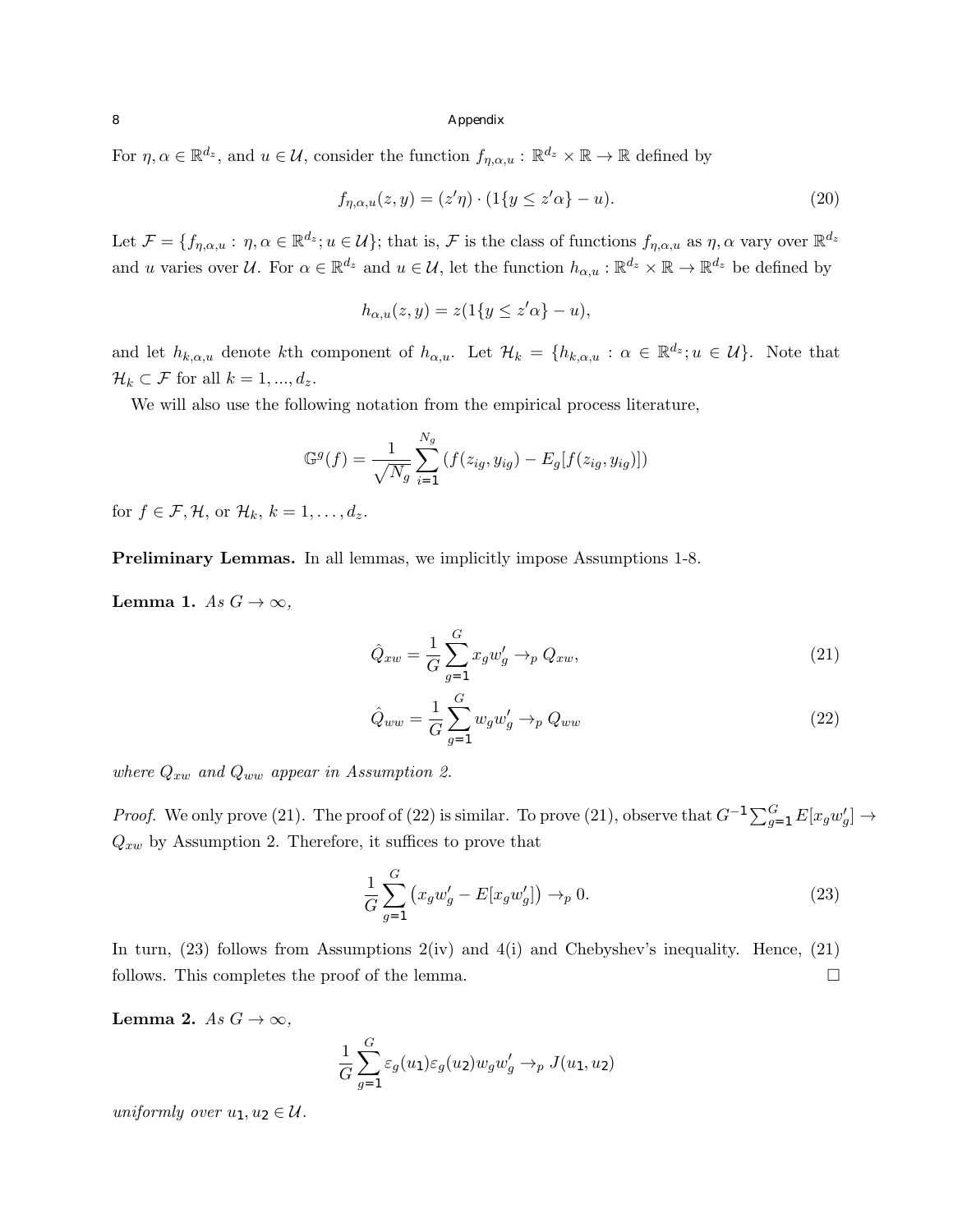*Proof.* Observe that we cannot apply a uniform law of large numbers with bracketing directly because the data are not necessarily i.i.d. across *g*. Therefore, we provide a complete proof.

Since

$$
\frac{1}{G} \sum_{g=1}^{G} E\left[\varepsilon_g(u_1)\varepsilon_g(u_2)w_gw'_g\right] \to J(u_1, u_2)
$$

uniformly over  $u_1, u_2 \in \mathcal{U}$  by Assumption 6(ii), it suffices to prove that

$$
\frac{1}{G} \sum_{g=1}^{G} \left( \varepsilon_g(u_1) \varepsilon_g(u_2) w_{g,k} w_{g,l} - E \left[ \varepsilon_g(u_1) \varepsilon_g(u_2) w_{g,k} w_{g,l} \right] \right) \to_p 0 \tag{24}
$$

uniformly over  $u_1, u_2 \in \mathcal{U}$  for all  $k, l = 1, \ldots, d_w$ .

To this end, fix  $u_1, u_2 \in \mathcal{U}$  and  $k, l = 1, \ldots, d_w$ . We first show (24) for these values of  $u_1, u_2$ , *k*, and *l*. Note that we cannot use Chebyshev's inequality here because  $E[(\varepsilon_g(u_1)\varepsilon_g(u_2)w_{g,k}w_{g,l})^2]$ is not necessarily finite. Instead, we use a more delicate method as presented in Theorem 2.1.7 of Tao (2012). Let  $\delta = c_M/4$ . Then by Hölder's inequality,

$$
E[|\varepsilon_g(u_1)\varepsilon_g(u_2)w_{g,k}w_{g,l}|^{1+\delta}] \leq \left(E[|\varepsilon_g(u_1)\varepsilon_g(u_2)|^{2+2\delta}] \cdot E[|w_{g,k}w_{g,l}|^{2+2\delta}] \right)^{1/2}
$$

In turn,

$$
E[|\varepsilon_g(u_1)\varepsilon_g(u_2)|^{2+2\delta}] \le E\left[\sup_{u\in\mathcal{U}}|\varepsilon_g(u)|^{4+4\delta}\right] \le C_M,
$$
  

$$
E[|w_{g,k}w_{g,l}|^{2+2\delta}] \le E\left[\|w_g\|^{4+4\delta}\right] \le C_M
$$

by Assumptions  $6(i)$  and  $2(iv)$ . Hence,

$$
E[|\varepsilon_g(u_1)\varepsilon_g(u_2)w_{g,k}w_{g,l}|^{1+\delta}]\leq C_M,
$$
  
and so denoting  $X_g = \varepsilon_g(u_1)\varepsilon_g(u_2)w_{g,k}w_{g,l} - E[\varepsilon_g(u_1)\varepsilon_g(u_2)w_{g,k}w_{g,l}],$  we obtain

$$
E[|X_g|^{1+\delta}] \le C. \tag{25}
$$

With this notation, (24) is equivalent to  $G^{-1} \sum_{g=1}^{G} X_g \rightarrow_p 0$ .

Now for  $N > 0$  to be chosen later, denote  $X_{g, \leq N} = X_g \cdot 1\{|X_g| \leq N\}$  and  $X_{g, > N} = X_g \cdot 1\{|X_g| >$ *N}*. Then by Fubini's theorem and Markov's inequality,

$$
|E[X_{g,>N}]| \leq E[|X_{g,>N}|] = \int_0^\infty P(|X_g| \cdot 1\{|X_g| > N\} > t)dt
$$
  

$$
= \int_0^N P(|X_g| > N)dt + \int_N^\infty P(|X_g| > t)dt
$$
  

$$
\leq N \cdot \frac{E[|X_g|^{1+\delta}]}{N^{1+\delta}} + \int_N^\infty \frac{E[|X_g|^{1+\delta}]}{t^{1+\delta}}dt
$$
  

$$
= \frac{E[|X_g|^{1+\delta}]}{N^\delta} + \frac{E[|X_g|^{1+\delta}]}{\delta N^\delta} \leq C N^{-\delta}
$$

*.*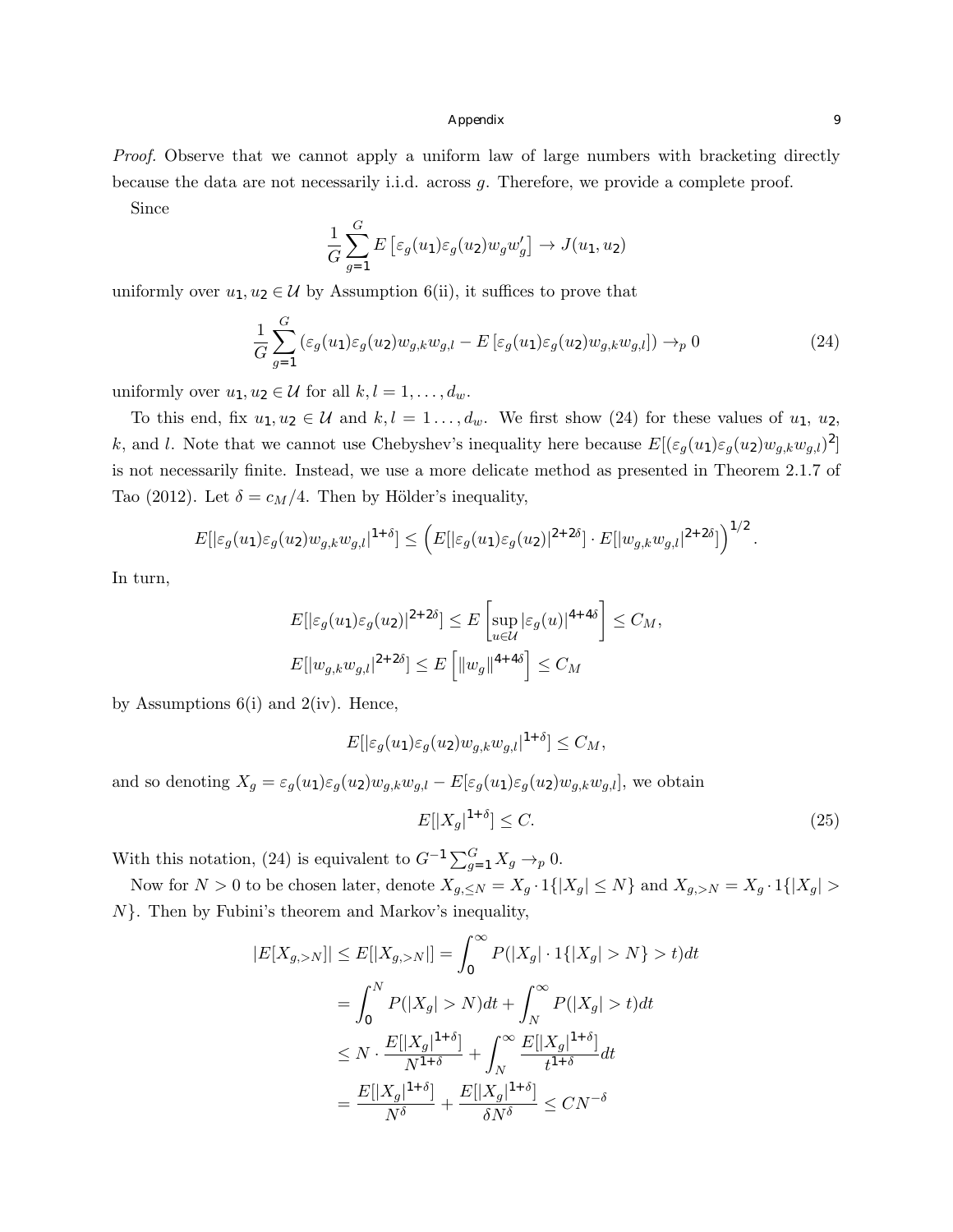where in the last inequality we used (25). Hence, by Markov's inequality, for any  $\varepsilon > 0$ ,

$$
P\Big(\Big|\frac{1}{G}\sum_{g=1}^G X_{g,>N}\Big|>\varepsilon\Big) \leq \frac{1}{\varepsilon G}\sum_{g=1}^G E[|X_{g,>N}|] \leq \frac{C}{\varepsilon N^{\delta}},
$$

and since  $|E[X_{g,\leq N}]| = |E[X_{g,>N}]| \leq CN^{-\delta}$ ,

$$
P\Big(\Big|\frac{1}{G}\sum_{g=1}^{G}X_{g,\leq N}\Big|>\varepsilon+C N^{-\delta}\Big)\leq P\Big(\Big|\frac{1}{G}\sum_{g=1}^{G}(X_{g,\leq N}-E[X_{g,\leq N}])\Big|>\varepsilon\Big)\leq \frac{1}{\varepsilon^2G^2}\sum_{g=1}^{G}E[X_{g,\leq N}^2]\leq \frac{N^2}{\varepsilon^2G}.
$$

Thus, setting  $N = G^{1/3}$ , we obtain  $G^{-1} \sum_{g=1}^{G} X_g \rightarrow_p 0$ , which is equivalent to (24) for given  $u_1$ , *u*2, *k*, and *l*.

Next, to show that (24) holds uniformly over  $u_1, u_2 \in \mathcal{U}$ , for  $\delta > 0$ , let  $\mathcal{U}_{\delta}$  be a finite subset of  $\mathcal{U}$ such that for any  $u \in \mathcal{U}$ , there exists  $u' \in \mathcal{U}_{\delta}$  satisfying  $|\varepsilon_g(u) - \varepsilon_g(u')| \leq \delta$ . Existence of such a set  $\mathcal{U}_{\delta}$  follows from Assumption 6(iii). Then

$$
\sup_{u_1, u_2 \in \mathcal{U}} \left| \frac{1}{G} \sum_{g=1}^G \left( \varepsilon_g(u_1) \varepsilon_g(u_2) w_{g,k} w_{g,l} - E[\varepsilon_g(u_1) \varepsilon_g(u_2) w_{g,k} w_{g,l}] \right) \right|
$$
  

$$
\leq \max_{u_1, u_2 \in \mathcal{U}_{\delta}} \left| \frac{1}{G} \sum_{g=1}^G \left( \varepsilon_g(u_1) \varepsilon_g(u_2) w_{g,k} w_{g,l} - E[\varepsilon_g(u_1) \varepsilon_g(u_2) w_{g,k} w_{g,l}] \right) \right|
$$
  

$$
+ \frac{2\delta}{G} \sum_{g=1}^G \left( \sup_{u \in \mathcal{U}} |\varepsilon_g(u)| \cdot |w_{g,k} w_{g,l}| + E \left[ \sup_{u \in \mathcal{U}} |\varepsilon_g(u)| \cdot |w_{g,k} w_{g,l}| \right] \right) = o_p(1) + \delta \cdot O_p(1)
$$

by the result above and Chebyshev's inequality. Since  $\delta$  is arbitrary, this completes the proof.  $\Box$ 

**Lemma 3.**  $As\ G \to \infty$ ,

$$
\frac{1}{\sqrt{G}}\sum_{g=1}^{G} w_g \varepsilon_g(\cdot) \Rightarrow \mathbb{G}^0(\cdot), \text{ in } \ell^{\infty}(\mathcal{U})
$$

*where*  $\mathbb{G}^0$  *is a zero-mean Gaussian process with uniformly continuous sample paths and covariance function*  $J(u_1, u_2)$  *for all*  $u_1, u_2$  *appearing in Assumption 6.* 

*Proof.* For any finite set  $\mathcal{U}' \subset \mathcal{U}$ , it follows from Assumption 6(ii), Lindeberg's Central Limit Theorem, and the Cramér-Wold device (see, for example, Theorems 11.2.5 and 11.2.3 in Lehmann and Romano (2005)) that

$$
\left(\frac{1}{\sqrt{G}}\sum_{g=1}^{G} w_g \varepsilon_g(u)\right)_{u \in \mathcal{U}'} \Rightarrow (N(u))_{u \in \mathcal{U}'}
$$

where  $(N(u))_{u\in\mathcal{U}}$  is a zero-mean Gaussian vector with covariance function  $J(u_1, u_2)$  for all  $u_1, u_2 \in$  $U'$ . Therefore, to prove the asserted claim, we can apply Theorem 14. In particular, it suffices to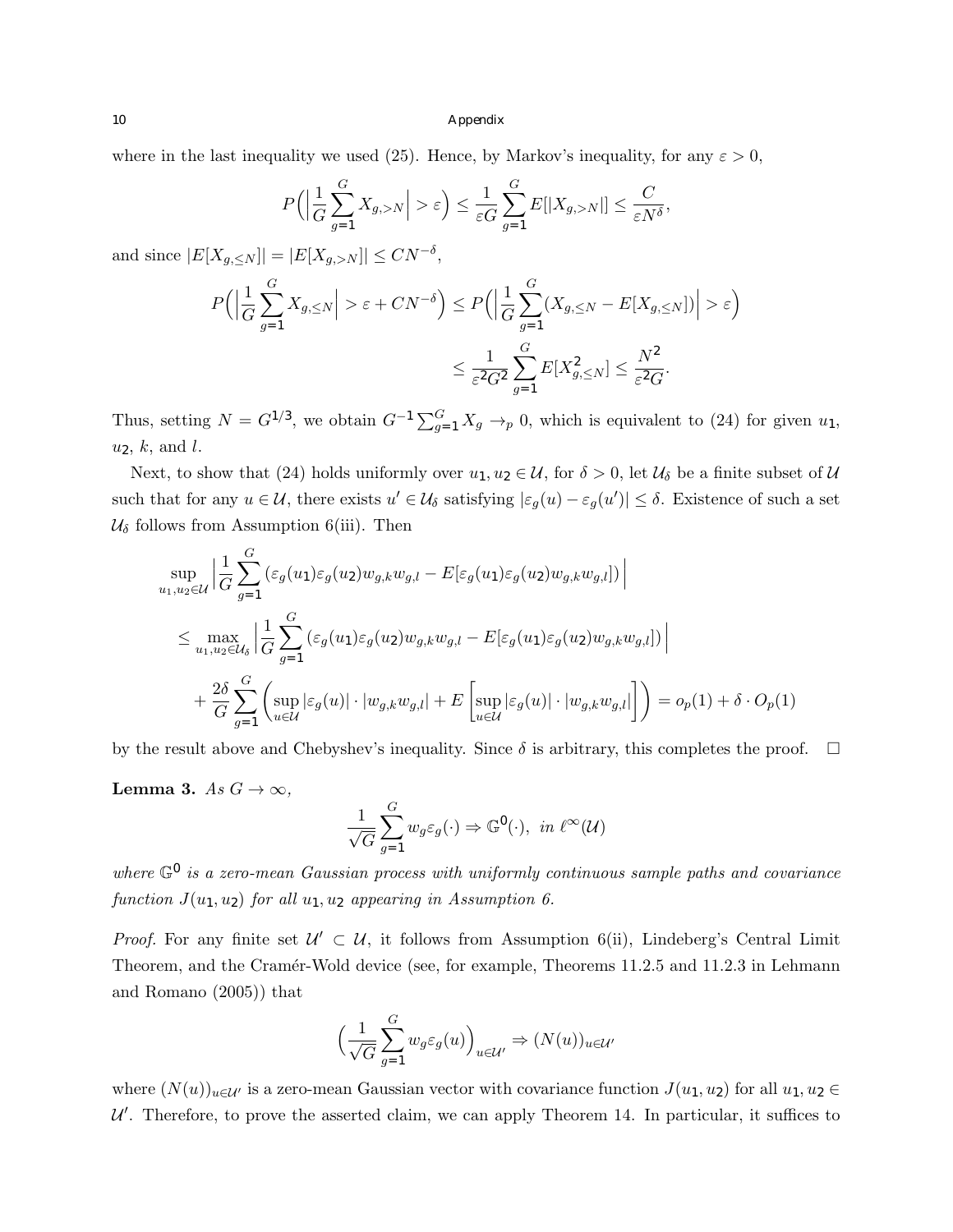verify conditions (i)–(iii) of Theorem 14 with  $Z_g(u) = G^{-1/2}w_{g,k} \varepsilon_g(u)$ ,  $g = 1, \ldots, G$  and  $u \in \mathcal{U}$ , for all  $k = 1, \ldots, d_w$ . In the verification, we will use the Gaussian-dominated semi-metric  $\rho : U \times U \rightarrow$  $\mathbb{R}_+$  defined by  $\rho(u_1, u_2) = C|u_2 - u_1|$  for sufficiently large constant  $C > 0$ ; see discussion in front of Theorem 14 for the definition of Gaussian-dominated semi-metrics.

Condition (i) of Theorem 14 holds because for any  $\eta > 0$  and  $\delta = 1 + c_M/2$ ,

$$
\sum_{g=1}^{G} E\left[\sup_{u\in\mathcal{U}} |Z_g(u)| \cdot 1 \left\{ \sup_{u\in\mathcal{U}} |Z_g(u)| > \eta \right\} \right] \le \frac{1}{\eta^{\delta} G^{1/2+\delta/2}} \sum_{g=1}^{G} E\left[\sup_{u\in\mathcal{U}} |\varepsilon_g(u)|^{1+\delta} |w_{g,k}|^{1+\delta} \right]
$$
  

$$
\le \frac{1}{\eta^{\delta} G^{1/2+\delta/2}} \sum_{g=1}^{G} \left( E\left[\sup_{u\in\mathcal{U}} |\varepsilon_g(u)|^{2+2\delta} \right] \cdot E\left[ |w_{j,k}|^{2+2\delta} \right] \right)^{1/2} \to 0
$$

by Hölder's inequality and Assumptions  $2(iv)$  and  $6(i)$ .

Condition (ii) of Theorem 14 holds because for any  $u_1, u_2 \in \mathcal{U}$ ,

$$
\sum_{g=1}^{G} E[(Z(u_2) - Z(u_1))^2] = \frac{1}{G} \sum_{g=1}^{G} E[(w_{g,k} \varepsilon_g(u_2) - w_{g,k} \varepsilon_g(u_1))^2]
$$
  

$$
\leq \frac{C}{G} \sum_{g=1}^{G} E[w_{g,k}^2 | u_2 - u_1|^2] \leq C|u_2 - u_1|^2 \leq \rho^2(u_1, u_2)
$$

by Assumptions 2(iv) and 6(iii) since the constant *C* in the definition of  $\rho(u_1, u_2)$  is large enough.

Finally, condition (iii) of Theorem 14 holds because by Markov's inequality for any  $\epsilon > 0$ ,

$$
\sup_{t>0} \sum_{g=1}^{G} t^2 P\left(\sup_{\rho(u_1, u_2) \le 2\epsilon} |Z_g(u_2) - Z_g(u_1)| > t\right)
$$
  

$$
\le \frac{1}{G} \sum_{g=1}^{G} E\left[\sup_{\rho(u_1, u_2) \le 2\epsilon} |w_{g,k} \varepsilon_g(u_2) - w_{g,k} \varepsilon(u_1)|^2\right] \le C \sup_{\rho(u_1, u_2) \le 2\epsilon} |u_2 - u_1|^2 \le \epsilon^2
$$

by Assumptions 2(iv) and 6(iii) since the constant *C* in the definition of  $\rho(u_1, u_2)$  is large enough. The asserted claim follows from an application of Theorem 14.  $\Box$ 

**Lemma 4.** There exist constants  $c, C > 0$  such that (i) for all  $u \in U$  and  $g = 1, \ldots, G$ , all *eigenvalues of*  $J_g(u)$  *are bounded from below by c, and (ii) for all*  $u_1, u_2 \in \mathcal{U}$  *and*  $g = 1, ..., G$ *,*  $||J_g^{-1}(u_2) - J_g^{-1}(u_1)|| \leq C|u_2 - u_1|$ .

*Proof.* For any  $u \in \mathcal{U}$  and  $\alpha \in \mathbb{R}^{d_z}$  with  $\|\alpha\| = 1$ ,

$$
\alpha' J_g(u)\alpha \ge c_f \alpha' E_g[z_{1g} z'_{1g}]\alpha \ge c_f c_M \tag{26}
$$

where the first inequality follows from Assumption 7(ii) and the second from Assumption 4(ii). This gives the first asserted claim.

To prove the second claim, observe that

$$
||J_g^{-1}(u_2) - J_g^{-1}(u_1)|| \le ||J_g^{-1}(u_1)|| ||J_g^{-1}(u_2)|| ||J_g(u_2) - J_g(u_1)|| \le \frac{||J_g(u_2) - J_g(u_1)||}{(c_f c_M)^2}
$$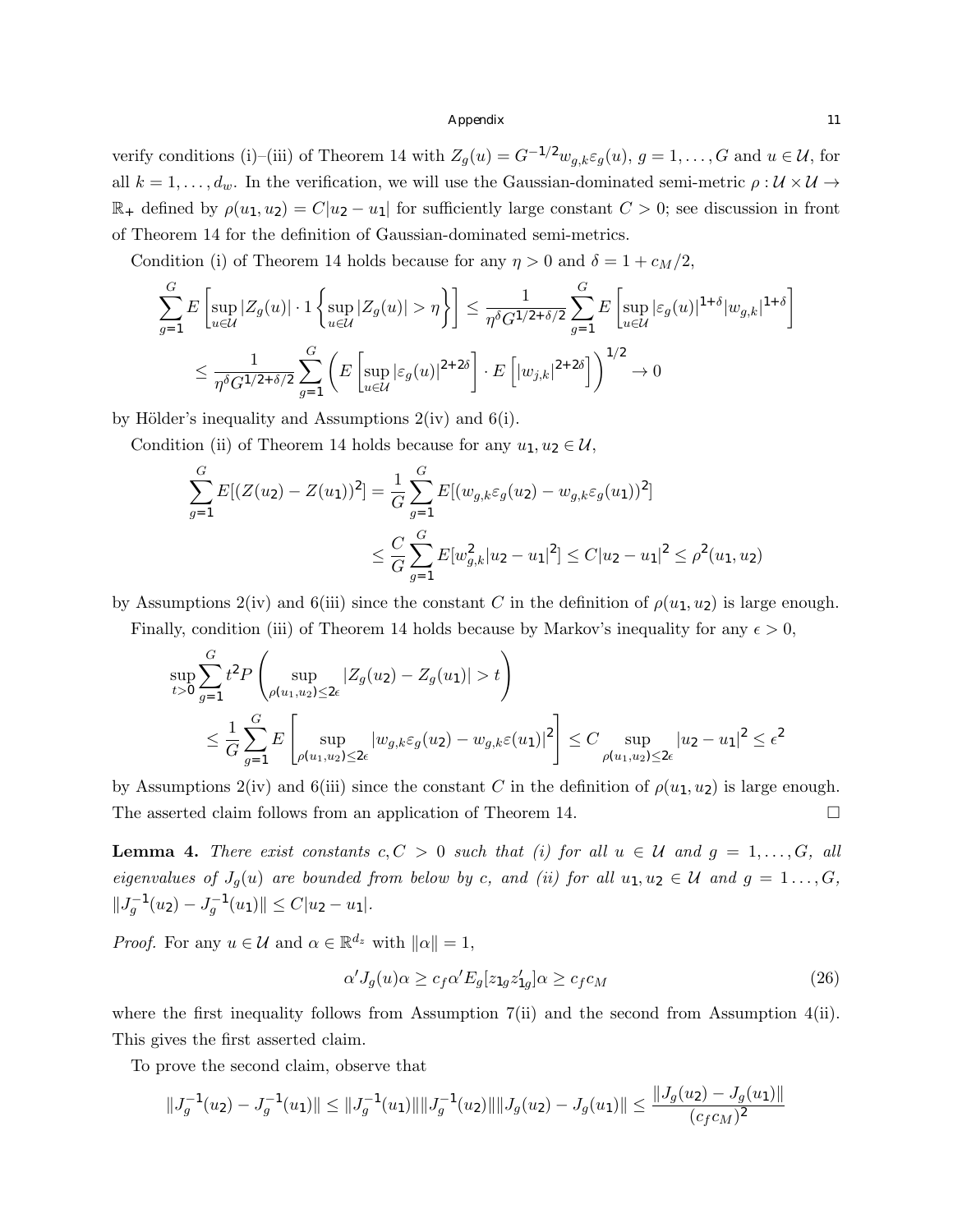where the second inequality follows from (26). Hence, it suffices to show that  $||J_g(u_2) - J_g(u_1)|| \le$  $C|u_2 - u_1|$  for some  $C > 0$ . To this end, note that

$$
|z'_{1g}\alpha_g(u_2) - z'_{1g}\alpha_g(u_1)| \leq ||z_{1g}|| ||\alpha_g(u_2) - \alpha_g(u_1)|| \leq C_M C_L |u_2 - u_1|
$$

where the second inequality follows from Assumptions  $4(i)$  and 5.

Thus, if  $|u_2 - u_1| < c_f/(C_M C_L)$ , then  $z'_{1g} \alpha_g(u_2) \in B_g(u_1, c_f)$ , and so

$$
||J_g(u_2) - J_g(u_1)|| \le ||E_g[z_{1g}z'_{1g} \cdot |f_g(z'_{1g}\alpha_g(u_2)) - f_g(z'_{1g}\alpha_g(u_1))||||
$$
  

$$
\le C_f C_M C_L |u_2 - u_1| \cdot ||E_g[z_{1g}z'_{1g}]|| \le C_f C_M^3 C_L |u_2 - u_1|
$$

where the second inequality follows from Assumption 7(i) and the derivation above, and the third from Assumption 4(i). On the other hand, if  $|u_2 - u_1| \geq c_f/(C_M C_L)$ , then

$$
||J_g(u_2) - J_g(u_1)|| \le ||J_g(u_1)|| + ||J_g(u_2)|| \le 2C_f ||E_g[z_{1g}z'_{1g}]||
$$
  

$$
\le 2C_f C_M^2 \le c_f^{-1} C_f C_M^3 C_L |u_2 - u_1|
$$

where the first inequality follows from the triangle inequality, the second from Assumption 7(ii), and the third from Assumption  $4(i)$ . This gives the second asserted claim and completes the proof of the lemma.  $\Box$ 

**Lemma 5.** *There exist constants*  $c, C > 0$  *such that for all*  $g = 1, \ldots, G$ *,* 

$$
||E_g[h_{\alpha,u}(z_{1g}, y_{1g})] - J_g(u)(\alpha - \alpha_g(u))|| \le C ||\alpha - \alpha_g(u)||^2,
$$
\n(27)

$$
E_g[(\alpha - \alpha_g(u))' h_{\alpha,u}(z_{1g}, y_{1g})] \ge c ||\alpha - \alpha_g(u)||^2.
$$
\n(28)

*for all*  $u \in \mathcal{U}$  *and*  $\alpha \in \mathbb{R}^{d_z}$  *satisfying*  $\|\alpha - \alpha_q(u)\| \leq c$ *.* 

*Proof.* Second-order Taylor expansion around  $\alpha_q(u)$  and the law of iterated expectation give

$$
E_g[h_{\alpha,u}(z_{1g}, y_{1g})] = E_g[z_{1g}(1\{y_{1g} \le z'_{1g}\alpha\} - u)] = E_g[z_{1g}(F_g(z'_{1g}\alpha) - u)]
$$
  
= 
$$
E_g[z_{1g}(F_g(z'_{1g}\alpha_g(u)) - u)] + J_g(u)(\alpha - \alpha_g(u)) + r_n(u),
$$

where  $r_n(u)$  is the remainder and  $F_g(\cdot)$  is the conditional distribution function of  $y_{1g}$  given  $(z_{1g}, x_g, \alpha_g)$ . The first claim of the lemma follows from  $E_g[z_{1g}(F_g(z'_{1g}\alpha_g(u)) - u)] = 0$ , which holds because  $z'_{1g}\alpha_g(u)$  is the *u*th quantile of the conditional distribution of  $y_{1g}$ , and from  $\|r_n(u)\| \leq C \|\alpha - \alpha_g(u)\|^2$ for some  $C > 0$ , which holds by Assumptions 4(i) and 7(i).

To prove the second claim, note that if  $\|\alpha-\alpha_g(u)\|$  is sufficiently small, then  $\|(\alpha-\alpha_g(u))^r r_n(u)\| \le$  $c||\alpha - \alpha_g(u)||^2$  for an arbitrarily small constant  $c > 0$ . On the other hand,

$$
(\alpha - \alpha_g(u))'J_g(u)(\alpha - \alpha_g(u)) \ge c ||\alpha - \alpha_g(u)||^2
$$

by Lemma 4. Combining these inequalities gives the second claim.  $\Box$ 

Lemma 6. *The function class F, defined in the beginning of this section, is a VC subgraph class of functions. Moreover, for all*  $k = 1, ..., d_z,$   $\mathcal{H}_k$  *is a VC subgraph class of functions as well.*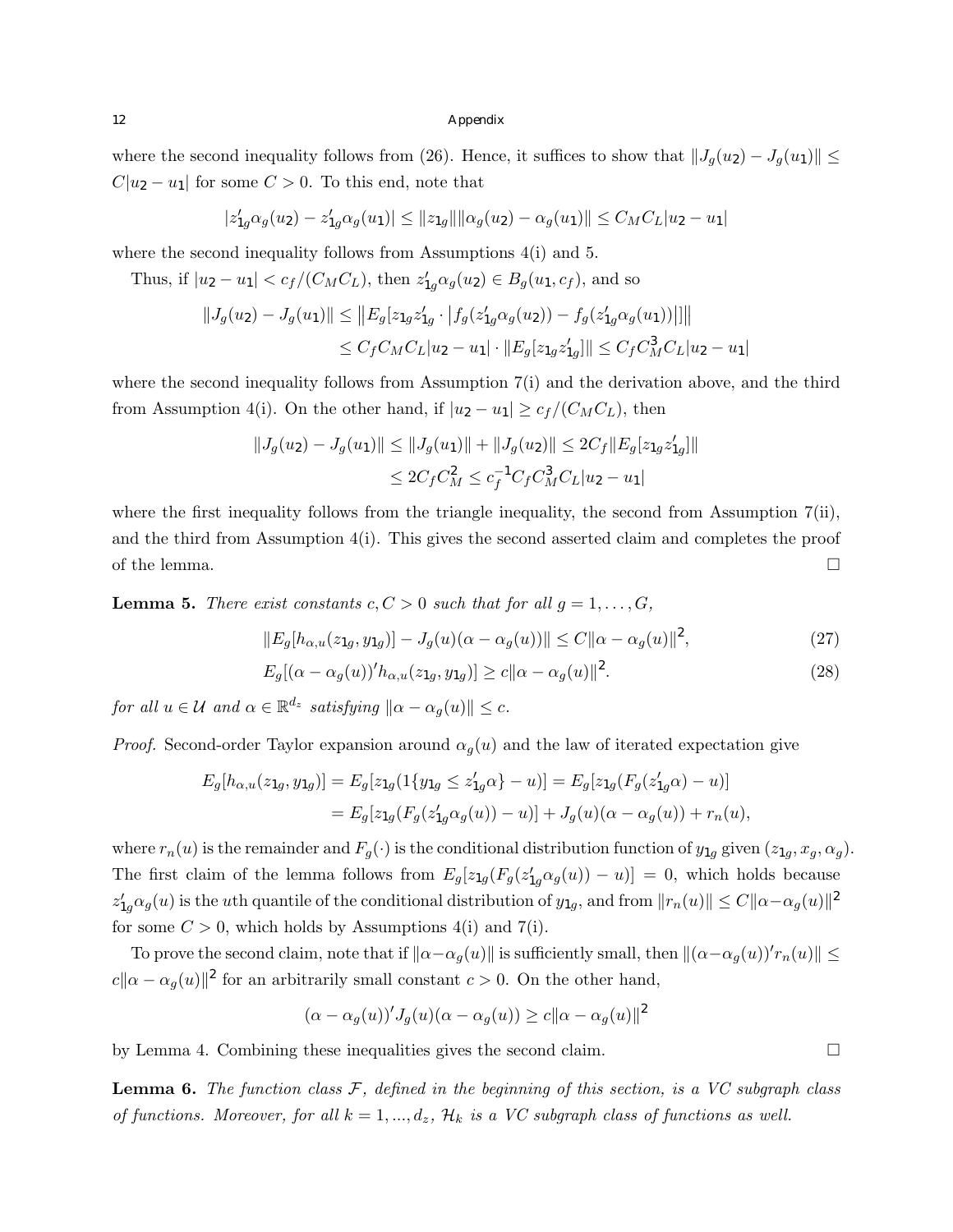*Proof.* A similar proof can be found in Belloni, Chernozhukov, and Hansen (2006). We present the proof here for the sake of completeness. Consider the class of sets  $\{x \in \mathbb{R}^{d_z+1} : a'x \leq 0\}$  with *a* varying over  $\mathbb{R}^{d_z+1}$ . It is well known that this is a VC subgraph class of sets; see, for example, exercise 14 of chapter 2.6 in Van der Vaart and Wellner (1996). Further, note that

$$
\{(z, y, t): f_{\eta, \alpha, u}(z, y) > t\} = (\{y \le z'\alpha\} \cap \{z'\eta > t/(1-u)\})
$$
  

$$
\cup (\{y > z'\alpha\} \cap \{z'\eta < -t/u\}).
$$

Therefore, the first result follows from Lemma 2.6.17(ii,iii) in Van der Vaart and Wellner (1996). The second result follows from the fact that  $\mathcal{H}_k \subset \mathcal{F}$ .

**Lemma 7.** For any  $\varphi \geq 1$ , there exists a constant  $C > 0$  such that for all  $g = 1, \ldots, G$ ,

$$
E_g\left[\sup_{u\in\mathcal{U}}\|\mathbb{G}^g(h_{\alpha_g(u),u})\|^{\varphi}\right]\leq C.
$$

*Proof.* Observe that

$$
E_g \left[ \sup_{u \in \mathcal{U}} \left\| \mathbb{G}^g(h_{\alpha_g(u),u}) \right\|^{\varphi} \right] \leq C \sum_{k=1}^{d_z} E_g \left[ \sup_{u \in \mathcal{U}} \left| \mathbb{G}^g(h_{k,\alpha_g(u),u}) \right|^{\varphi} \right] \leq C \sum_{k=1}^{d_z} E_g \left[ \sup_{f \in \mathcal{H}_k} \left| \mathbb{G}^g(f) \right|^{\varphi} \right].
$$

Further, all functions in  $\mathcal{H}_k$  are bounded by some constant  $C > 0$  by Assumption 4(i) and the set of functions  $\mathcal{H}_k$  is a VC subgraph class by Lemma 6. Therefore, combining Theorems 9 and 11 gives  $E_g[\sup_{f \in \mathcal{H}_k} |\mathbb{G}^g(f)|] \leq C$ , and so Theorem 13 shows that

$$
E_g\left[\sup_{f\in\mathcal{H}_k}|\mathbb{G}^g(f)|^{\varphi}\right]\leq C.
$$

The asserted claim follows.  $\Box$ 

**Lemma 8.** *There exist constants*  $c, C > 0$  *such that for all*  $g = 1, \ldots, G$ *,* 

$$
E_g \left[ \sup_{u_2 \in \mathcal{U}: |u_2 - u_1| \le \epsilon} \| \mathbb{G}^g(h_{\alpha_g(u_2), u_2}) - \mathbb{G}^g(h_{\alpha_g(u_1), u_1}) \|^4 \right] \le C\epsilon
$$

*for all*  $\epsilon \in (0, c)$  *and*  $u_1 \in \mathcal{U}$ *.* 

*Proof.* Fix some  $u_1 \in \mathcal{U}$ . Observe that

$$
E_g \left[ \sup_{u_2 \in \mathcal{U}: |u_2 - u_1| \le \epsilon} \| \mathbb{G}^g(h_{\alpha_g(u_2), u_2}) - \mathbb{G}^g(h_{\alpha_g(u_1), u_1}) \|^4 \right]
$$
  

$$
\le C \sum_{k=1}^{d_z} E_g \left[ \sup_{u_2 \in \mathcal{U}: |u_2 - u_1| \le \epsilon} | \mathbb{G}^g(h_{k, \alpha_g(u_2), u_2}) - \mathbb{G}^g(h_{k, \alpha_g(u_1), u_1}) |^4 \right].
$$

Consider the function  $F: \mathbb{R}^{d_z} \times \mathbb{R} \to \mathbb{R}$  given by

$$
F(z, y) = C \left( 1\{ |y - z'\alpha_g(u_1)| \le C\epsilon \} + \epsilon \right)
$$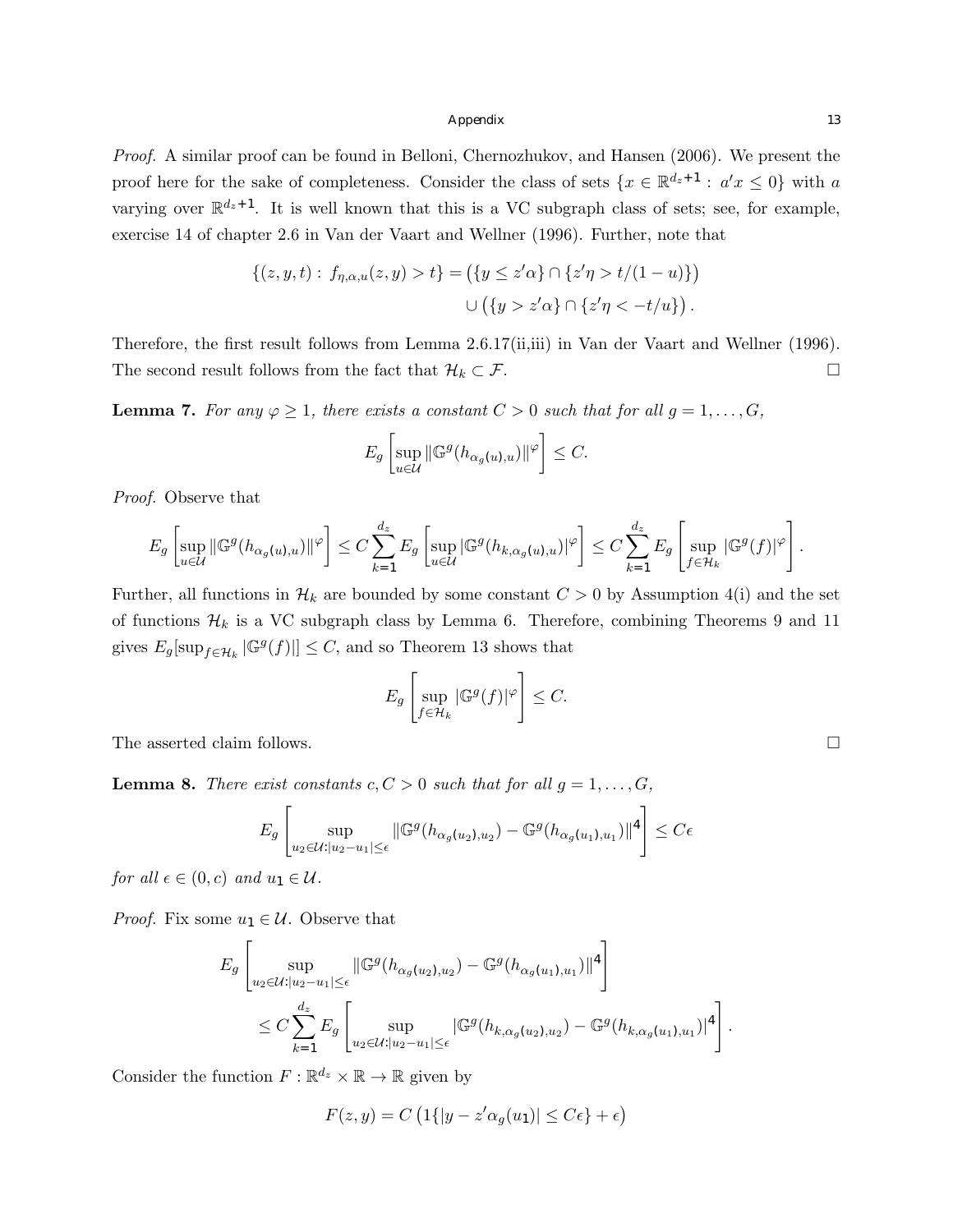for some sufficiently large  $C > 0$ . By Assumptions 4(i) and 5,  $|z'_{ig}(\alpha_g(u_2) - \alpha_g(u_1))| \le C|u_2 - u_1|$ for some  $C > 0$ . Therefore, for all  $u_2 \in \mathcal{U}$  satisfying  $|u_2 - u_1| \leq \epsilon$ ,

$$
|h_{k,\alpha_g(u_2),u_2}(z_{ig},y_{ig}) - h_{k,\alpha_g(u_1),u_1}(z_{ig},y_{ig})| \le F(z_{ig},y_{ig})
$$

by Assumption 4(i). Note that  $E_g[F^2(z_{ig}, y_{ig})] \leq C\epsilon$  for some  $C > 0$  by Assumption 7(ii) if  $\epsilon \leq 1$ . Also, for  $M = \max_{1 \le i \le N_g} F(z_{ig}, y_{ig}),$  we have  $E[M^2] \le CN_g \epsilon$ . Further, by Lemma 6,  $\mathcal{H}_k$  is a VC subgraph class of functions, so that the function class  $\tilde{\mathcal{H}}_k = \{h_{k,\alpha_q(u_2),u_2} - h_{k,\alpha_q(u_1),u_1} : u_2 \in$  $[u_1 - \epsilon, u_1 + \epsilon]$ <sup>}</sup> is a VC type class by Theorem 9. So, applying Theorem 11 with *F* as an envelope yields

$$
E_g\left[\sup_{u_2\in\mathcal{U}:|u_2-u_1|\leq\epsilon}|\mathbb{G}^g(h_{k,\alpha_g(u_2),u_2})-\mathbb{G}^g(h_{k,\alpha_g(u_1),u_1})|\right]\leq C\sqrt{\epsilon},
$$

and so Theorem 13 shows that

$$
E_g\left[\sup_{u_2\in\mathcal{U}:|u_2-u_1|\leq\epsilon}|\mathbb{G}^g(h_{k,\alpha_g(u_2),u_2})-\mathbb{G}^g(h_{k,\alpha_g(u_1),u_1})|^4\right]\leq C\epsilon,
$$

since

$$
E_g \left[ \max_{1 \le i \le N_g} \sup_{u_2 \in \mathcal{U}: |u_2 - u_1| \le \epsilon} |N_g^{-1/2}(h_{k, \alpha_g(u_2), u_2}(z_{ig}, y_{ig}) - h_{k, \alpha_g(u_1), u_1}(z_{ig}, y_{ig}))|^4 \right]
$$
  

$$
\le N_g^{-1} \max_{1 \le i \le N_g} E_g \left[ \sup_{u_2 \in \mathcal{U}: |u_2 - u_1| \le \epsilon} |(h_{k, \alpha_g(u_2), u_2}(z_{ig}, y_{ig}) - h_{k, \alpha_g(u_1), u_1}(z_{ig}, y_{ig}))|^4 \right]
$$
  

$$
\le N_g^{-1} E_g[F^4(z_{ij}, y_{ig})] \le C\epsilon.
$$

The asserted claim follows.  $\Box$ 

**Lemma 9.** *There exist constants*  $c, C > 0$  *such that for all*  $g = 1, \ldots, G$ *,* 

$$
E_g \left[ \sup_{u \in \mathcal{U}} \sup_{\alpha \in \mathbb{R}^{d_z} : ||\alpha - \alpha_g(u)|| \le \epsilon} ||\mathbb{G}^g(h_{\alpha,u}) - \mathbb{G}^g(h_{\alpha_g(u),u})||^2 \right] \le C \Big( \epsilon \log(1/\epsilon) + N_g^{-1} \log^2(1/\epsilon) \Big)
$$

*for all*  $\epsilon \in (0, c)$ *.* 

*Proof.* Observe that

$$
E_g \left[ \sup_{u \in \mathcal{U}} \sup_{\alpha \in \mathbb{R}^{d_z} : ||\alpha - \alpha_g(u)|| \le \epsilon} ||\mathbb{G}^g(h_{\alpha,u}) - \mathbb{G}^g(h_{\alpha_g(u),u})||^2 \right]
$$
(29)

$$
\leq C \sum_{k=1}^{d_z} E_g \left[ \sup_{u \in \mathcal{U}} \sup_{\alpha \in \mathbb{R}^{d_z} : ||\alpha - \alpha_g(u)|| \leq \epsilon} |\mathbb{G}^g(h_{k,\alpha,u}) - \mathbb{G}^g(h_{k,\alpha_g(u),u})|^2 \right]. \tag{30}
$$

Consider the function class

$$
\widetilde{\mathcal{H}}_k = \{ h_{k,\alpha,u} - h_{k,\alpha_g(u),u} : u \in \mathcal{U}; \alpha \in \mathbb{R}^{d_z}; ||\alpha - \alpha_g(u)|| \leq \epsilon \}.
$$

By Lemma 6 and Theorem 9,  $\mathcal F$  is a VC type class, and so Theorem 10 implies that  $\tilde{\mathcal H}_k \subset \mathcal F - \mathcal F$ is also a VC type class. In addition, all functions from  $\mathcal{H}_k$  are bounded in absolute value by some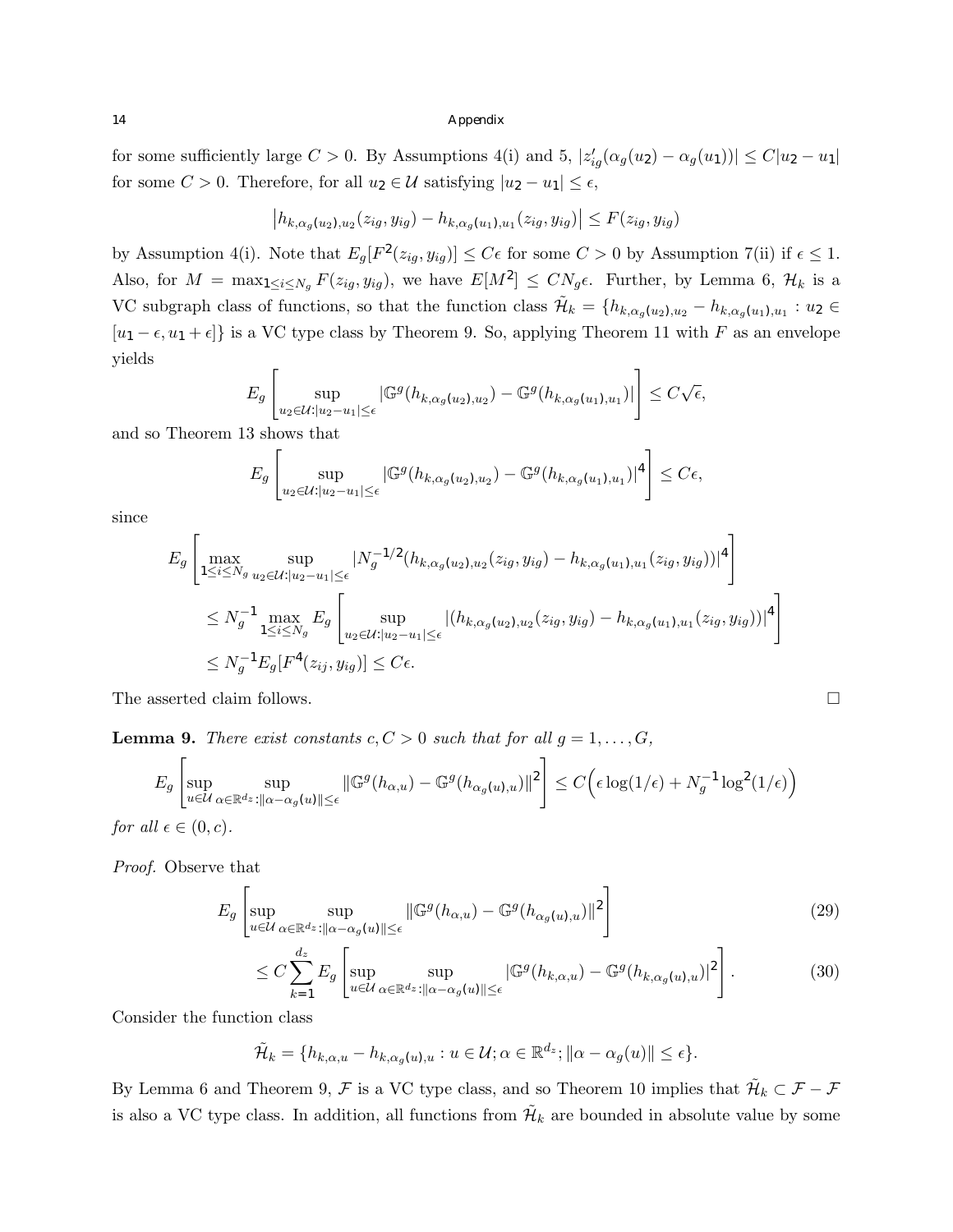constant  $C > 0$  by Assumption 4(i). Moreover, for any  $f \in \mathcal{H}_k$ ,  $E_q[f(z_{iq}, y_{iq})^2] \leq C\epsilon$  if  $\epsilon \leq 1$ . Thus, applying Theorem 11 with the function class  $\tilde{\mathcal{H}}_k$  yields

$$
E_g\left[\sup_{u\in\mathcal{U}}\sup_{\alpha\in\mathbb{R}^{d_z}:\|\alpha-\alpha_g(u)\|\leq\epsilon}|\mathbb{G}^g(h_{k,\alpha,u})-\mathbb{G}^g(h_{k,\alpha_g(u),u})|\right]\leq C\left(\sqrt{\epsilon\log(1/\epsilon)}+N_g^{-1/2}\log(1/\epsilon)\right),
$$

and so Theorem 13 gives

$$
E_g\left[\sup_{u\in\mathcal{U}}\sup_{\alpha\in\mathbb{R}^{d_z}:\|\alpha-\alpha_g(u)\|\leq\epsilon}|\mathbb{G}^g(h_{k,\alpha,u})-\mathbb{G}^g(h_{k,\alpha_g(u),u})|^2\right]\leq C\Big(\epsilon\log(1/\epsilon)+N_g^{-1}\log^2(1/\epsilon)\Big).
$$

The asserted claim follows.  $\Box$ 

**Lemma 10.** *Uniformly over*  $u \in \mathcal{U}$ ,

$$
\frac{1}{\sqrt{G}} \sum_{g=1}^{G} J_g^{-1}(u) \mathbb{G}^g(h_{\alpha_g(u),u}) w'_g = O_p(1).
$$

*Proof.* To prove this lemma, we use Theorem 14 with the semi-metric  $\rho(u_1, u_2) = C|u_2 - u_1|^{1/4}$ defined for all  $u_1, u_2 \in \mathcal{U}$  and some sufficiently large constant  $C > 0$ . Clearly,  $\rho$  is Gaussiandominated; see discussion before Theorem 14 for the definition. Define  $v_g(u) = J_g^{-1}(u) \mathbb{G}^g(h_{\alpha_g(u),u})$ and

$$
Z_{g,k,m}(u) = v_{g,k}(u)w_{g,m}/\sqrt{G}
$$

where  $v_{g,k}(u)$  and  $w_{g,m}$  denote kth and *m*th components of  $v_g(u)$  and  $w_g$ , respectively. Then the asserted claim is equivalent to the statement that

$$
\sum_{g=1}^{G} Z_{g,k,m}(u) = O_p(1) \text{ uniformly over } u \in \mathcal{U}
$$
\n(31)

for all  $k$  and  $m$ . To prove (31), observe first that by Assumptions 1(i) and 2(iii), zero-mean processes  $Z_{g,k,m}(\cdot)$  are independent across *g*. Also, for any  $a > 0$ ,

$$
\sum_{g=1}^{G} E\left[\sup_{u \in \mathcal{U}} |Z_{g,k,m}(u)| \cdot 1 \left\{ \sup_{u \in \mathcal{U}} |Z_{g,k,m}(u)| > a \right\} \right]
$$
\n
$$
\leq a^{-1} \sum_{g=1}^{G} E\left[\sup_{u \in \mathcal{U}} Z_{g,k,m}^2(u) \cdot 1 \left\{ \sup_{u \in \mathcal{U}} |Z_{g,k,m}(u)| > a \right\} \right]
$$
\n
$$
\leq \frac{1}{aG} \sum_{g=1}^{G} E\left[\sup_{u \in \mathcal{U}} (v_{g,k}(u)w_{g,m})^2 \cdot 1 \left\{ \sup_{u \in \mathcal{U}} |v_{g,k}(u)w_{g,m}| > \sqrt{G}a \right\} \right].
$$
\n(32)

Further, pick some  $0 < \varphi < 2$ . The expression under the sum in (32) is bounded from above by Lemma 4 by

$$
\frac{C}{a^{\varphi}G^{\varphi/2}}E\left[\sup_{u\in\mathcal{U}}\|\mathbb{G}^{g}(h_{\alpha_{g}(u),u})\|^{2+\varphi}\|w_{g}\|^{2+\varphi}\right]
$$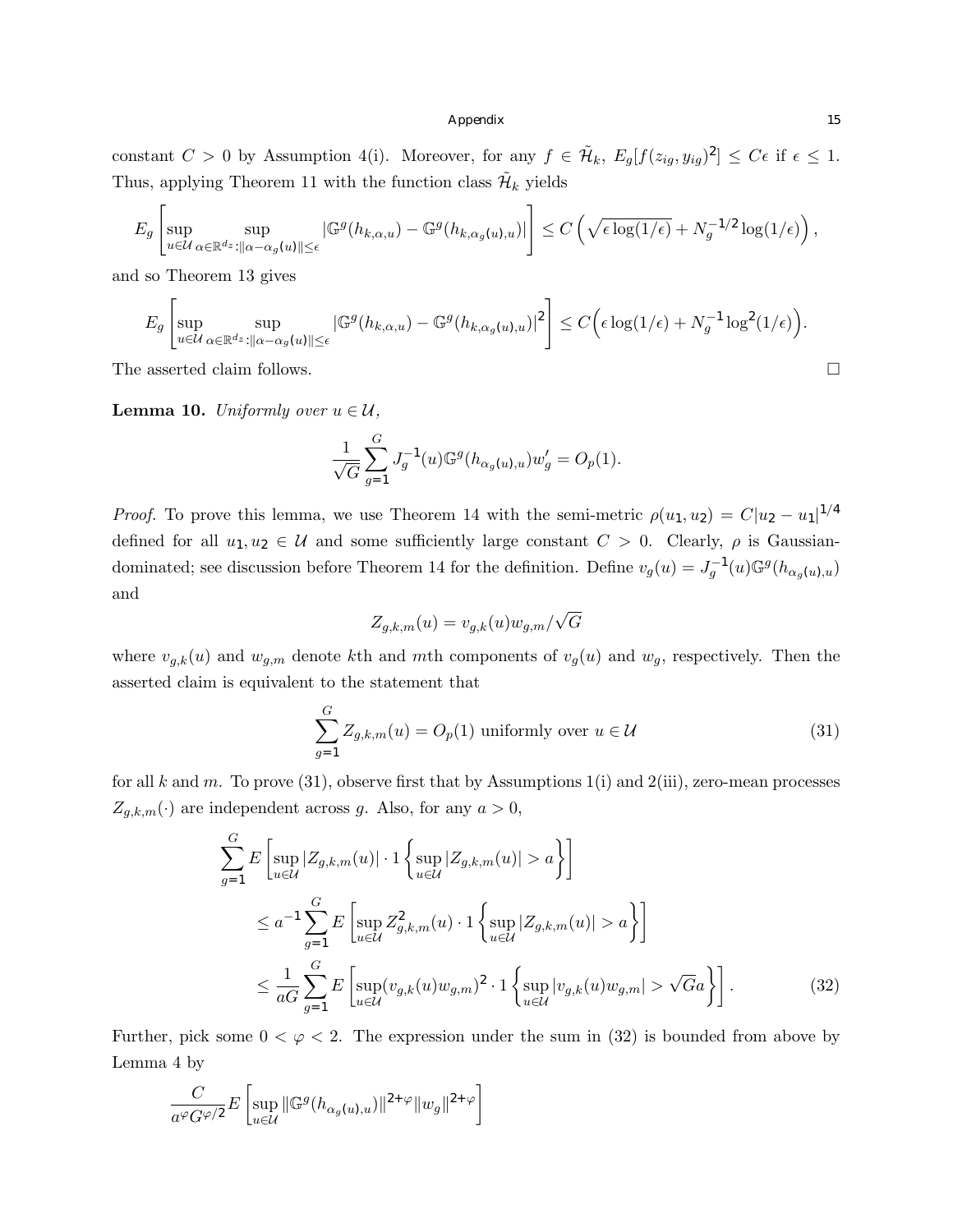$$
\leq \frac{C}{a^{\varphi}G^{\varphi/2}} \left( E \left[ \sup_{u \in \mathcal{U}} \left\| \mathbb{G}^g(h_{\alpha_g(u), u}) \right\|_{\frac{2-\varphi}{2-\varphi}}^{\frac{4(2+\varphi)}{4}} \right] \right)^{\frac{2-\varphi}{4}} \left( E \left[ \left\| w_g \right\|^4 \right] \right)^{\frac{2+\varphi}{4}} \leq \frac{C}{a^{\varphi}G^{\varphi/2}} \to 0
$$

uniformly over  $g = 1, \ldots, G$  where the second line follows from Hölder's inequality, Assumption 2(iv), and Lemma 7. This gives condition (i) of Theorem 14.

Next, we verify condition (ii) of Theorem 14. For any  $u_1, u_2 \in \mathcal{U}$ ,

$$
\sum_{g=1}^G E\left[ (Z_{g,k,m}(u_2) - Z_{g,k,m}(u_1))^2 \right] = \frac{1}{G} \sum_{g=1}^G \left( E[w_{g,m}^4] \right)^{1/2} \cdot \left( E[(v_{g,k}(u_2) - v_{g,k}(u_1))^4] \right)^{1/2}.
$$

Further, using an elementary inequality  $(a + b)^4 \leq C(a^4 + b^4)$  for all  $a, b \in \mathbb{R}^p$  gives

$$
E_g[(v_{g,k}(u_2) - v_{g,k}(u_1))^4] \leq CE_g[\|J_g^{-1}(u_2)\|^4 \cdot \|\mathbb{G}^g(h_{\alpha_g(u_2), u_2} - h_{\alpha_g(u_1), u_1})\|^4]
$$
  
+  $CE_g[\|J_g^{-1}(u_2) - J_g^{-1}(u_1)\|^4 \cdot \|\mathbb{G}^g(h_{\alpha_g(u_1), u_1})\|^4]$   
 $\leq CE_g[\|\mathbb{G}^g(h_{\alpha_g(u_2), u_2} - h_{\alpha_g(u_1), u_1})\|^4]$   
+  $CE_g[\|\mathbb{G}^g(h_{\alpha_g(u_1), u_1})\|^4] \cdot |u_2 - u_1|^4$ 

where the second inequality follows from Lemma 4. In addition,

$$
E_g[\|\mathbb{G}^g(h_{\alpha_g(u_2), u_2} - h_{\alpha_g(u_1), u_1})\|^4] \le C|u_2 - u_1| \text{ and } E_g[\|\mathbb{G}^g(h_{\alpha_g(u_1), u_1})\|^4] \le C \tag{33}
$$

where the first inequality follows from Lemma 8 and the second is easy to check directly. Therefore,

$$
E_g[(v_{g,k}(u_2) - v_{g,k}(u_1))^4] \le C|u_2 - u_1|,
$$

and so

*G*

$$
\sum_{g=1}^{G} E\left[ (Z_{g,k,m}(u_2) - Z_{g,k,m}(u_1))^2 \right] \le C |u_2 - u_1|^{1/2} \le \rho^2(u_1, u_2)
$$

by Assumption 2(iv) since the constant *C* in the definition of  $\rho(u_1, u_2)$  is sufficiently large. This gives condition (ii) of Theorem 14.

Finally, to verify condition (iii) of Theorem 14 observe that for any  $\epsilon > 0$  and  $u_1 \in \mathcal{U}$ ,

$$
\sup_{t>0} \sum_{g=1}^{G} t^2 P\left(\sup_{u_2 \in \mathcal{U} : \rho(u_1, u_2) \le \epsilon} |Z_{g,k,m}(u_2) - Z_{g,k,m}(u_1)| > t\right)
$$
  

$$
\le \sum_{g=1}^{G} E\left[\sup_{u_2 \in \mathcal{U} : \rho(u_1, u_2) \le \epsilon} |Z_{g,k,m}(u_2) - Z_{g,k,m}(u_1)|^2\right]
$$
  

$$
= \frac{1}{G} \sum_{g=1}^{G} E\left[\sup_{u_2 \in \mathcal{U} : \rho(u_1, u_2) \le \epsilon} |v_{g,k}(u_2) - v_{g,k}(u_1)|^2 w_{g,m}^2\right] \le \epsilon^2
$$

where the second line follows from Markov's inequality, and the last inequality follows by selecting sufficiently large constant  $C$  in the definition of  $\rho$  and using the same argument as that in verification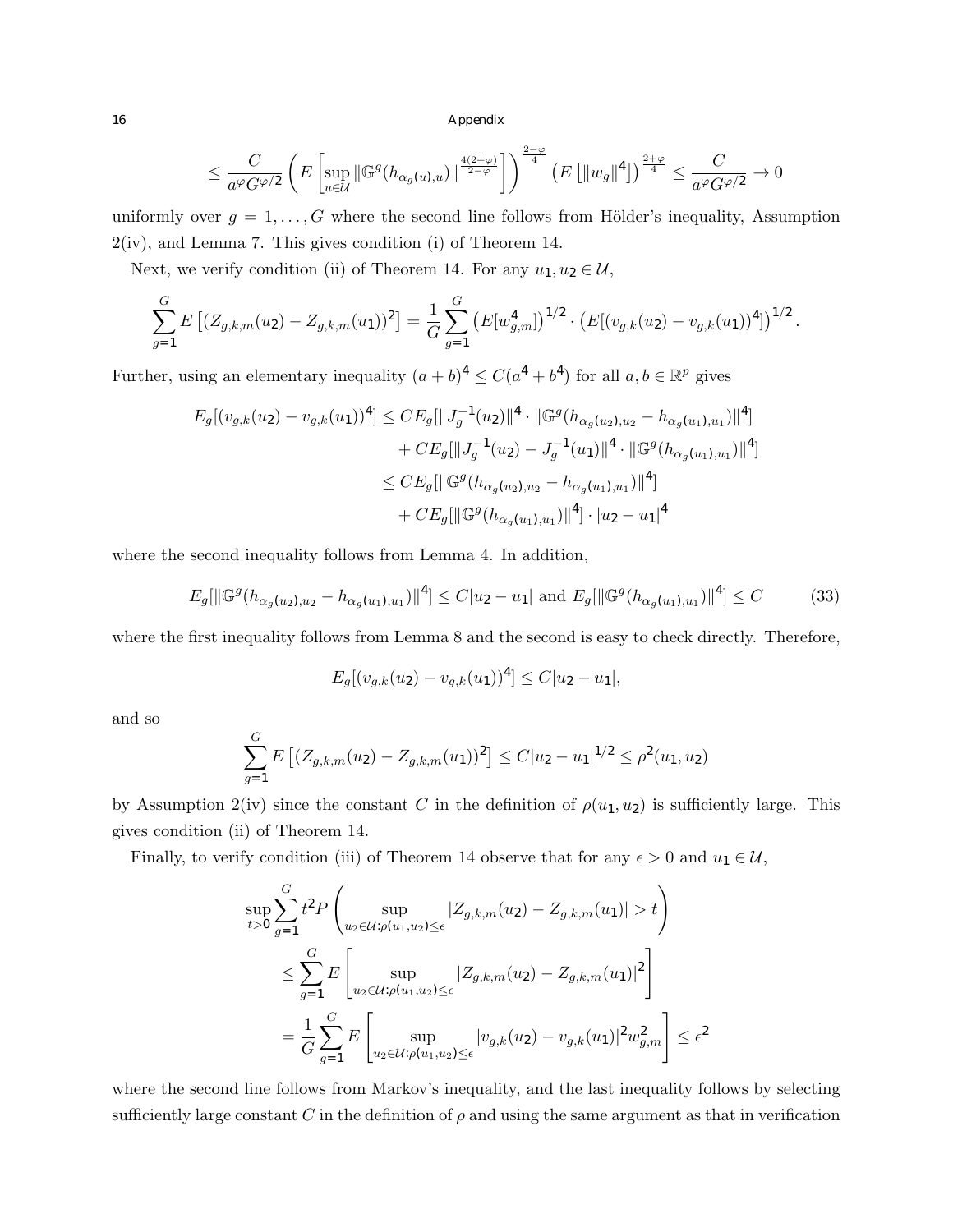of condition (ii) since the first inequality in (33) used in the verification of condition (ii) can be replaced by

$$
E_g \left[ \sup_{u_2 \in \mathcal{U} : \rho(u_1, u_2) \le \epsilon} \| \mathbb{G}^g (h_{\alpha_g(u_2), u_2} - h_{\delta_g(u_1), u_1}) \|^4 \right] \le c\epsilon^4
$$

for arbitrarily small  $c > 0$  by selecting the constant *C* in the definition of  $\rho(u_1, u_2)$  large enough and using Lemma 8. Therefore, for any  $\epsilon > 0$  and  $u \in \mathcal{U}$ ,

$$
\sup_{t>0} \sum_{g=1}^{G} t^2 P\left(\sup_{u_1, u_2 \in \mathcal{U}:\rho(u_1, u) \le \epsilon, \rho(u_2, u) \le \epsilon} |Z_{g,k,m}(u_2) - Z_{g,k,m}(u_1)| > t\right)
$$
  

$$
\le 2 \sup_{t>0} \sum_{g=1}^{G} t^2 P\left(\sup_{u_1 \in \mathcal{U}:\rho(u_1, u) \le \epsilon} |Z_{g,k,m}(u_1) - Z_{g,k,m}(u)| > t/2\right) \le \epsilon^2,
$$

and condition (iii) of Theorem 14 holds. The claim of the lemma now follows by applying Theorem 14.  $\Box$ 

# Proofs of Theorems.

*Proof of Theorem 1.* The proof consists of two steps. First, we show that  $\sqrt{G}(\hat{\beta}(u)-\tilde{\beta}(u)) = o_p(1)$ uniformly over  $u \in \mathcal{U}$  where  $\widetilde{\beta}(u)$  is defined in (19). Second, we show that  $\sqrt{G}(\widetilde{\beta}(\cdot) - \beta(\cdot)) \Rightarrow \mathbb{G}(\cdot)$ in  $\ell^{\infty}(\mathcal{U})$ . Combining these steps gives the result.

**Step 1.** Denote  $\hat{Q}_{xw} = X'W/G$  and  $\hat{Q}_{ww} = W'W/G$ . Then

$$
\sqrt{G}(\hat{\beta}(u) - \widetilde{\beta}(u)) = \left(\hat{Q}_{xw}\hat{Q}_{ww}^{-1}\hat{Q}_{xw}'\right)^{-1}\hat{Q}_{xw}\hat{Q}_{ww}^{-1}\left(W'(\hat{A}(u) - A(u))/\sqrt{G}\right).
$$

By Lemma 1,  $X'W/G \to_p Q_{xw}$  and  $W'W/G \to_p Q_{ww}$  where matrices  $Q_{xw}$  and  $Q_{ww}$  have singular values bounded in absolute values from above and away from zero by Assumption 2(ii), and so

$$
\hat{S} = \left(\hat{Q}_{xw}\hat{Q}_{ww}^{-1}\hat{Q}_{xw}'\right)^{-1}\hat{Q}_{xw}\hat{Q}_{ww}^{-1} \to_{p} \left(Q_{xw}Q_{ww}Q_{xw}'\right)^{-1}Q_{xw}Q_{ww}^{-1} = S.
$$
\n(34)

Therefore, to prove the first step, it suffices to show that

$$
S(u) = \frac{1}{\sqrt{G}} \sum_{g=1}^{G} (\hat{\alpha}_g(u) - \alpha_g(u)) w'_g = o_p(1)
$$

uniformly over  $u \in \mathcal{U}$ . To this end, write  $S(u) = S_1(u) + S_2(u)$  where

$$
S_1(u) = -\frac{1}{\sqrt{G}} \sum_{g=1}^{G} J_g^{-1}(u) \mathbb{G}^g(h_{\alpha_g(u),u}) w'_g / \sqrt{N_g},
$$
  

$$
S_2(u) = \frac{1}{\sqrt{G}} \sum_{g=1}^{G} \left( J_g^{-1}(u) \mathbb{G}^g(h_{\alpha_g(u),u}) + \sqrt{N_g} (\hat{\alpha}_g(u) - \alpha_g(u)) \right) w'_g / \sqrt{N_g}.
$$

Since  $N_G = \min_{g=1,\dots,G} N_g \to \infty$  by Assumption 3, Lemma 10 implies that  $S_1(u) = o_p(1)$  uniformly over  $u \in \mathcal{U}$ .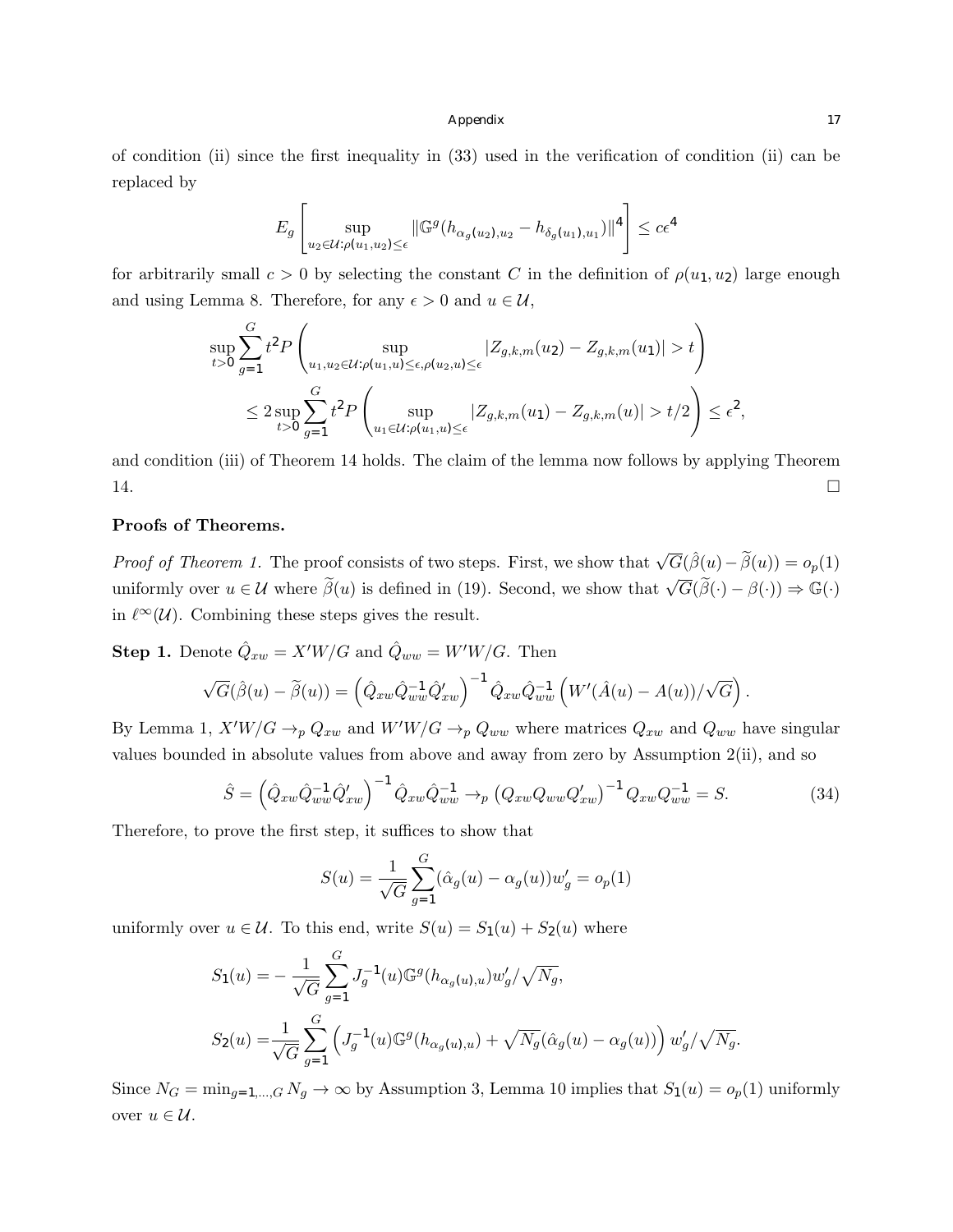Consider  $S_2(u)$ . Let

$$
K_g = C \sqrt{N_g^{-1} \log N_g} \tag{35}
$$

for sufficiently large constant  $C > 0$  so that Theorem 3 implies that

$$
P\left(\sup_{u\in\mathcal{U}}\|\hat{\alpha}_g(u)-\alpha_g(u)\|>K_g\right)\leq CN_g^{-3}.
$$

Let  $\mathcal{D}_G$  be the event that

$$
\sup_{u \in \mathcal{U}} \|\hat{\alpha}_g(u) - \alpha_g(u)\| \le K_g, \quad \text{ for all } g = 1, \dots G,
$$

and let  $\mathcal{D}_G^c$  be the event that  $\mathcal{D}_G$  does not hold. By the union bound,  $P(\mathcal{D}_G^c) \leq CGN_g^{-3}$ . By Assumption 3,  $CGN_g^{-3} \rightarrow 0$ . Therefore,

$$
S_2(u) = S_2(u)1\{\mathcal{D}_G\} + S_2(u)1\{\mathcal{D}_G^c\} = S_2(u)1\{\mathcal{D}_G\} + o_p(1)
$$

uniformly over  $u \in \mathcal{U}$ . Further,  $||S_2(u)||1\{\mathcal{D}_G\} \le C \sum_{g=1}^G (r_{1,g} + r_{2,g} + r_{3,g})/\sqrt{GN_g}$  where

$$
r_{1,g} = \sup_{u \in \mathcal{U}} \sup_{\alpha \in \mathbb{R}^{d_z}: ||\alpha - \alpha_g(u)|| \le K_g} ||J_g^{-1}(u)(\mathbb{G}^g(h_{\alpha,u}) - \mathbb{G}^g(h_{\alpha_g(u),u}))|| \, ||w_g||,
$$
  

$$
r_{2,g} = \sup_{u \in \mathcal{U}} \left||J_g^{-1}(u) \frac{1}{\sqrt{N_g}} \sum_{i=1}^{N_g} h_{\hat{\alpha}_g(u),u}(z_{ig}, y_{ig}) \right|| ||w_g||,
$$
  

$$
r_{3,g} = \sup_{u \in \mathcal{U}} \sup_{\alpha \in \mathbb{R}^{d_z}: ||\alpha - \alpha_g(u)|| \le K_g} ||E_g\left[\sqrt{N_g}(J_g^{-1}(u)h_{\alpha,u}(z_{ig}, y_{ig}) - (\alpha - \alpha_g(u)))\right] || ||w_g||.
$$

We bound the three terms  $r_{1,g}$ ,  $r_{2,g}$ , and  $r_{3,g}$  in turn. By Lemma 4 and Hölder's inequality,

$$
E[r_{1,g}] \le (E[\|w_g\|^2])^{1/2} \left( E\left[\sup_{u \in \mathcal{U}} \sup_{\alpha \in \mathbb{R}^{d_z} : ||\alpha - \alpha_g(u)|| \le K_g} \|\mathbb{G}^g(h_{\alpha,u}) - \mathbb{G}^g(h_{\alpha_g(u),u})\|^2 \right] \right)^{1/2}
$$
  

$$
\le C \left( \sqrt{\frac{\log N_g}{N_g}} \log N_g \right)^{1/2} = \frac{(\log N_g)^{3/4}}{N_g^{1/4}}
$$

where the second line follows from the definition of  $K_g$ , Assumption 2(iv), and Lemma 9. Further, using Lemma 4 again gives

$$
\sup_{u \in \mathcal{U}} \left\| J_g^{-1}(u) \frac{1}{\sqrt{N_g}} \sum_{i=1}^{N_g} h_{\hat{\alpha}_g(u),u}(z_{ig}, y_{ig}) \right\| \leq C \sup_{u \in \mathcal{U}} \left\| \frac{1}{\sqrt{N_g}} \sum_{i=1}^{N_g} h_{\hat{\alpha}_g(u),u}(z_{ig}, y_{ig}) \right\| \leq \frac{C}{\sqrt{N_g}}
$$

by the optimality of  $\hat{\alpha}_g(u)$  and since  $y_{ig}$  has a continuous conditional distribution. Hence,  $E[r_{2,g}] \leq$  $C/\sqrt{N_g}$ . Finally, by Lemmas 4 and 5,

$$
E[r_{3,g}] \leq C\sqrt{N_g}K_g^2 \leq \frac{C\log N_g}{\sqrt{N_g}}.
$$

Hence, by Assumption 3,

$$
E\left[\sup_{u \in \mathcal{U}} \|S_2(u)\| 1\{\mathcal{D}_G\}\right] \le \frac{C\sqrt{G}(\log N_G)^{3/4}}{N_G^{3/4}} = o(1),
$$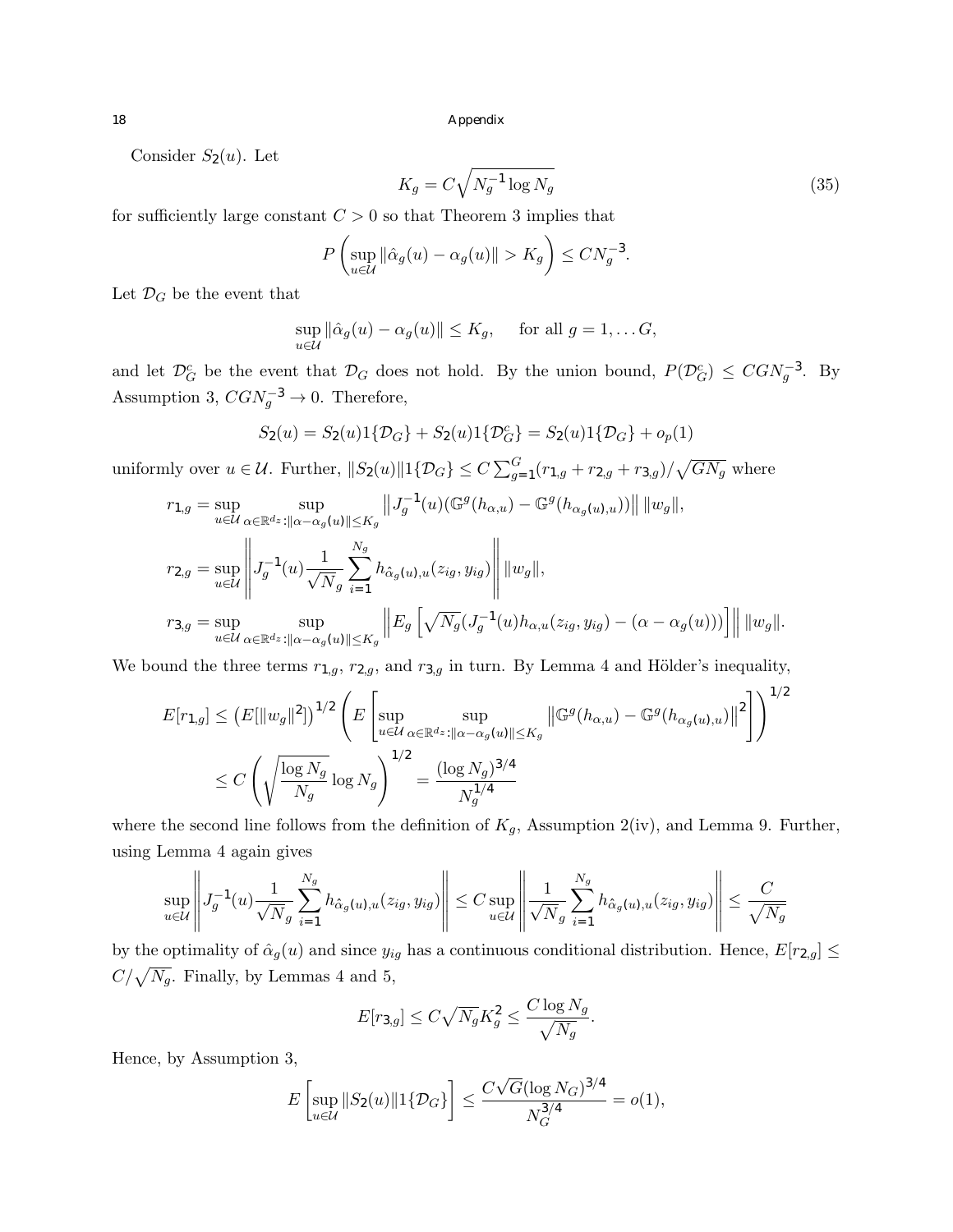implying that  $\sqrt{G}(\hat{\beta}(u) - \tilde{\beta}(u)) = o_p(1)$  uniformly over  $u \in \mathcal{U}$  and completing the first step. **Step 2.** To prove that  $\sqrt{G}(\tilde{\beta}(\cdot) - \beta(\cdot)) \Rightarrow \mathbb{G}(\cdot)$  in  $\ell^{\infty}(\mathcal{U})$ , observe that

$$
\sqrt{G}(\widetilde{\beta}(\cdot) - \beta(\cdot)) = \widehat{S} \cdot \frac{1}{\sqrt{G}} \sum_{g=1}^{G} w_g \varepsilon_g(\cdot).
$$

As explained in Step 1,  $\hat{S} \rightarrow_p S$ . Also, by Lemma 3,

$$
\frac{1}{\sqrt{G}}\sum_{g=1}^{G} w_g \varepsilon_g(\cdot) \Rightarrow \mathbb{G}^0(\cdot), \ in \ \ell^{\infty}(\mathcal{U})
$$

where  $\mathbb{G}^0$  is a zero-mean Gaussian process with uniformly continuous sample paths and covariance function  $J(u_1, u_2)$ . Therefore, by Slutsky's theorem,

$$
\sqrt{G}(\widetilde{\beta}(\cdot) - \beta(\cdot)) \Rightarrow \mathbb{G}(\cdot), in \ell^{\infty}(\mathcal{U})
$$
\n(36)

where G is a zero-mean Gaussian process with uniformly continuous sample paths and covariance function  $\mathcal{C}(u_1, u_2) = SJ(u_1, u_2)S'$ . Combining (36) with Step 1 gives the asserted claim and completes the proof of the theorem.  $\Box$ 

*Proof of Theorem 2.* Equation (34) in the proof of Theorem 1 gives  $\hat{S} \rightarrow_{p} S$ . Therefore, it suffices to prove that  $\|\hat{J}(u_1, u_2) - J(u_1, u_2)\| = o_p(1)$  uniformly over  $u_1, u_2 \in \mathcal{U}$ . Note that  $\alpha_{g,1}(u) - x_g^{\prime}\beta(u) =$  $\varepsilon_q(u)$ . Hence,

$$
\hat{\alpha}_{g,1}(u) - x_g'\hat{\beta}(u) = (\hat{\alpha}_{g,1}(u) - \alpha_{g,1}(u)) - x_g'(\hat{\beta}(u) - \beta(u)) + \varepsilon_g(u) \n= I_{1,g}(u) - I_{2,g}(u) + \varepsilon_g(u)
$$

where  $I_{1,g}(u) = \hat{\alpha}_{g,1}(u) - \alpha_{g,1}(u)$  and  $I_{2,g}(u) = x'_{g}(\hat{\beta}(u) - \beta(u))$ . Further, we have

$$
\frac{1}{G} \sum_{g=1}^{G} \varepsilon_g(u_1) \varepsilon_g(u_2) w_g w'_g \to_p J(u_1, u_2)
$$

uniformly over  $u_1, u_2 \in \mathcal{U}$  by Lemma 2. In addition, it was demonstrated in the proof of Theorem 1 that

$$
P\left(\max_{g=1,\dots,G} \sup_{u \in \mathcal{U}} \|\hat{\alpha}_g(u) - \alpha_g(u)\| > K_g\right) \le CGN_g^{-3} = o(1)
$$

by Assumption 3 where  $K_g = C(N_g^{-1} \log N_g)^{1/2}$  for sufficiently large constant *C*. Thus, setting  $K_G = \max_{g=1,\dots,G} K_g$ , we obtain

$$
\left\| \frac{1}{G} \sum_{g=1}^{G} I_{1,g}(u_1) I_{1,g}(u_2) w_g w'_g \right\| \leq \frac{K_G^2}{G} \sum_{g=1}^{G} \|w_g\|^2 + o_p(1)
$$
  

$$
\leq O_p(K_G^2) + o_p(1) = o_p(1)
$$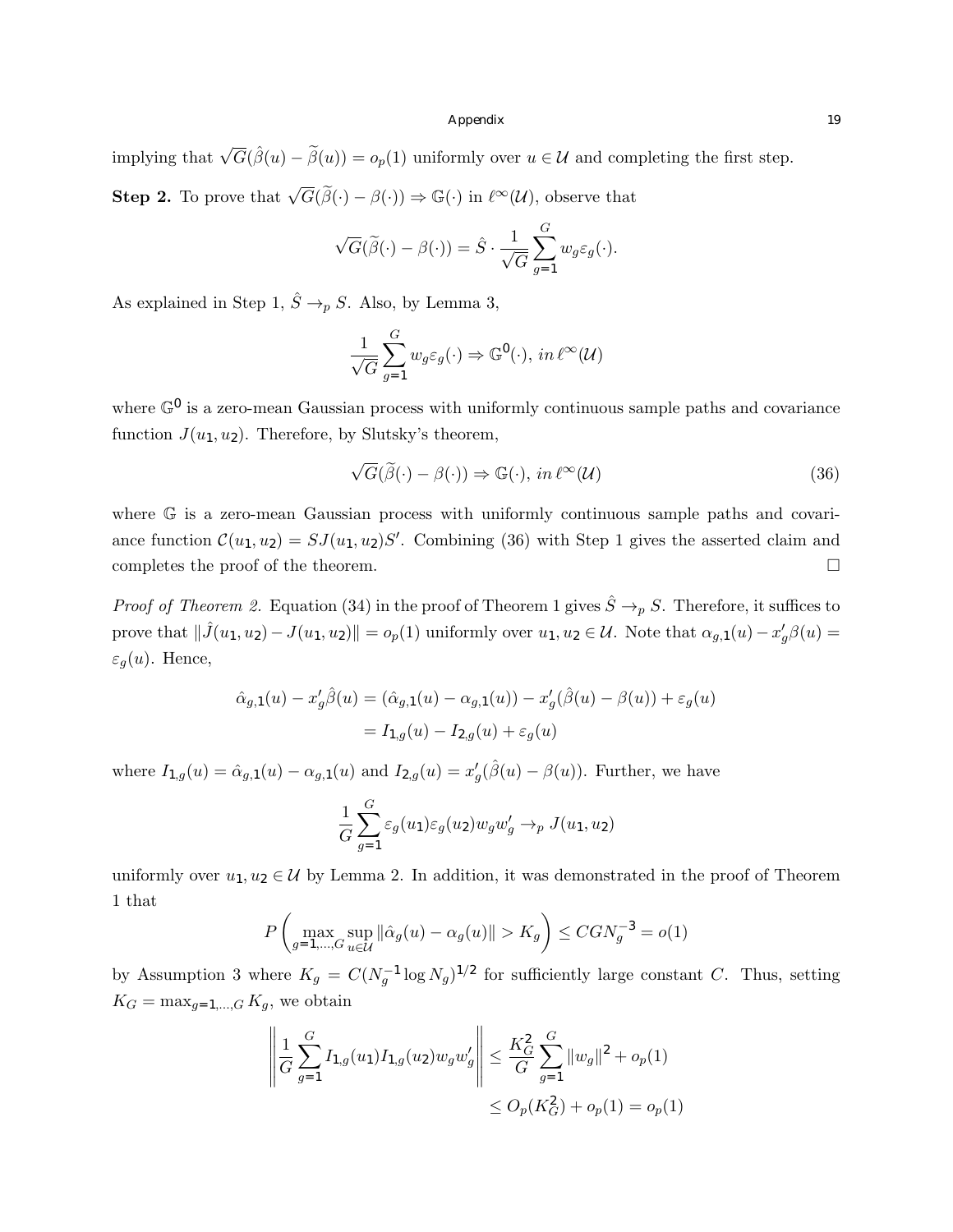uniformly over  $u_1, u_2 \in \mathcal{U}$  by Assumption 2(iv) and Chebyshev's inequality. Further,

$$
\left\| \frac{1}{G} \sum_{g=1}^{G} I_{1,g}(u_1) \varepsilon_g(u_2) w_g w'_g \right\| \leq \frac{K_G}{G} \sum_{g=1}^{G} |\varepsilon_g(u_2)| \|w_g\|^2 + o_p(1)
$$
  

$$
\leq \frac{K_G}{G} \sum_{g=1}^{G} \sup_{u \in \mathcal{U}} |\varepsilon_g(u)| \|w_g\|^2 + o_p(1) = o_p(1)
$$

uniformly over  $u_1, u_2 \in \mathcal{U}$  by same argument as that used in the proof of Lemma 2 since Hölder's inequality implies that

$$
E\left[\sup_{u\in\mathcal{U}}|\varepsilon_g(u)|\|w_g\|^2\right] \le \left(E\left[\sup_{u\in\mathcal{U}}|\varepsilon_g(u)|^2\right]\right)^{1/2} \left(E[\|w_g\|^4]\right)^{1/2} \le C
$$

by Assumptions  $2(iv)$  and  $6(i)$ . Similarly,

$$
\left\| \frac{1}{G} \sum_{g=1}^{G} I_2(u_1) I_{2,g}(u_2) w_g w_g' \right\| \leq \frac{C}{G} \sum_{g=1}^{G} \|w_g\|^2 \sup_{u \in \mathcal{U}} \|\hat{\beta}(u) - \beta(u)\|^2 = o_p(1),
$$
  

$$
\left\| \frac{1}{G} \sum_{g=1}^{G} I_{2,g}(u_1) \varepsilon_g(u_2) w_g w_g' \right\| \leq \frac{C}{G} \sum_{g=1}^{G} |\varepsilon_g(u_2)| \|w_g\|^2 \sup_{u \in \mathcal{U}} \|\hat{\beta}(u) - \beta(u)\| = o_p(1)
$$

uniformly over  $u_1, u_2 \in \mathcal{U}$  by Assumption 4(i). Finally,

$$
\left\| \frac{1}{G} \sum_{g=1}^G I_{1,g}(u_1) I_{2,g}(u_2) w_g w_g' \right\| \le \frac{C K_G}{G} \sum_{g=1}^G \|w_g\|^2 \|\sup_{u \in \mathcal{U}} \|\hat{\beta}(u) - \beta(u)\| + o_p(1) = o_p(1)
$$

uniformly over  $u_1, u_2 \in \mathcal{U}$ . Combining these inequalities gives the asserted claim.  $\Box$ 

*Proof of Theorem 3.* Recall the definition of the function  $f_{\eta,\alpha,u}$  in (20). Since  $x \mapsto \rho_u(x) = (u I\{x < 0\}$ )*x* is convex, for  $x > 0$ ,  $\|\hat{\alpha}_g(u) - \alpha_g(u)\| \le x$  for all  $u \in \mathcal{U}$  if

$$
\inf_{u \in \mathcal{U}} \inf_{\eta \in \mathbb{R}^d z : ||\eta|| = 1} \sum_{i=1}^{N_g} f_{\eta, \alpha_g(u) + x\eta, u}(z_{ig}, y_{ig}) / N_g > 0.
$$
\n(37)

Now, since  $f_{\eta,\alpha,u} = \eta' h_{\alpha,u}$ , Lemma 5 implies that

$$
\inf_{u \in \mathcal{U}} \inf_{\eta \in \mathbb{R}^{d_z} : ||\eta|| = 1} E_g[f_{\eta, \alpha_g(u) + x\eta, u}(z_{ig}, y_{ig})] > cx
$$

if the constant  $\bar{c}$  in the statement of the theorem is sufficiently small. Therefore, it follows that (37) holds if

$$
\inf_{u \in \mathcal{U}} \inf_{\eta \in \mathbb{R}^d \leq ||\eta|| = 1} \sum_{i=1}^{N_g} \left( f_{\eta, \alpha_g(u) + x \eta, u}(z_{ig}, y_{ig}) - E_g[f_{\eta, \alpha_g(u) + x \eta, u}(z_{ig}, y_{ig})] \right) / N_g \geq -cx,
$$

which in turn follows if

$$
\inf_{u \in \mathcal{U}} \inf_{\eta, \alpha \in \mathbb{R}^{d_z} : ||\eta|| = 1} \mathbb{G}^g(f_{\eta, \alpha, u}) \geq -cx\sqrt{N_g}.
$$
\n(38)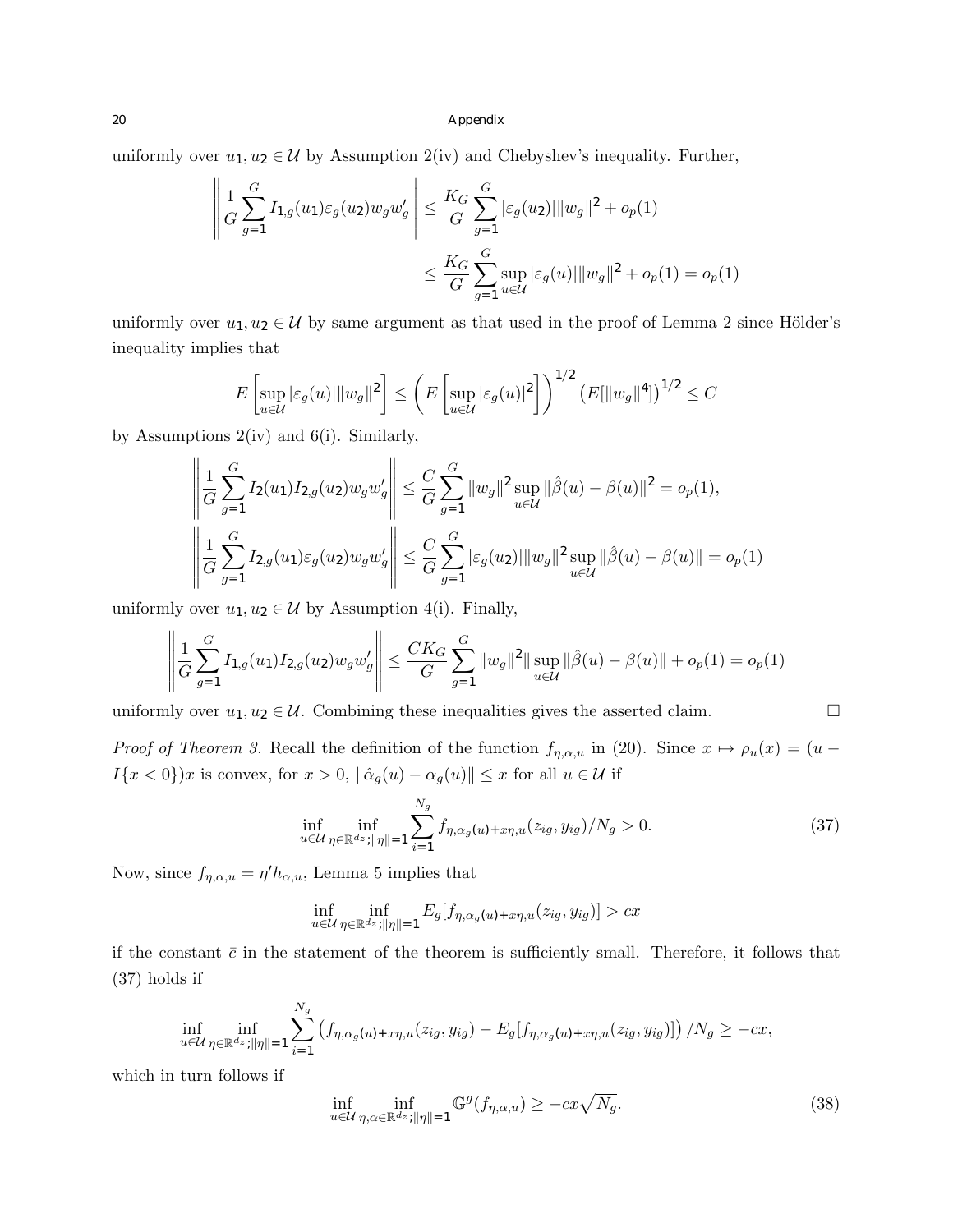Note that for any  $\eta \in \mathbb{R}^{d_z}$  satisfying  $\|\eta\| = 1$ ,  $|f_{\eta,\alpha,u}| \leq 2||z_{ig}|| \leq C$  for some  $C > 0$  by Assumption 4(i). In addition, it follows from Lemma 6 and Theorem 9 that the conditions of Theorem 12 hold for the function class  $\{f_{\eta,\alpha,u} \in \mathcal{F} : u \in \mathcal{U}; \eta, \alpha \in \mathbb{R}^{d_z}; ||\eta|| = 1\}$ . Therefore, Theorem 12 shows that (38) holds with probability not smaller than

$$
1 - C \exp(-cx^2 N_g)
$$

for some  $c, C > 0$ . The asserted claim follows.

*Proof of Theorem 4.* Observe that the statement

$$
\beta_1(u) \notin \left[\hat{\beta}_1(u) - \hat{c}_{1-\alpha}\sqrt{\frac{\hat{V}(u)}{G}}, \hat{\beta}_1(u) + \hat{c}_{1-\alpha}\sqrt{\frac{\hat{V}(u)}{G}}\right]
$$
 for some  $u \in \mathcal{U}$ 

is equivalent to the statement that  $T > \hat{c}_{1-\alpha}$ . Therefore, it suffices to prove that

$$
P(T > \hat{c}_{1-\alpha}) \to \alpha. \tag{39}
$$

To prove (39), recall the process  $\mathbb{G}(\cdot)=(\mathbb{G}_1(u),\ldots,\mathbb{G}_{d_x}(u))'$  appearing in Theorem 1. Define a Gaussian process  $\mathbb{G}(\cdot)$  on  $\mathcal{U}$  with values in  $\mathbb{R}$  by

$$
\widetilde{\mathbb{G}}(u) = V(u)^{-1/2} \mathbb{G}_1(u), \ u \in \mathcal{U}
$$

where  $V(u) = C_{1,1}(u, u)$ , the  $(1, 1)$ st component of  $C(u, u) = SJ(u, u)S'$ . It follows from conditions of the theorem that  $V(u)$  is bounded away from zero uniformly over  $u \in \mathcal{U}$ . Therefore, since  $\mathbb{G}(\cdot)$ has uniformly continuous sample paths, the process  $\mathbb{G}(\cdot)$  also has uniformly continuous sample paths. The covariance function of the process  $\mathbb{G}(\cdot)$  is

$$
\widetilde{C}(u_1, u_2) = V(u_1)^{-1/2} C_{1,1}(u_1, u_2) V(u_2)^{-1/2}.
$$

Further, for  $G \geq 1$ , define processes  $\widehat{\mathbb{G}}_G(\cdot)$  and  $\widetilde{\mathbb{G}}_G(\cdot)$  on *U* with values in R by

$$
\widehat{\mathbb{G}}_G(u) = \frac{1}{\sqrt{G\widehat{V}(u)}} \sum_{g=1}^G \left( \epsilon_g(\widehat{\alpha}_{g,1}(u) - x_g'\widehat{\beta}(u)) \widehat{w}_{g,1}^S \right), \ u \in \mathcal{U}
$$

$$
\widetilde{\mathbb{G}}_G(u) = \frac{1}{\sqrt{G V(u)}} \sum_{g=1}^G \epsilon_g \epsilon_g(u) w_{g,1}^S, \ u \in \mathcal{U}
$$

where  $w_{g,1}^S$  and  $\hat{w}_{g,1}^S$  are the 1st component of the vectors  $Sw_g$  and  $\hat{S}w_g$ , respectively, and  $\hat{V}(u)$  =  $\hat{\mathcal{C}}_{1,1}(u, u)$ .

Observe that  $\hat{c}_{1-\alpha}$  is the  $(1-\alpha)$  conditional quantile of sup<sub>u∈*U*</sub>  $|\hat{\mathbb{G}}_G(u)|$  given the data. Also, for  $\beta \in (0,1)$  and  $\mathcal{V} \subset \mathcal{U}$ , let  $c_{\beta,\mathcal{V}}^0$  be the  $\beta$ th quantile of sup<sub>u∈V</sub> | $\mathbb{G}(u)$ |, and let  $c_{\beta,\mathcal{V},G}$  be the  $\beta$ th quantile of  $\sup_{u \in \mathcal{V}} |\widetilde{\mathbb{G}}_G(u)|$  given the data.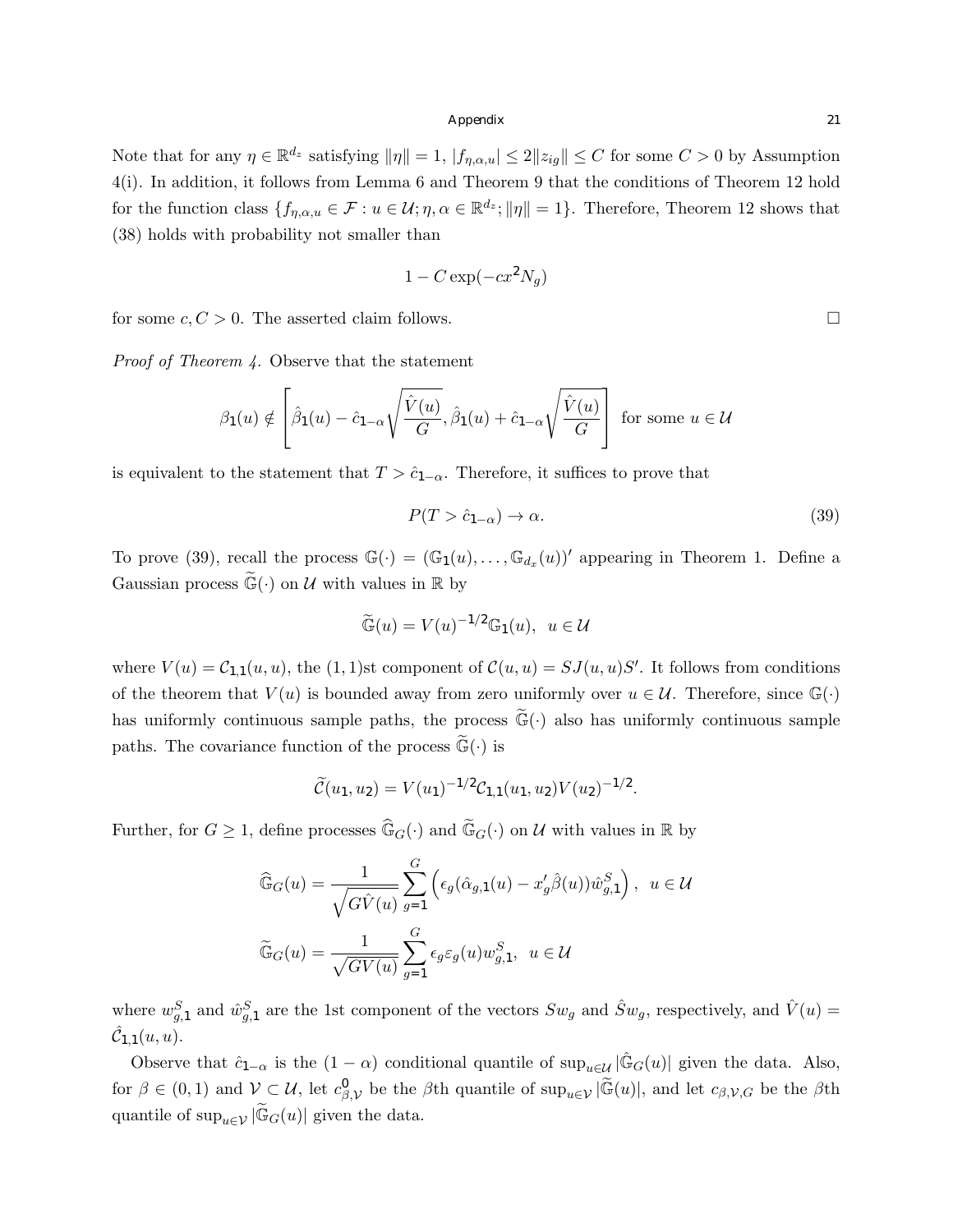Now, since the process  $\widetilde{\mathbb{G}}(\cdot)$  has uniformly continuous sample paths, it follows that  $\sup_{u\in\mathcal{U}}|\widetilde{\mathbb{G}}(u)| <$  $\infty$ , and so Theorem 2.1 of Chernozhukov, Chetverikov, and Kato (2014b) implies that  $\sup_{u \in \mathcal{U}} |\mathbb{G}(u)|$ has continuous distribution. Therefore, for any  $\delta > 0$ , there exists  $\eta > 0$  such that

$$
P\left(\sup_{u\in\mathcal{U}}|\widetilde{\mathbb{G}}(u)|>c_{1-\alpha-\eta,\mathcal{U}}^0-\eta\right)\leq\alpha+\delta,
$$
  

$$
P\left(\sup_{u\in\mathcal{U}}|\widetilde{\mathbb{G}}(u)|>c_{1-\alpha+\eta,\mathcal{U}}^0+\eta\right)\geq\alpha-\delta.
$$

In addition, Theorem 1 combined with the continuous mapping theorem implies  $T \Rightarrow \sup_{u \in \mathcal{U}} |\widetilde{\mathbb{G}}(u)|$ , and so

$$
P(T > c_{1-\alpha-\eta,\mathcal{U}}^0 - \eta) \leq \alpha + \delta + o(1),
$$
  

$$
P(T > c_{1-\alpha+\eta,\mathcal{U}}^0 + \eta) \geq \alpha - \delta + o(1).
$$

Hence, to prove (39), it suffices to show that for any  $\eta > 0$ ,

$$
P(c_{1-\alpha-\eta,\mathcal{U}}^0 - \eta \le \hat{c}_{1-\alpha} \le c_{1-\alpha+\eta,\mathcal{U}}^0 + \eta) \to 1.
$$
 (40)

To prove (40), fix some  $\eta > 0$ . Since  $\tilde{\mathbb{G}}(\cdot)$  has uniformly continuous sample paths, there exists a finite  $\mathcal{U}(\eta, 1) \subset \mathcal{U}$  such that

$$
c_{1-\alpha-\eta,\mathcal{U}}^0 - \eta \le c_{1-\alpha-\eta/2,\mathcal{U}(\eta,1)}^0 - \eta/2,\tag{41}
$$

$$
c_{1-\alpha+\eta,\mathcal{U}}^0 + \eta \ge c_{1-\alpha+\eta/2,\mathcal{U}(\eta,1)}^0 + \eta/2. \tag{42}
$$

Further, let  $\mathcal{A}_G$  be the event that  $G^{-1} \sum_{g=1}^G (w_{g,1}^S)^2 \leq C$  for some sufficiently large  $C > 0$ . Note that  $P(\mathcal{A}_G) \to 1$  as  $G \to \infty$ . Also, on  $\mathcal{A}_G$ , for any  $u_1, u_2 \in \mathcal{U}$ ,

$$
E_{\epsilon}\Big[\Big(\frac{1}{\sqrt{G}}\sum_{g=1}^{G}\epsilon_g(\varepsilon_g(u_2)-\varepsilon_g(u_1))w_{g,1}^S\Big)^2\Big] = \frac{1}{G}\sum_{g=1}^{G}(\varepsilon_g(u_2)-\varepsilon_g(u_1))^2(w_{g,1}^S)^2 \leq C|u_2-u_1|^2
$$

by Assumption 6(iii) where  $E_{\epsilon}[\cdot]$  denotes expectation with respect to the distribution of  $\epsilon_1, \ldots, \epsilon_G$ (and keeping everything else fixed). Therefore, combining Borell's inequality (see Proposition of Van der Vaart and Wellner (1996)) and Corollary 2.2.8 of Van der Vaart and Wellner (1996) show that one can find finite  $\mathcal{U}(\eta, 2) \subset \mathcal{U}$  such that on  $\mathcal{A}_G$ ,

$$
c_{1-\alpha+\eta/2,\mathcal{U}(\eta,2),G} + \eta/3 \ge c_{1-\alpha+\eta/3,\mathcal{U},G} + \eta/4,\tag{43}
$$

$$
c_{1-\alpha-\eta/2,\mathcal{U}(\eta,2),G} - \eta/3 \le c_{1-\alpha-\eta/3,\mathcal{U},G} - \eta/4. \tag{44}
$$

Now, observe that whenever the inequalities (41) - (44) are satisfied, the same inequalities are also satisfied with  $\mathcal{U}(\eta, 1)$  and  $\mathcal{U}(\eta, 2)$  replaced by  $\mathcal{U}(\eta) = \mathcal{U}(\eta, 1) \cup \mathcal{U}(\eta, 2)$ .

Next, conditional on the data,  $(\widetilde{\mathbb{G}}_G(u))_{u \in \mathcal{U}(\eta)}$  is a zero-mean Gaussian vector with covariance function

$$
\widetilde{C}_G(u_1, u_2) = V(u_1)^{-1/2} \Big(\frac{1}{G} \sum_{g=1}^G \varepsilon_g(u_1) \varepsilon_g(u_2) (w_{g,1}^S)^2\Big) V(u_2)^{-1/2}.
$$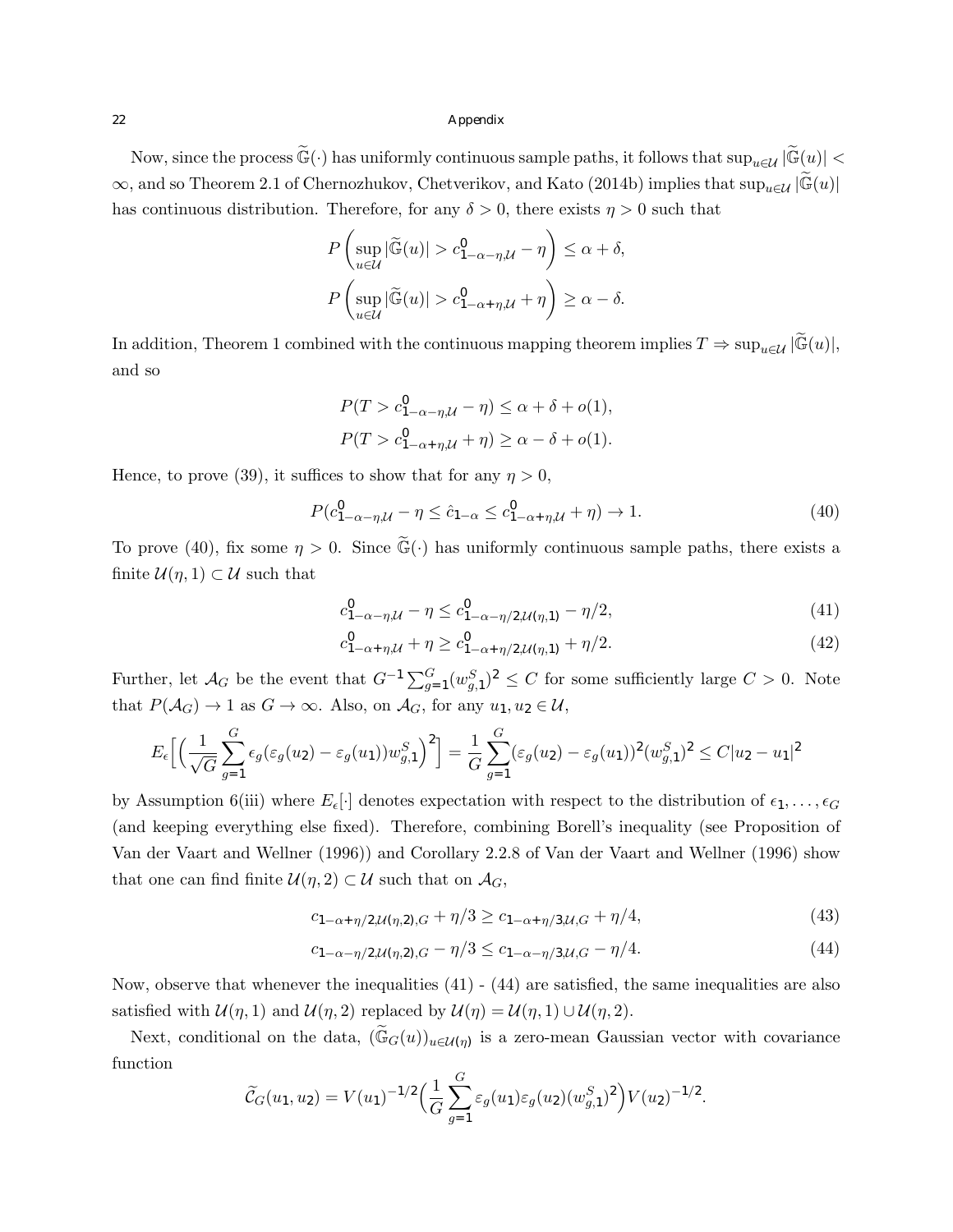By Lemma 2,  $\widetilde{C}_G(u_1, u_2) \to_P \widetilde{C}(u_1, u_2)$  uniformly over  $u_1, u_2 \in \mathcal{U}(\eta)$  where  $\widetilde{C}(u_1, u_2)$  is the covariance function of a zero-mean Gaussian vector  $(\widetilde{\mathbb{G}}(u))_{u \in \mathcal{U}(\eta)}$ . Hence, by Lemma 3.1 of Chernozhukov, Chetverikov, and Kato (2013),

$$
P(c_{1-\alpha+\eta/2,\mathcal{U}(\eta)}^0 + \eta/2 > c_{1-\alpha+\eta/2,\mathcal{U}(\eta),G} + \eta/3) \to 1,
$$
  

$$
P(c_{1-\alpha-\eta/2,\mathcal{U}(\eta)}^0 - \eta/2 < c_{1-\alpha-\eta/2,\mathcal{U}(\eta),G} - \eta/3) \to 1.
$$

Combining this with inequalities (41) - (44) where we replace  $\mathcal{U}(\eta, 1)$  and  $\mathcal{U}(\eta, 2)$  by  $\mathcal{U}(\eta)$  gives

$$
P(c_{1-\alpha+\eta,\mathcal{U}}^0 + \eta > c_{1-\alpha+\eta/3,\mathcal{U},G} + \eta/4) \to 1,
$$
  

$$
P(c_{1-\alpha-\eta,\mathcal{U}}^0 - \eta < c_{1-\alpha-\eta/3,\mathcal{U},G} - \eta/4) \to 1.
$$

To complete the proof, it suffices to show that

$$
P(c_{1-\alpha-\eta/3,\mathcal{U},G} - \eta/4 \le \hat{c}_{1-\alpha} \le c_{1-\alpha+\eta/3,\mathcal{U}} + \eta/4) \to 1.
$$
 (45)

To prove (45), observe that

$$
\sup_{u \in \mathcal{U}} \left| \frac{1}{\sqrt{G}} \sum_{g=1}^G \epsilon_g x_g'(\hat{\beta}(u) - \beta(u)) w_{g,1}^S \right| \le \sup_{u \in \mathcal{U}} \|\hat{\beta}(u) - \beta(u)\| \cdot \left\| \frac{1}{\sqrt{G}} \sum_{g=1}^G \epsilon_g w_{g,1}^S x_g \right\| \to_P 0
$$

since  $\sup_{u \in \mathcal{U}} ||\hat{\beta}(u) - \beta(u)|| \rightarrow_P 0$  by Theorem 1 and  $||G^{-1/2} \sum_{g=1}^G \epsilon_g w_{g,1}^S x_g|| = O_P(1)$  by Assumptions  $2(iv)$  and  $4(i)$ . Also,

$$
\sup_{u \in \mathcal{U}} \left| \frac{1}{\sqrt{G}} \sum_{g=1}^{G} \epsilon_g(\hat{\alpha}_{g,1}(u) - \alpha_{g,1}(u)) w_{g,1}^S \right| \to_P 0
$$

by the same argument as that used in Step 1 of the proof of Theorem 1. Therefore, since  $\varepsilon_g(u)$  =  $\alpha_{g,1}(u) - x_g^{\prime} \beta(u)$ ,  $\sup_{u \in \mathcal{U}} |\hat{V}(u) - V(u)| \rightarrow_P 0$  by Theorem 2,  $V(u)$  is bounded away from zero uniformly over  $u \in \mathcal{U}$ , and  $\hat{S} \rightarrow_P S$  as in the proof of Theorem 1, we obtain

$$
\sup_{u \in \mathcal{U}} \|\widetilde{\mathbb{G}}_G(u) - \widehat{\mathbb{G}}_G(u)\| \to_p 0.
$$

Since  $\hat{c}_{1-\alpha}$  is the  $(1-\alpha)$  conditional quantile of sup<sub>u
iii</sub>  $|\hat{\mathbb{G}}(u)|$  given the data and  $c_{\beta,\mu,G}$  is the  $\beta$ th conditional quantile of  $\sup_{u \in \mathcal{U}} |\widetilde{\mathbb{G}}(u)|$  given the data, (45) follows. This completes the proof of the theorem.  $\Box$ 

*Proof of Theorem 5.* We split the proof into two steps.

**Step 1.** Here we wish to show that for sufficiently large  $C > 0$ ,

$$
P\left(\max_{1 \le g \le G} \left\| J_g^{-1}(u) \mathbb{G}^g(h_{\alpha_g(u),u}) + \sqrt{N_g}(\hat{\alpha}_g - \alpha_g) \right\| > \frac{C(\log N_G)^{3/4}}{N_G^{1/4}} \right) \to 0 \tag{46}
$$

Set  $K_g = C(N_g^{-1} \log N_g)^{1/2}$  for sufficiently large  $C > 0$  so that Theorem 3 implies that

 $P(\|\hat{\alpha}_g(u) - \alpha_g(u)\| > K_g) \leq C N_g^{-3}.$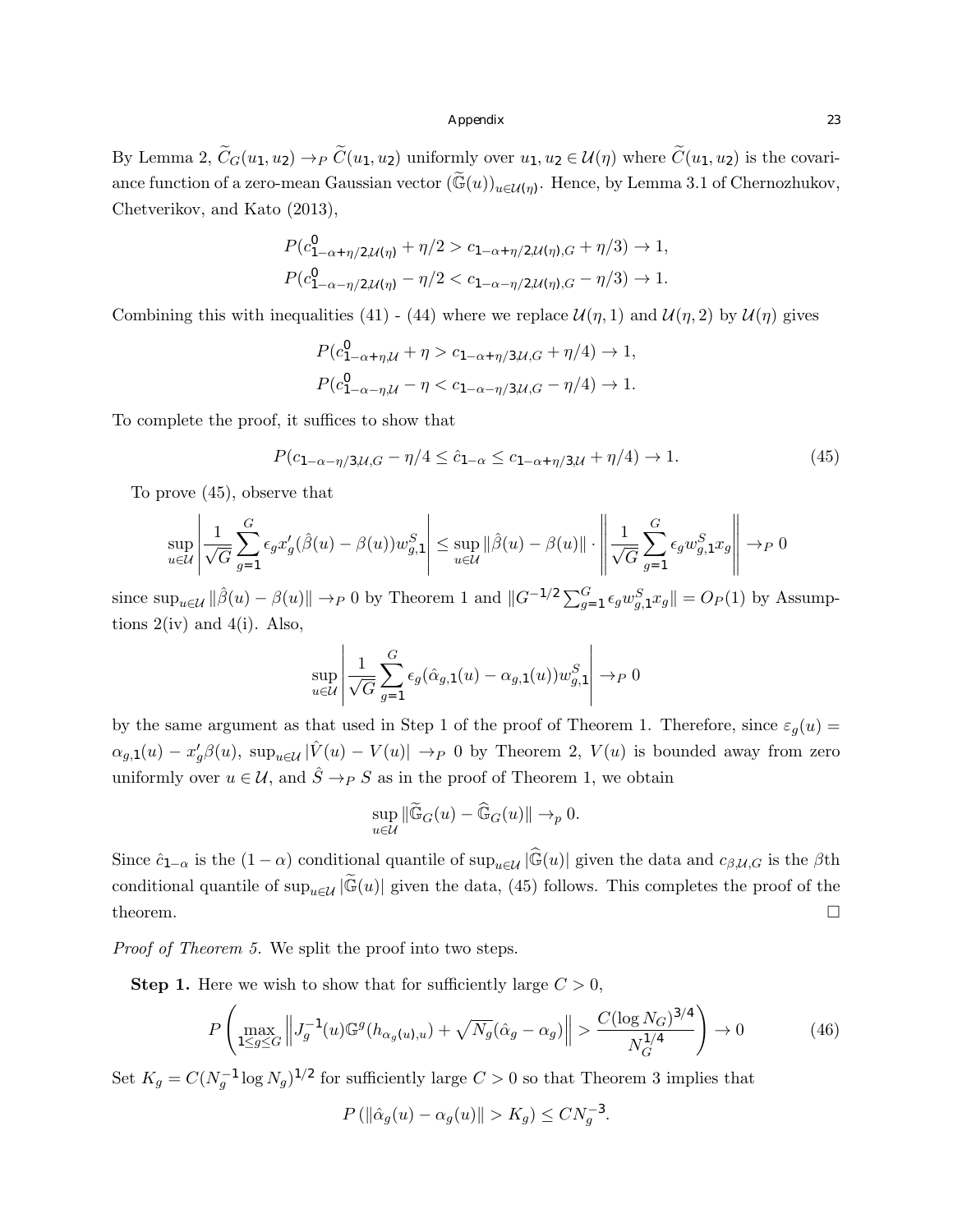Let  $\mathcal{D}_G$  be the event that

$$
\|\hat{\alpha}_g(u) - \alpha_g(u)\| \le K_g, \quad \text{for all } g = 1, \dots, G,
$$

and let  $\mathcal{D}_G^c$  be the event that  $\mathcal{D}_G$  does not hold. By the union bound,  $P(\mathcal{D}_G^c) \leq CGN_g^{-3} \to 0$ . Now, on the event  $\mathcal{D}_G$ ,

 $\ddot{\phantom{a}}$ 

$$
\left\|J_g^{-1}(u)\mathbb{G}^g(h_{\alpha_g(u),u}) + \sqrt{N_g}(\hat{\alpha}_g - \alpha_g)\right\| \le r_{1,g} + r_{2,g} + r_{3,g}
$$

where

$$
r_{1,g} = \sup_{\alpha \in \mathbb{R}^{d_z} : ||\alpha - \alpha_g(u)|| \le K_g} ||J_g^{-1}(u)(\mathbb{G}^g(h_{\alpha,u}) - \mathbb{G}^g(h_{\alpha_g(u),u}))||,
$$
  

$$
r_{2,g} = \left||J_g^{-1}(u) \frac{1}{\sqrt{N_g}} \sum_{i=1}^{N_g} h_{\hat{\alpha}_g(u),u}(z_{ig}, y_{ig}) \right||,
$$
  

$$
r_{3,g} = \sup_{\alpha \in \mathbb{R}^{d_z} : ||\alpha - \alpha_g(u)|| \le K_g} ||E_g[\sqrt{N_g}(J_g^{-1}(u)h_{\alpha,u}(z_{ig}, y_{ig}) - (\alpha - \alpha_g(u)))]||.
$$

By Lemma 4 and optimality of  $\hat{\alpha}_q(u)$ ,

$$
r_{2,g} \leq \left\| \frac{C}{\sqrt{N_g}} \sum_{i=1}^{N_g} h_{\hat{\alpha}_g(u),u}(z_{ig}, y_{ig}) \right\| \leq \frac{C}{\sqrt{N_g}}.
$$

Also, by Lemmas 4 and 5,

$$
r_{3,g} \le C\sqrt{N_g}K_g^2 \le \frac{C\log N_g}{\sqrt{N_g}}.
$$

Finally, by Lemma 4 and Talagrand's inequality (see, for example, Theorem B.1 in Chernozhukov, Chetverikov, and Kato (2014b)),

$$
r_{1,g} \leq C \sup \sup_{\alpha \in \mathbb{R}^{d_z} : ||\alpha - \alpha_g(u)|| \leq K_g} \|\mathbb{G}^g(h_{\alpha,u}) - \mathbb{G}^g(h_{\alpha_g(u),u})\| \leq C\sqrt{K_g \log G} = \frac{C \log^{3/4} N_g}{N_g^{1/4}}
$$

with probability at least  $1 - G^{-2}$ . Combining these bounds gives (46) and completes this step.

**Step 2.** Here we complete the proof. For  $g = 1, \ldots, G$  and  $i = 1, \ldots, \bar{N}_G$ , define  $q_{ig}$  as follows. If  $i > N_g$ , set  $q_{ig} = 0$ . If  $i \leq N_g$ , set

$$
q_{ig} = (\bar{N}_G/N_g)^{1/2} I_g^{-1/2} \bar{z}_{ig} (1\{y_{ig} \le z'_{ig}\alpha_g(u)\} - u)
$$

where  $\bar{z}_{ig}$  denotes the first component of the vector  $J_g^{-1}(u)z_{ig}$ . By Step 1 and assumptions that  $I_g \ge c_M$  and  $\bar{N}_G/N_G \le C_M$ , it follows that

$$
P\left(\max_{1\leq g\leq G} \sqrt{N_g/I_g} |\hat{\alpha}_{g,1}(u) - \alpha_{g,1}(u)| \leq c_{1-\alpha}^M\right) \n\leq P\left(\max_{1\leq g\leq G} \left|\frac{1}{\sqrt{\bar{N}_G}} \sum_{g=1}^{\bar{N}_G} (q_{ig} - E_g[q_{ig}])\right| \leq c_{1-\alpha}^M + \frac{C \log^{3/4} N_g}{N_g^{1/4}}\right) + o(1)
$$
\n(47)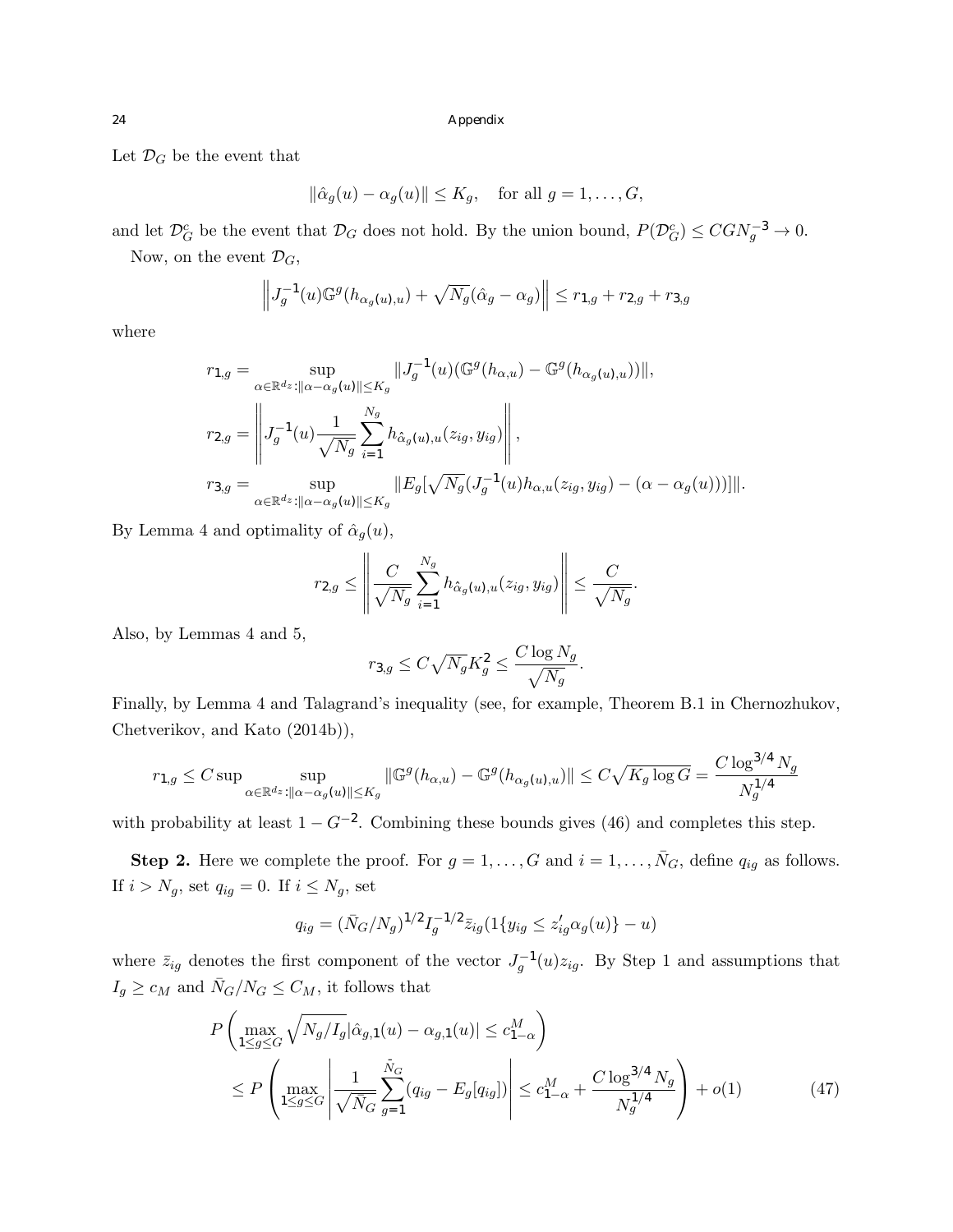In turn, since under our assumptions  $|q_{ig}| \leq C$ , by Corollary 2.1 in Chernozhukov, Chetverikov, and Kato (2014d), the probability in (47) is bounded from above by

$$
P\left(\max_{1\leq g\leq G}|Y_g| \leq c_{1-\alpha}^M + \frac{C\log^{3/4}N_G}{N_G^{1/4}}\right) + o(1)
$$
  
\$\leq P\left(\max\_{1\leq g\leq G}|Y\_g| \leq c\_{1-\alpha}^M\right) + \frac{C(\log^{3/4}N\_G) \cdot (\log^{1/2}G)}{N\_G^{1/4}} + o(1) = 1 - \alpha + o(1)\$

where in the second line we used Theorem 3 in Chernozhukov, Chetverikov, and Kato (2014c). Thus,

$$
P\left(\max_{1\le g\le G}\sqrt{N_g/I_g}|\hat{\alpha}_{g,1}(u)-\alpha_{g,1}(u)|\le c_{1-\alpha}^M\right)\le 1-\alpha+o(1). \tag{48}
$$

Similar arguments also give

$$
P\left(\max_{1 \le g \le G} \sqrt{N_g/I_g} |\hat{\alpha}_{g,1}(u) - \alpha_{g,1}(u)| \le c_{1-\alpha}^M \right) \ge 1 - \alpha - o(1). \tag{49}
$$

Rearranging the terms under the probability signs in (48) and (49) completes the proof of the theorem.  $\Box$ 

### Appendix G. Proofs of Theorems 6-8

The proofs are analogous to those of Theorems 1, 2, and 4. Therefore, we only discuss important differences. First, the constants  $c, C > 0$  in the proofs now depend on  $c_M, c_f, C_M, C_f, C_L$ , and  $\overline{C}$ . Second, among Lemmas 1 - 10, Lemmas 4 - 9 deal with within group variation, and so apply under our conditions without changes. The statement of Lemma 1 holds without changes but in the proof, Chebyshev's inequality applies on cluster level, that is, for  $k = 1, \ldots, d_x$  and  $l = 1, \ldots, d_w$ ,

$$
E\Big[\Big(\frac{1}{G}\sum_{g=1}^{G}(x_{g,k}w_{g,l}-E[x_{g,k}w_{g,l}])\Big)^{2}\Big] = \frac{1}{G^{2}}\sum_{m=1}^{M}E\Big[\Big(\sum_{g\in\mathbb{C}_{G}(m)}(x_{g,k}w_{g,l}-E[x_{g,k}w_{g,l}])\Big)^{2}\Big] \n\leq \frac{C}{G^{2}}\sum_{m=1}^{M}E\Big[\sum_{g\in\mathbb{C}_{G}(m)}(x_{g,k}w_{g,l}-E[x_{g,k}w_{g,l}])^{2}\Big] \n= \frac{C}{G^{2}}\sum_{g=1}^{G}E[(x_{g,k}w_{g,l}-E[x_{g,k}w_{g,l}])^{2}] \to 0
$$

where in the second line we used Assumption  $1'$ (iii) that the number of groups in each cluster is bounded from above by  $C$ .

Lemma 2 should be replaced with the statement that  $G \to \infty$ ,

$$
\frac{1}{G} \sum_{m=1}^{M} \Big( \sum_{g \in \mathbb{C}_G(m)} \varepsilon_g(u_1) w_g \Big) \Big( \sum_{g \in \mathbb{C}_G(m)} \varepsilon_g(u_1) w'_g \Big) \to_P J^{CS}(u_1, u_2) \tag{50}
$$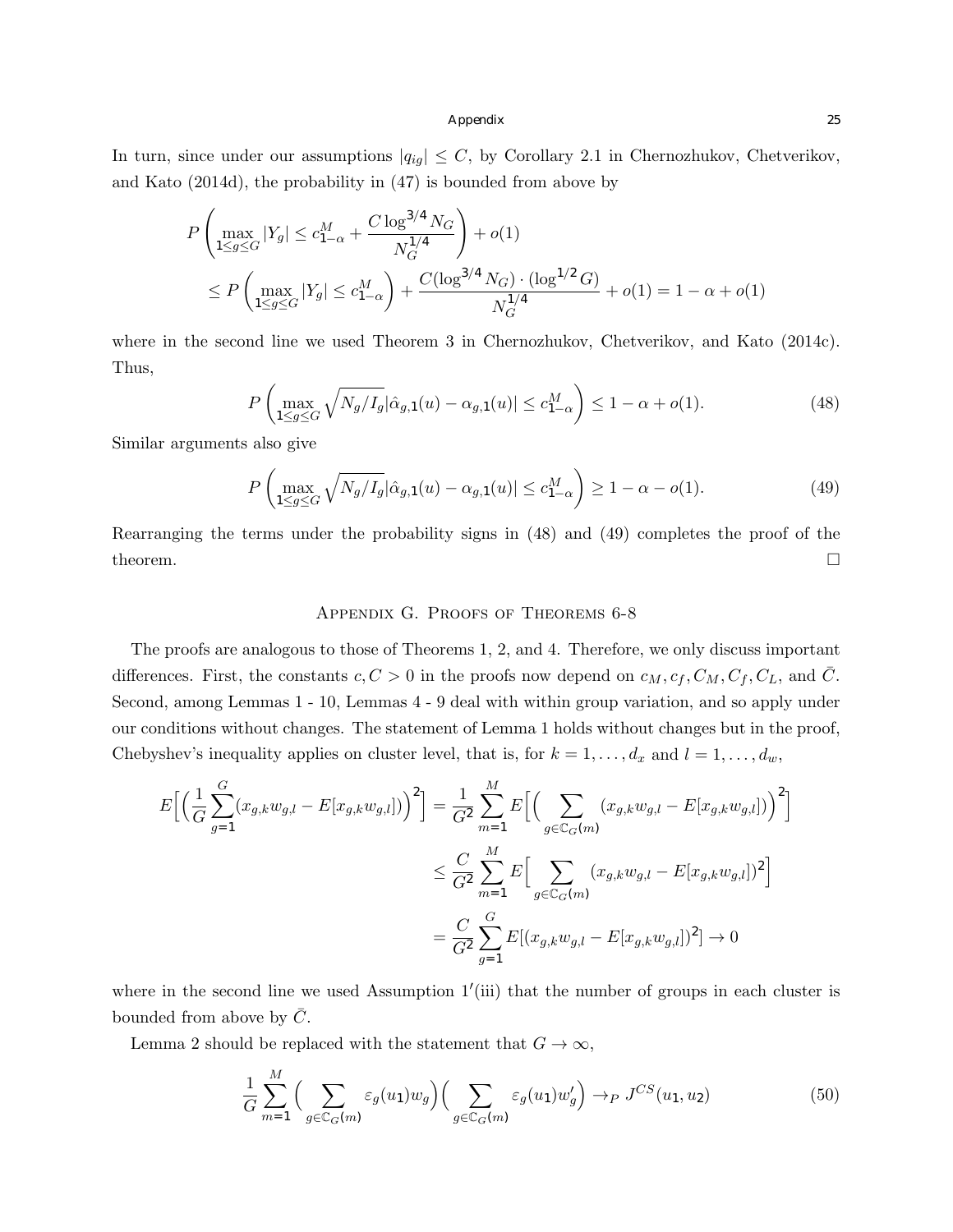uniformly over  $u_1, u_2 \in \mathcal{U}$ . To prove this statement, observe that by Assumption 6'(ii),

$$
\frac{1}{G} \sum_{m=1}^{M} E\Big[\Big(\sum_{g \in \mathbb{C}_G(m)} \varepsilon_g(u_1) w_g\Big) \Big(\sum_{g \in \mathbb{C}_G(m)} \varepsilon_g(u_1) w'_g\Big)\Big] \to J^{CS}(u_1, u_2)
$$

uniformly over  $u_1, u_2 \in \mathcal{U}$ . Further, for  $\delta = c_M/4$  and  $k, l = 1, \ldots, d_w$ ,

$$
E\left[\Big|\Big(\sum_{g\in\mathbb{C}_G(m)}\varepsilon_g(u_1)w_{g,k}\Big)\Big(\sum_{g\in\mathbb{C}_G(m)}\varepsilon_g(u_2)w_{g,l}\Big)\Big|^{1+\delta}\right]
$$
  
\n
$$
\leq CE\Big[\sum_{g,g'\in\mathbb{C}_G(m)}|\varepsilon_g(u_1)w_{g,k}\varepsilon_{g'}(u_2)w_{g',l}|^{1+\delta}\Big]
$$
  
\n
$$
\leq CE\Big[\sum_{g,g'\in\mathbb{C}_G(m)}\Big(|\varepsilon_g(u_1)w_{g,k}|^{2+2\delta}+|\varepsilon_{g'}(u_2)w_{g',l}|^{2+2\delta}\Big)\Big]\leq C,
$$

where the last inequality can be proven by the same argument as that used in the proof of Lemma 2. From this point, the proof of (50) is analogous to the proof used in Lemma 2.

The statement of Lemma 3 holds with  $J(u_1, u_2)$  replaced by  $J^{CS}(u_1, u_2)$ . To prove the new statement, first observe that for any finite  $\mathcal{U}' \subset \mathcal{U}$ ,

$$
\Big(\frac{1}{\sqrt{G}}\sum_{g=1}^{G}w_g\varepsilon_g(u)\Big)_{u\in\mathcal{U}'}\Rightarrow (N(u))_{u\in\mathcal{U}'}
$$

where  $(N(u))_{u \in \mathcal{U}}$  is a zero-mean Gaussian vector with covariance function  $J^{CS}(u_1, u_2)$  for all  $u_1, u_2 \in \mathcal{U}'$ . The rest of the proof follows from Theorem 14 by the same arguments as those used in Lemma 3 and those explained above where we replace  $Z_g(u) = G^{-1/2}w_{g,k}\varepsilon_g(u)$  by  $Z_m(u) =$  $G^{-1/2} \sum_{g \in \mathbb{C}_G(m)} w_{g,k} \varepsilon_g(u)$ , and we replace sums over  $g = 1, \ldots, G$  by sums over  $m = 1, \ldots, M$ where appropriate.

The statement of Lemma 10 holds without changes but in the proof, we replace  $Z_{q,k,l}(u)$  $v_{g,k}(u)w_{g,l}/\sqrt{G}$  by  $Z_{m,k,l}(u) = \sum_{g \in \mathbb{C}_G(m)} v_{g,k}(u)w_{g,l}/\sqrt{G}$  and we replace sums over  $g = 1, ..., G$ by sums over  $m = 1, \ldots, M$  where appropriate, and employ the arguments explained above.

With the new versions of Lemmas 1 - 10, the proof of Theorem 6 is the same as the proof of Theorem 1. The proof of Theorem 7 is analogous to that of Theorem 2 where, using the same notation as that in the proof of Theorem 2, we employ the bound

$$
\left\| \frac{1}{G} \sum_{m=1}^{M} \Big( \sum_{g \in \mathbb{C}_G(m)} I_{1,g}(u_1) w_g \Big) \Big( \sum_{g \in \mathbb{C}_G(m)} I_{1,g}(u_2) w'_g \Big) \right\|
$$
  

$$
\leq \frac{1}{G} \sum_{m=1}^{M} \sum_{g,g' \in \mathbb{C}_G(m)} ||I_{1,g}(u_1) I_{1,g'}(u_2) w_g w'_g|| \leq \frac{K_g^2}{G} \sum_{g=1}^{G} ||w_g||^2 + o_P(1) = o_P(1),
$$

and we bound all other terms in the proof similarly. The proof of Theorem 8 is analogous to that of Theorem 4.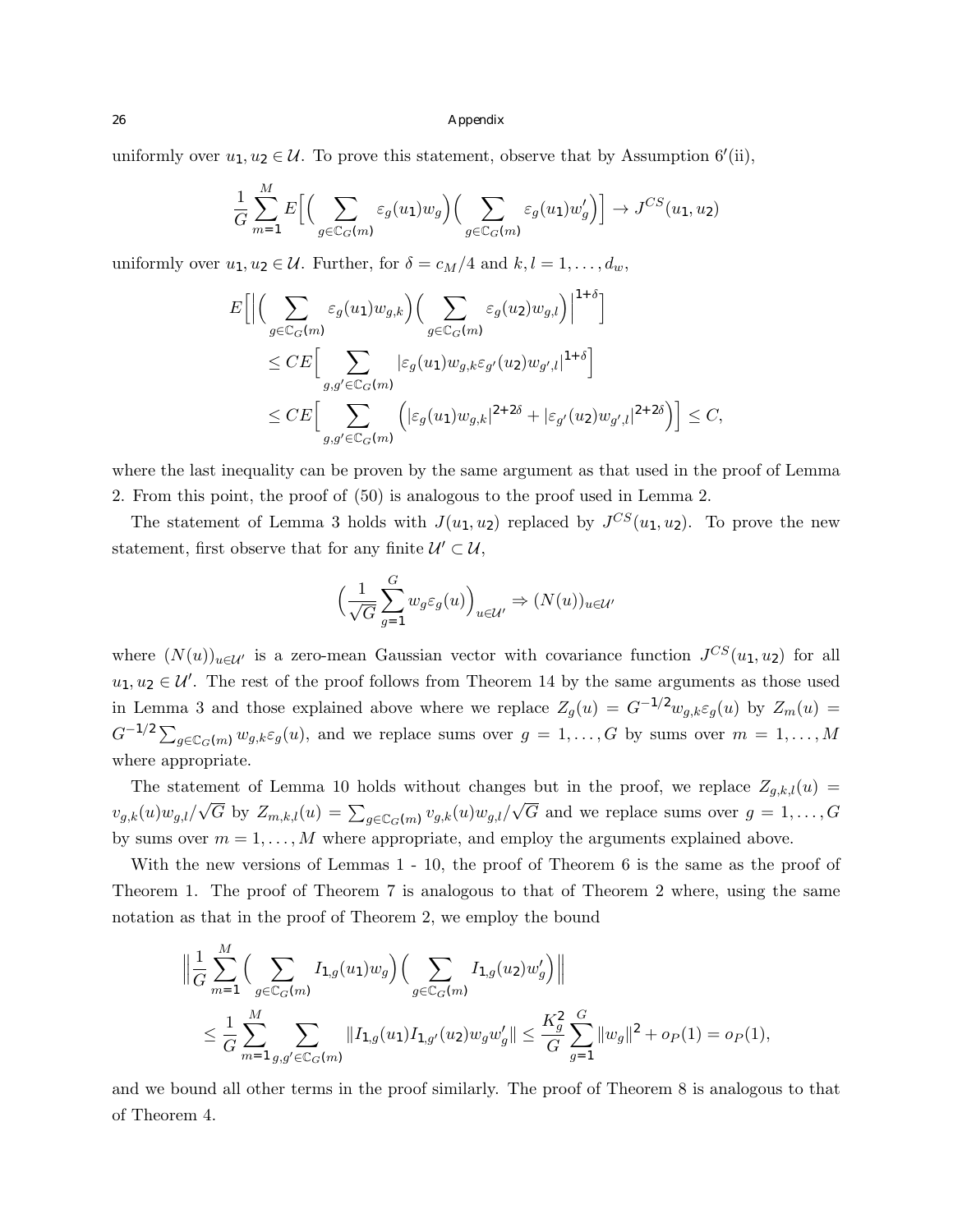#### Appendix H. Tools

In Appendix F, we used several results from the empirical process theory. For ease of reference, we describe these results in this section.

Let  $(T, \rho)$  be a semi-metric space. For  $\varepsilon > 0$ , an  $\varepsilon$ -net of  $(T, \rho)$  is a subset  $T_{\varepsilon}$  of  $T$  such that for every  $t \in T$ , there exists a point  $t_{\varepsilon} \in T_{\varepsilon}$  with  $\rho(t, t_{\varepsilon}) < \varepsilon$ . The  $\varepsilon$ -covering number  $N(\varepsilon, T, \rho)$  of *T* is the infimum of the cardinality of  $\varepsilon$ -nets of *T*, that is,  $N(\varepsilon, T, \rho) = \inf \{ \text{Card}(T_{\varepsilon}) :$  $T_{\varepsilon}$  is an  $\varepsilon$  net of  $T$ *}*.

Let  $\mathcal F$  be a class of measurable functions defined on some measurable space  $(S, \mathcal S)$ . For any probability measure Q on  $(S, S)$  and  $p \geq 1$ , let  $L_p(Q)$  denote the space of functions f on S with the norm  $||f||_{Q,p} = (\int |f(s)|^p dQ(s))^{1/p} < \infty$ . The function class *F* is called VC-subgraph class if the collection of all subgraphs of the functions in  $\mathcal F$  forms a VC-class of sets; see Section 2.6.2 of Van der Vaart and Wellner (1996) for the definitions. In addition, we say that the function class *F* is VC type class of functions with an envelope  $F : S \to \mathbb{R}_+$  and constants  $A \ge e$ , and  $v \ge 1$  if all functions in  $\mathcal F$  are bounded in absolute value by  $F$  and the following condition holds:

$$
\sup_{Q} N(\varepsilon ||F||_{Q,2}, \mathcal{F}, L_2(Q)) \leq (A/\varepsilon)^v
$$

for all  $\varepsilon \in (0,1)$  where the supremum is taken over all finitely discrete probability measures Q on  $(S, \mathcal{S}).$ 

Finally, let  $X_1, \ldots, X_n$  be an i.i.d. sequence of random variables taking values in  $(S, \mathcal{S})$  with a common distribution *P*. Define the empirical process:

$$
\mathbb{G}_n(f) = \frac{1}{\sqrt{n}} \sum_{i=1}^n \Big( f(X_i) - E[f(X_i)] \Big), \ f \in \mathcal{F}.
$$

The following theorems are used in Appendix F:

Theorem 9. *There exists a universal constant K such that for any VC subgraph class F of functions with an envelope*  $F$ *, any*  $p \geq 1$ *, and*  $0 < \varepsilon < 1$ *,* 

$$
\sup_{Q} N(\varepsilon \|F\|_{Q,p}, \mathcal{F}, L_p(Q)) \leq KV(\mathcal{F})(16e)^{V(\mathcal{F})} \left(\frac{1}{\varepsilon}\right)^{r(V(\mathcal{F})-1)}
$$

where  $V(F)$  is a finite constant that depends only on the function class  $F$  (and called VC dimension *of the class F). Thus, any VC-subgraph class of functions F is also a VC type class of functions with some constants*  $A \geq e$  *and*  $v \geq 1$  *depending only on*  $\mathcal{F}$ *.* 

*Proof.* See Lemma 19.15 in Van der Vaart (1998).  $\square$ 

**Theorem 10.** Let  $\mathcal{F}_1,\ldots,\mathcal{F}_k$  be classes of measurable functions  $S \to \mathbb{R}$  to which measurable *envelopes*  $F_1, \ldots, F_k$  *are attached, respectively, and let*  $\phi : \mathbb{R}^k \to \mathbb{R}$  *be a map that is Lipschitz in the*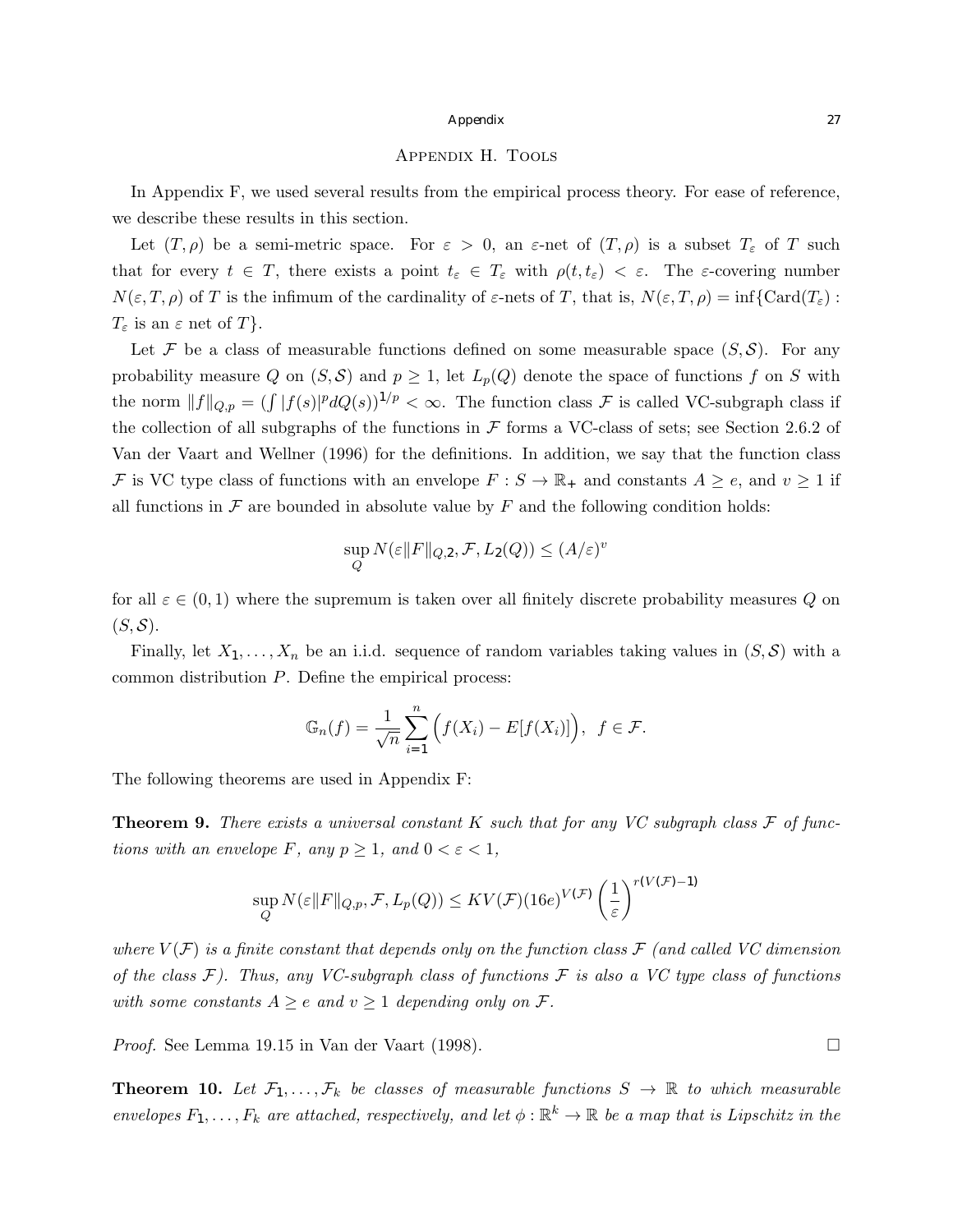*sense that*

$$
|\phi \circ f(s) - \phi \circ g(s)|^2 \le \sum_{j=1}^k L_j^2(s)|f_j(s) - g_j(s)|^2,
$$

for every  $f = (f_1, \ldots, f_k)$ ,  $g = (g_1, \ldots, g_k) \in \mathcal{F}_1 \times \ldots \mathcal{F}_k = \mathcal{F}$  and every  $s \in S$ , where  $L_1, \ldots, L_k$  are *non-negative measurable functions on S.* Consider the class of functions  $\phi(\mathcal{F}) = \{\phi \circ f : f \in \mathcal{F}\}.$ *Denote*  $(\sum_{j=1}^k L_j^2 F_j^2)^{1/2}$  *by*  $L \cdot F$ *. Then we have* 

$$
\sup_{Q} N(\varepsilon \|L \cdot F\|_{Q,2}, \phi(\mathcal{F}), L_2(Q)) \le \prod_{j=1}^k \sup_{Q_j} N(\varepsilon \|F_j\|_{Q_j,2}, \mathcal{F}_j, L_2(Q_j))
$$

*for every*  $0 < \varepsilon < 1$ *.* 

*Proof.* See Lemma A.6 in Chernozhukov, Chetverikov, and Kato  $(2014a)$ .

**Theorem 11.** Let F be a VC type class of functions with an envelope F and constants  $A \ge e$  and  $v \geq 1$ *. Denote*  $\sigma^2 = \sup_{f \in \mathcal{F}} E[f(X_1)^2]$  *and*  $M = \max_{1 \leq i \leq n} F(X_i)$ *. Then* 

$$
E\left[\sup_{f\in\mathcal{F}}|\mathbb{G}_n(f)|\right] \le K\left(\sqrt{v\sigma^2\log\left(\frac{A\|F\|_{P,2}}{\sigma}\right)} + \frac{v\|M\|_2}{\sqrt{n}}\log\left(\frac{A\|F\|_{P,2}}{\sigma}\right)\right)
$$

*for some absolute constant K where*  $||M||_2 = (E[M^2])^{1/2}$ *.* 

*Proof.* See Corollary 5.1 of Chernozhukov, Chetverikov, and Kato  $(2014a)$ .

**Theorem 12.** Let F be a class of functions  $f: \mathcal{X} \to [0,1]$  that satisfies

$$
\sup_{Q} N(\varepsilon, \mathcal{C}, L_2(Q)) \le \left(\frac{K}{\varepsilon}\right)^V, \text{ for every } 0 < \varepsilon < K
$$

*where supremum is taken over all probability measures*  $Q$ *. Then for every*  $t > 0$ ,

$$
P\left(\sup_{f\in\mathcal{F}}|\mathbb{G}_n(f)|>t\right)\leq \left(\frac{Dt}{\sqrt{V}}\right)^V e^{-2t^2}
$$

*for a constant D that depends on K only.*

*Proof.* See Theorem 2.14.9 in Van der Vaart and Wellner (1996).  $\Box$ 

**Theorem 13.** Let  $X_1, \ldots, X_n$  be independent, zero-mean stochastic processes indexed by an arbi*trary index set T with joint probability measure P. Then*

$$
\left\| \|S_n\| \right\|_{P,p} \le K \frac{p}{\log p} \left( \left\| \|S_n\| \right\|_{P,1} + \left\| \max_{1 \le i \le n} \|X_i\| \right\|_{P,p} \right)
$$

for any  $p > 1$  where  $S_n = X_1 + \cdots + X_n$ ,  $||S_n|| = \sup_{t \in T} |S_n(t)|$ ,  $||X_i|| = \sup_{t \in T} |X_i(t)|$ , and K is *a universal constant.*

*Proof.* See Proposition A.1.6 in Van der Vaart and Wellner (1996).  $\Box$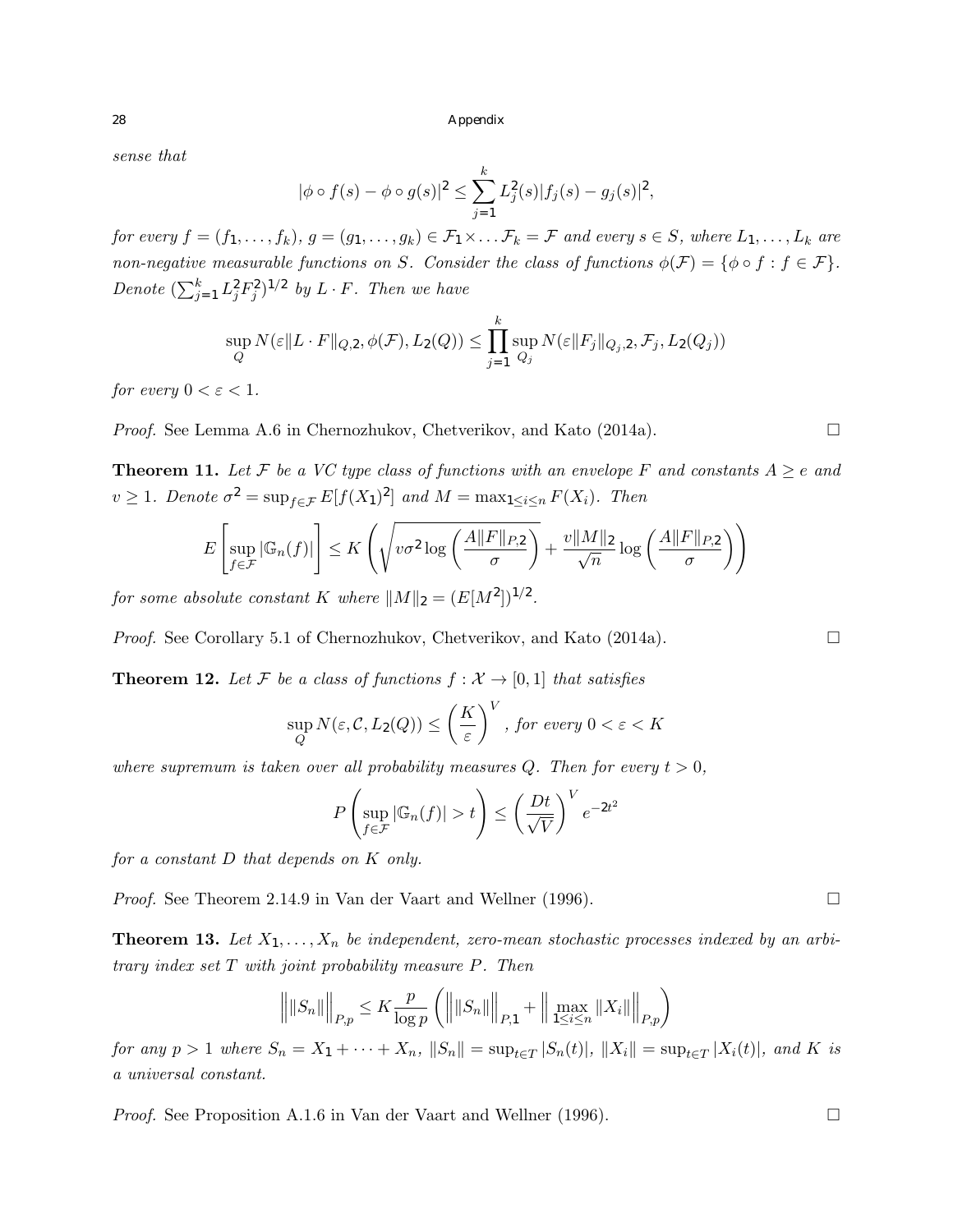Finally, we provide a reference for Central Limit Theorem with bracketing by Gaussian hypotheses, which we use several times in Section F. A semi-metric  $\rho : \mathcal{F} \times \mathcal{F} \to \mathbb{R}_+$  is called Gaussian if it can be defined as

$$
\rho(f,g) = (E[(G(f) - G(g))^2])^{1/2}
$$

where *G* is a tight, zero-mean, Gaussian random element in  $l^{\infty}(\mathcal{F})$ . A semi-metric  $\rho$  is called Gaussian-dominated if it is bounded from above by Gaussian metric. In particular, it is known that any semi-metric  $\rho$  satisfying

$$
\int_0^\infty \sqrt{\log N(\varepsilon, \mathcal{F}, \rho)} d\varepsilon < \infty
$$

is Gaussian-dominated; see discussion on page 212 in Van der Vaart and Wellner (1996).

**Theorem 14** (Bracketing by Gaussian Hypotheses). For each *n*, let  $Z_{n1},..., Z_{nm_n}$  be independent *stochastic processes indexed by an arbitrary index set F. Suppose that there exists a Gaussiandominated semi-metric*  $\rho$  *on*  $\mathcal F$  *such that* 

$$
(i) \sum_{i=1}^{m_n} E\left[\|Z_{ni}\|_{\mathcal{F}} \cdot 1\{\|Z_{ni}\|_{\mathcal{F}} > \eta\}\right] \to 0, \text{ for every } \eta > 0,
$$
\n
$$
(ii) \sum_{i=1}^{m_n} E\left[(Z_{ni}(f) - Z_{ni}(g))^2\right] \le \rho^2(f, g), \text{ for every } f, g,
$$
\n
$$
(iii) \sum_{t>0}^{m_n} \sum_{i=1}^{m_n} t^2 P\left(\sup_{f, g \in B(\varepsilon)} |Z_{ni}(f) - Z_{ni}(g)| > t\right) \le \varepsilon^2,
$$

*for every*  $\rho$ -ball  $B(\varepsilon) \subset \mathcal{F}$  *of radius less than*  $\varepsilon$  *and for every n. Then the sequence*  $\sum_{i=1}^{m_n}(Z_{ni} E[Z_{ni}]$ ) is asymptotically tight in l ${}^{\infty}(\mathcal{F})$ . It converges in distribution provided it converges marginally.

*Proof.* See Theorem 2.11.11 in Van der Vaart and Wellner (1996).  $\Box$ 

#### Additional References

- Belloni, A., Chernozhukov, V., and Hansen, C. (2006). Conditional quantile processes based on series or many regressors. Working paper.
- Chernozhukov, V., Chetverikov, D., and Kato, K. (2013). Gaussian approximations and multiplier bootstrap for maxima of sums of high-dimensional random vectors. *The Annals of Statistics*, 41, 2786–2819.
- Chernozhukov, V., Chetverikov, D., and Kato, K. (2014a). Gaussian approximation of suprema of empirical processes. *The Annals of Statistics*, 42, 1564-1597.
- Chernozhukov, V., Chetverikov, D., and Kato, K. (2014b). Anti-concentration and honest adaptive confidence bands. *The Annals of Statistics, forthcoming*.
- Chernozhukov, V., Chetverikov, D., and Kato, K. (2014c). Comparison and anti-concentration bounds for maxima of Gaussian random vectors. *Probab. Theory Related Fields, forthcoming*. Available at arXiv:1301.4807v3.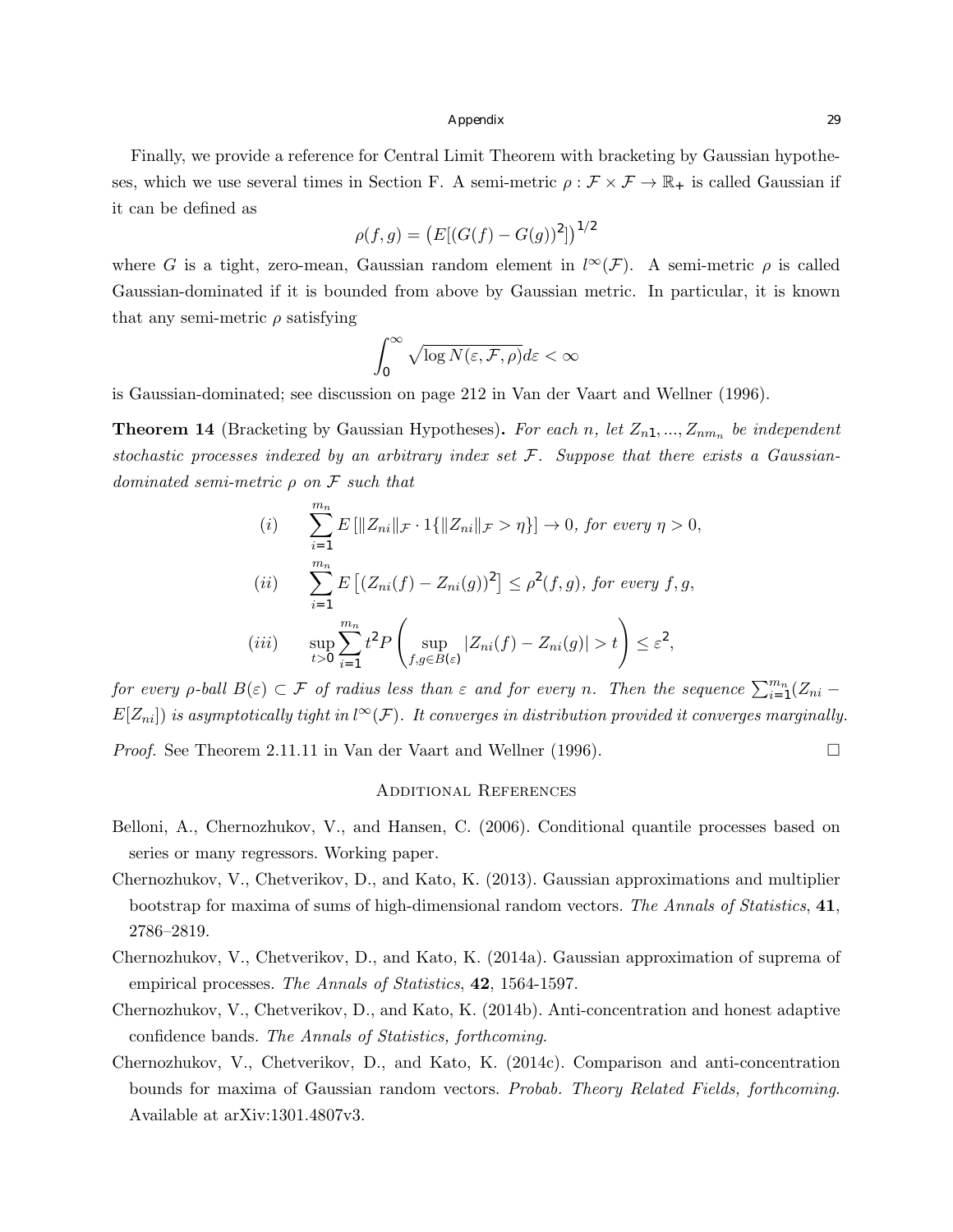- Chernozhukov, V., Chetverikov, D., and Kato, K. (2014d). Central limit theorems and bootstrap in high dimensions. Available at arXiv:1412.3661v2.
- Koenker, R. (2005). *Quantile regression.* Econometric Society Monographs.
- Lehmann, E. and Romano, J. (2005). *Testing statistical hypotheses.* Springer Texts in Statistics.
- Powell, J. (1984). Least absolute deviations estimation for the censored regression model. *Journal of Econometrics*, 25, 303-325.
- Tao, T. (2012). *Topics in random matrix theory.* American Mathematica Society.
- Van der Vaart, A. (1998). *Asymptotic Statistics.* Cambridge University Press.